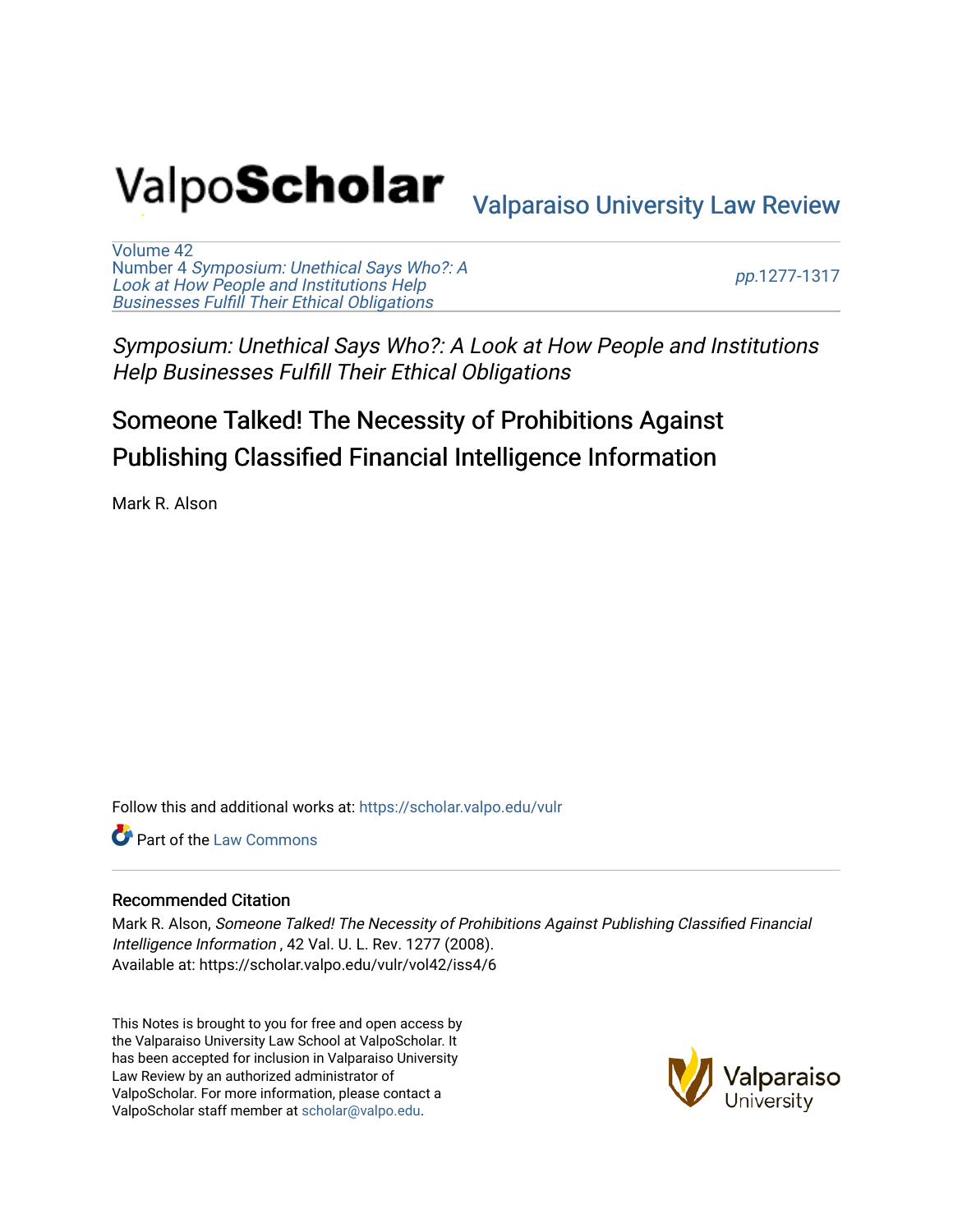# **Note**

## **SOMEONE TALKED!1 THE NECESSITY OF PROHIBITIONS AGAINST PUBLISHING CLASSIFIED FINANCIAL INTELLIGENCE INFORMATION**

#### I. INTRODUCTION

For a moment, imagine a nightmare scenario for this nation.2 The terrorist organization al Qaeda, never quenching in its appetite for the destruction of America by ruthlessly murdering her civilians, acquires a nuclear weapon after purchasing it from a rogue nation such as Iran or North Korea. The purchase involves millions of dollars, accumulated from various donations, "charities," and other gifts from entities that support al Qaeda's objectives. The funds, normally held in European bank accounts subject to tracking, are instead clandestinely held and physically carried by persons and entities throughout the United States, Europe, and the Middle East, eventually getting to terrorist leaders in Pakistan. The funds are given to the rogue nation in exchange for the nuclear suitcase bomb.

The nuclear weapon is transported via numerous al Qaeda operatives onto a ship in the French port of Marseilles. The ship, normally carrying only legitimate exports, sails to the port of Miami, where the container carrying the weapon is smuggled. The container is placed on a semi-truck and driven by a terrorist operative to Washington, D.C. Upon arrival, a sleeper cell hides the bomb and awaits a message from terrorist leaders overseas for the date of detonation. Families of the sleeper cell, still living in the Middle East, each have been given thousands of dollars; a few years ago, the money would have been extracted from an al Qaeda bank account and digitally transferred to the families' bank accounts. Instead, the money is physically handed over.

<sup>1</sup> A portion of the title of this Note is a reproduction of a famous World War II poster slogan, depicting a drowning sailor. The National Archives, http://www.archives.gov/ research/ww2/photos/images/ww2-26.jpg (last visited Mar. 7, 2008) (for an illustration of the poster).

This scenario is a hypothetical invented by the author.

<sup>1277</sup>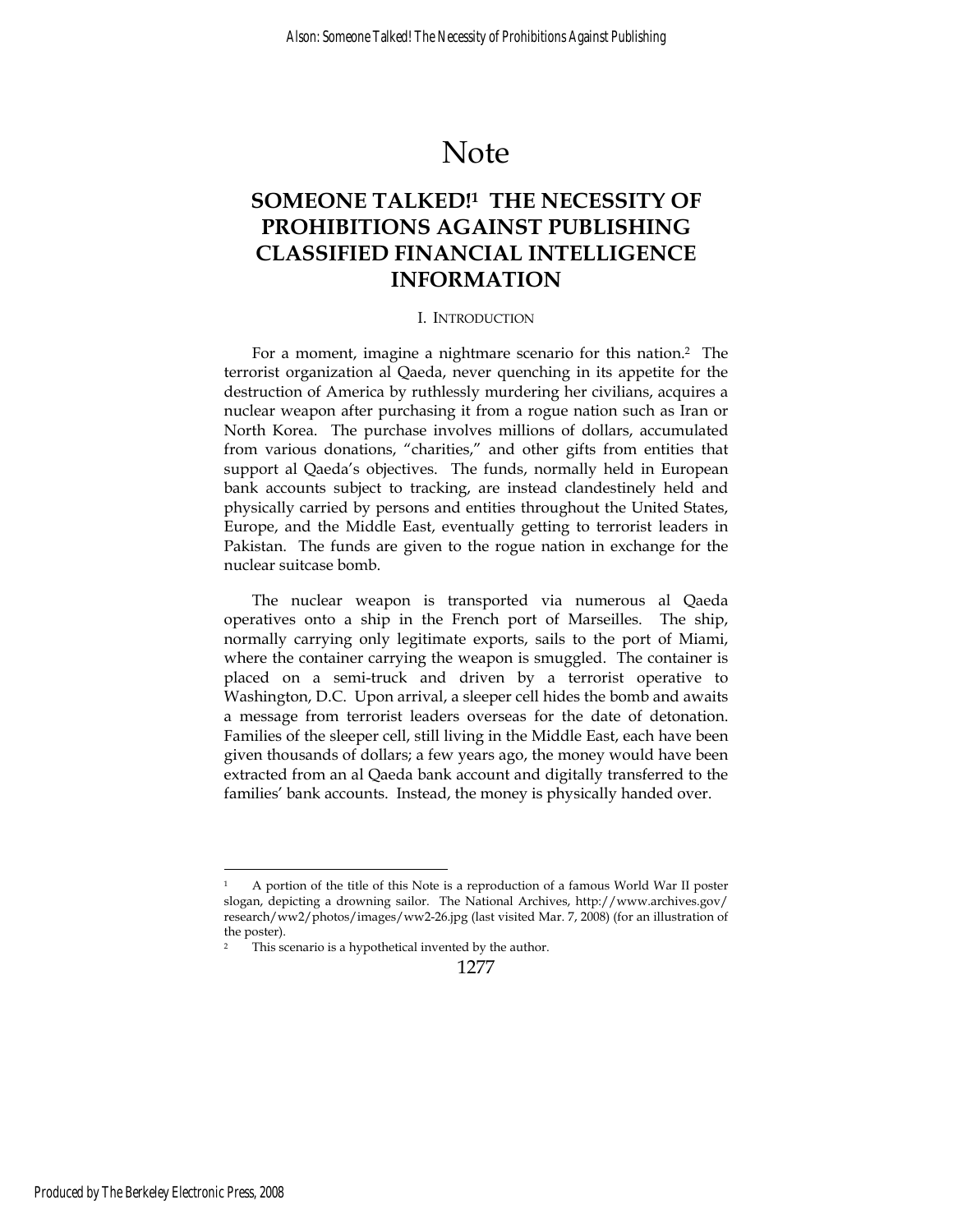Throughout the multiple month process of planning and executing the plot, thousands of communications have occurred. In the recent past, many of the contacts with the sleeper cell in America would have been sent though e-mails and telephone calls. However, in this case, the communications occur by persons flying to and from Europe, where operatives meet in safe houses. The few e-mails that are sent are encrypted in elaborate code.

At a final meeting at a safe house in Europe, a member of the sleeper cell is told of the date of the proposed attack in Washington, a communication that may have previously occurred by a telephone communication. A week later, the attack occurs, killing hundreds of thousands of civilians and government employees, causing billions of dollars of damage, and causing unfathomable grief to families and strangers alike throughout America and around the world.

While the preceding scenario is frightening to imagine, such plots may be in the planning stages by those persons who spend every waking moment designing ways to destroy the United States. Each step of the scheme involves secrecy and silence, a difficult task to accomplish, especially if al Qaeda does not know America's tactics of detecting the terrorist organization's operations. However, now imagine that the terrorists have learned of two of the most top secret methods that America currently uses to foil terrorist plots. They have gained this knowledge neither through spies embedded in the State Department, nor by blackmailing families of government leaders, but rather by simply reading the front pages of major American newspapers. The reader need not imagine this portion of the scenario, for it has already occurred.3

Currently, the Federal Criminal Code includes two provisions that attempt to prohibit certain classified information from being published, the Espionage Act and the COMINT statute.<sup>4</sup> However, the language and legislative history of the Espionage Act are difficult to fully understand, and such ambiguity causes it to be ineffective as it relates to disclosures through publishing.5 Additionally, the COMINT statute, while explicitly outlawing the publication of certain communications intelligence, is too narrow to encompass other classified intelligence disclosures, the secrecy of which are crucial to national security interests.6 Therefore, this Note proposes an additional provision to the

<sup>3</sup> *See infra* Part II.E. 4 *See infra* Parts II.A-B.

<sup>5</sup> *See infra* Part III.A. 6 *See infra* note 37 for full text of the statute.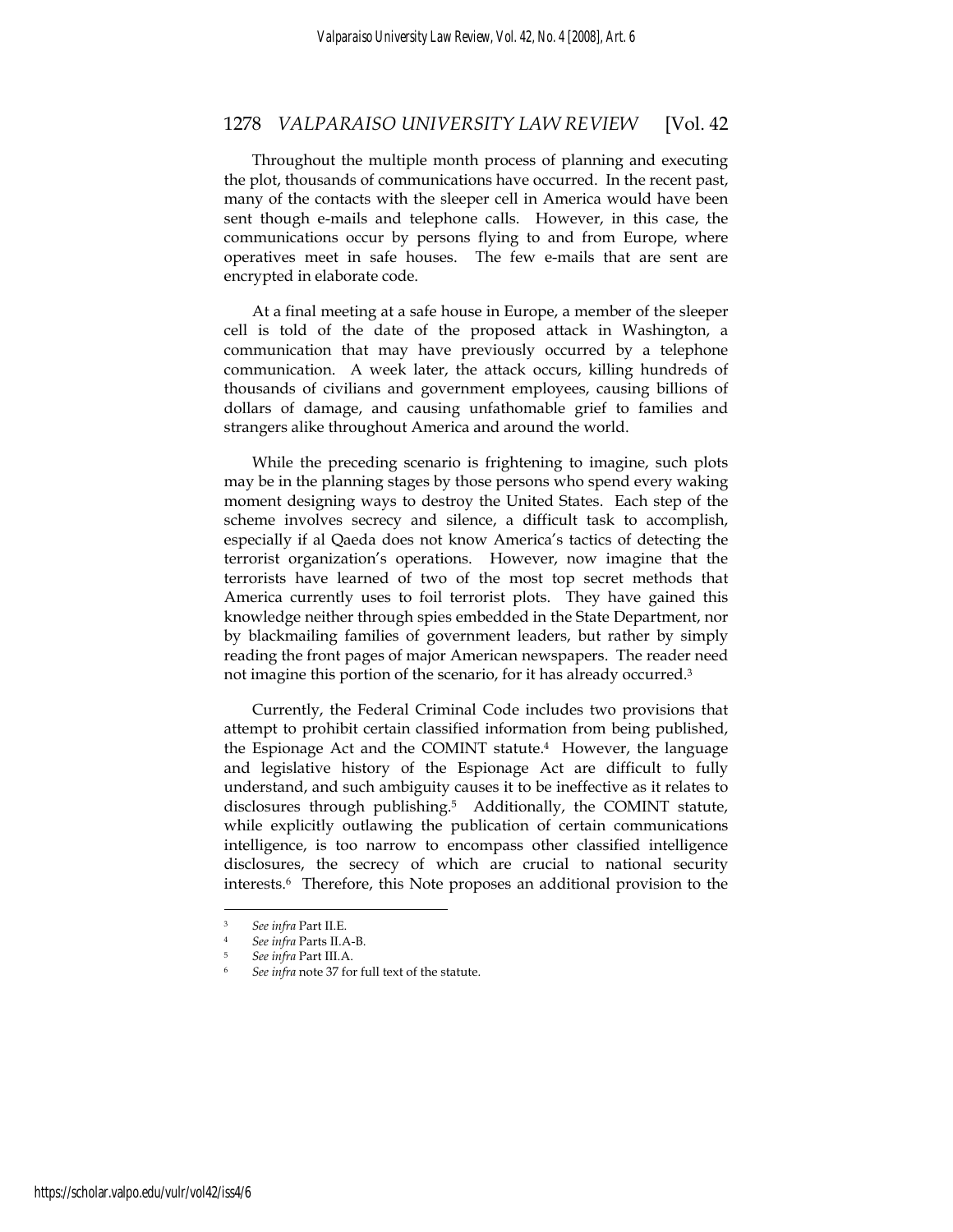Federal Criminal Code that would prohibit the publishing of classified information which relates to the financial intelligence activities of the United States.7

This Note explores the balance between freedom of the press and necessary legislation to counter fears that some published information may harm national security, and whether such laws should be enforced and updated. Part II of this Note examines the history of current laws such as the Espionage Age and the COMINT statute, the subsequent enforcement of those laws, and the actions of the *New York Times* that may have violated those statutes.<sup>8</sup> Next, Part III inspects whether the Espionage Act or COMINT statutes are sufficiently comprehensible to encompass the articles published by the *Times* and whether public policy considerations sanction such a prosecution.9 Furthermore, Part IV proposes additional necessary legislation that would encompass disclosures related to the financial activities of the United States against which current laws do not protect.<sup>10</sup>

#### II. BACKGROUND

The balance between protecting confidential national security information and the public's right to know has undergone various adjustments throughout this country's history, especially as foreign affairs transformed. Part II.A explores the evolution of the Espionage Act's creation, with particular emphasis not only on its legislative history and the historic events that led to its enactment, but also the Act's ambiguity.11 Juxtaposing those provisions, Part II.B presents the COMINT statute, including an analysis of its language and legislative intent.12 Next, Part II.C examines the extent to which the Pentagon Papers case affects current assessments of the prohibitions on the publication of national security information.13 Then, Part II.D considers subsequent judicial decisions that have reinforced the importance of national security secrecy and trends towards its protection.14 Finally, Part II.E reviews the *New York Times'* recent disclosures of the government's program to monitor international communications

<sup>7</sup> *See infra* Part IV. 8 *See infra* Part II.

<sup>9</sup> *See infra* Part III.

<sup>10</sup> *See infra* Part IV. 11 *See infra* Part II.A. 12 *See infra* Part II.B.

<sup>13</sup> *See infra* Part II.C. 14 *See infra* Part II.D.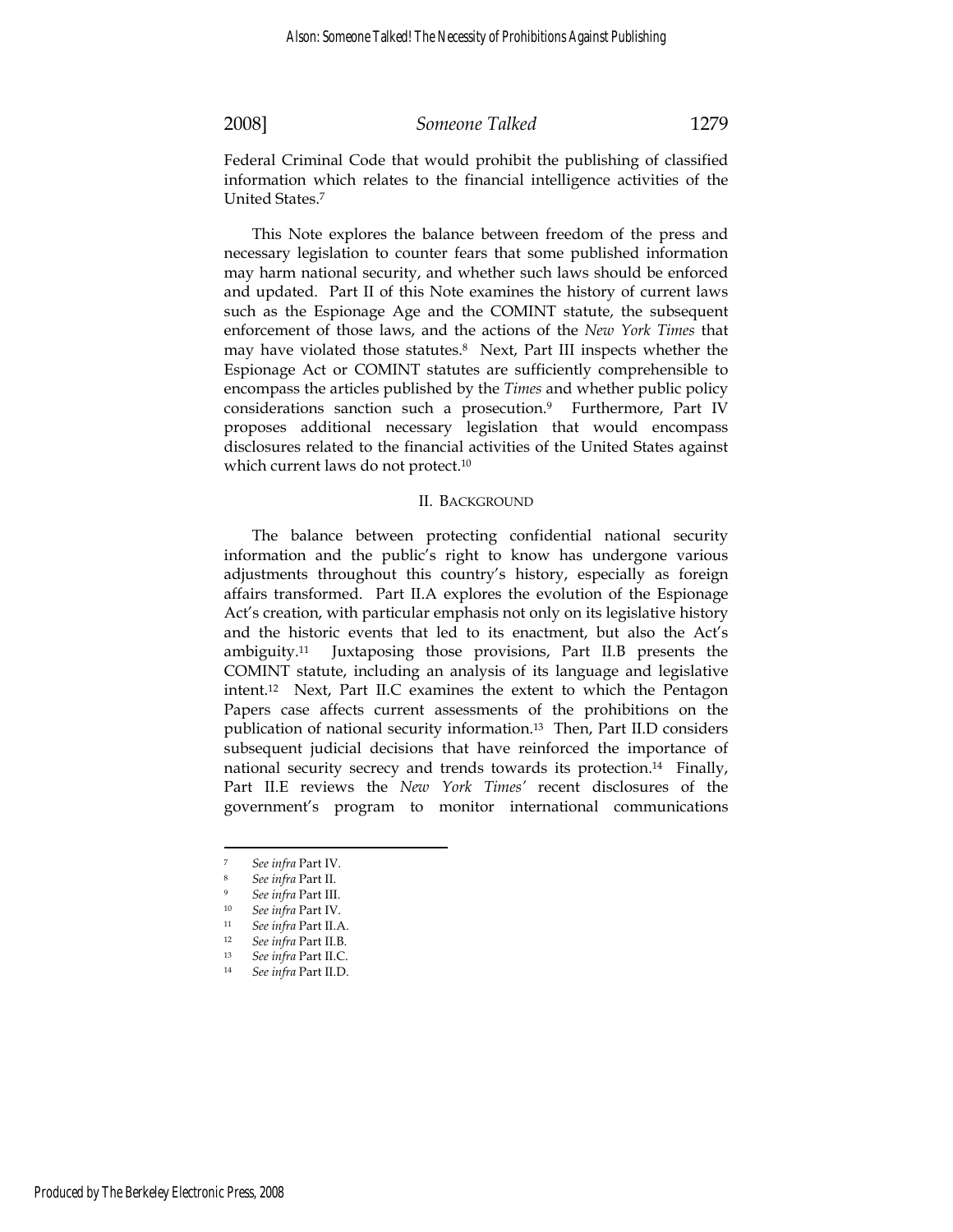without a court warrant, as well as its program of tracking terrorist financial activity.15

#### *A. The Espionage Act*

To fully understand the meaning and potential application of 18 U.S.C. § 798, one must first grasp the way in which the fragile balance between national security secrets and the freedoms of speech and press have garnered attention in the legislative branch. For much of this nation's history, people who engaged in unauthorized disclosures of government secrets were punished under general statutes regarding treason, unlawful entry into military bases, and theft of government property.16 Thereafter, Congress directly considered the issue of protecting government secrets in the early twentieth century when it passed the Defense Secrets Act of 1911 ("DSA").17 The DSA, which was a

 $\overline{a}$ 

 SEC. 1. That whoever, for the purpose of obtaining information respecting the national defense, to which he is not lawfully entitled, goes upon any vessel, or enters any navy-yard, naval station, fort, battery, torpedo station, arsenal, camp, factory, building, office, or other place connected with the national defense, owned or constructed or in process of construction by the United States, or in the possession or under the control of the United States or any of its authorities or agents, and whether situated within the United States or in any place non-contiguous to but subject to the jurisdiction thereof; or whoever, when lawfully or unlawfully upon any vessel, or in or near any such place, without proper authority, obtains, takes, or makes, or attempts to obtain, take, or make, any document, sketch, photograph, photographic negative, plan, model, or knowledge of anything connected with the national defense to which he is not entitled; or whoever, without proper authority, receives or obtains, or undertakes or agrees to receive or obtain, from any person, any such document, sketch, photograph, photographic negative, plan, model, or knowledge, knowing the same to have been so obtained, taken or made; or whoever, having possession of or control over any such document, sketch, photograph, photographic negative, plan, model, or knowledge, willfully and without proper authority, communicates or attempt to communicate the same to any person not entitled to receive it, or to whom the same ought not, in the interest of the national defense, be communicated at that time; or whoever, being lawfully entrusted with any such document, sketch, photograph, photographic negative, plan, model, or knowledge, willfully and in breach of his trust, so communicates or attempts to communicate the same, shall be

<sup>15</sup> *See infra* Part II.E. 16 Harold Edgar & Benno C. Schmidt, Jr., *The Espionage Statutes and Publication of Defense Information*, 73 COLUM. L. REV. 929, 940 (1973) (describing in much detail the federal espionage statutes, focusing on how the Espionage Act's language is difficult to fully understand, and concluding that the basic espionage statutes are insufficiently drafted). 17 Edgar & Schmidt, *supra* note 16, at 939-40 (quoting 36 Stat. 1804 (1911)). The statute provides: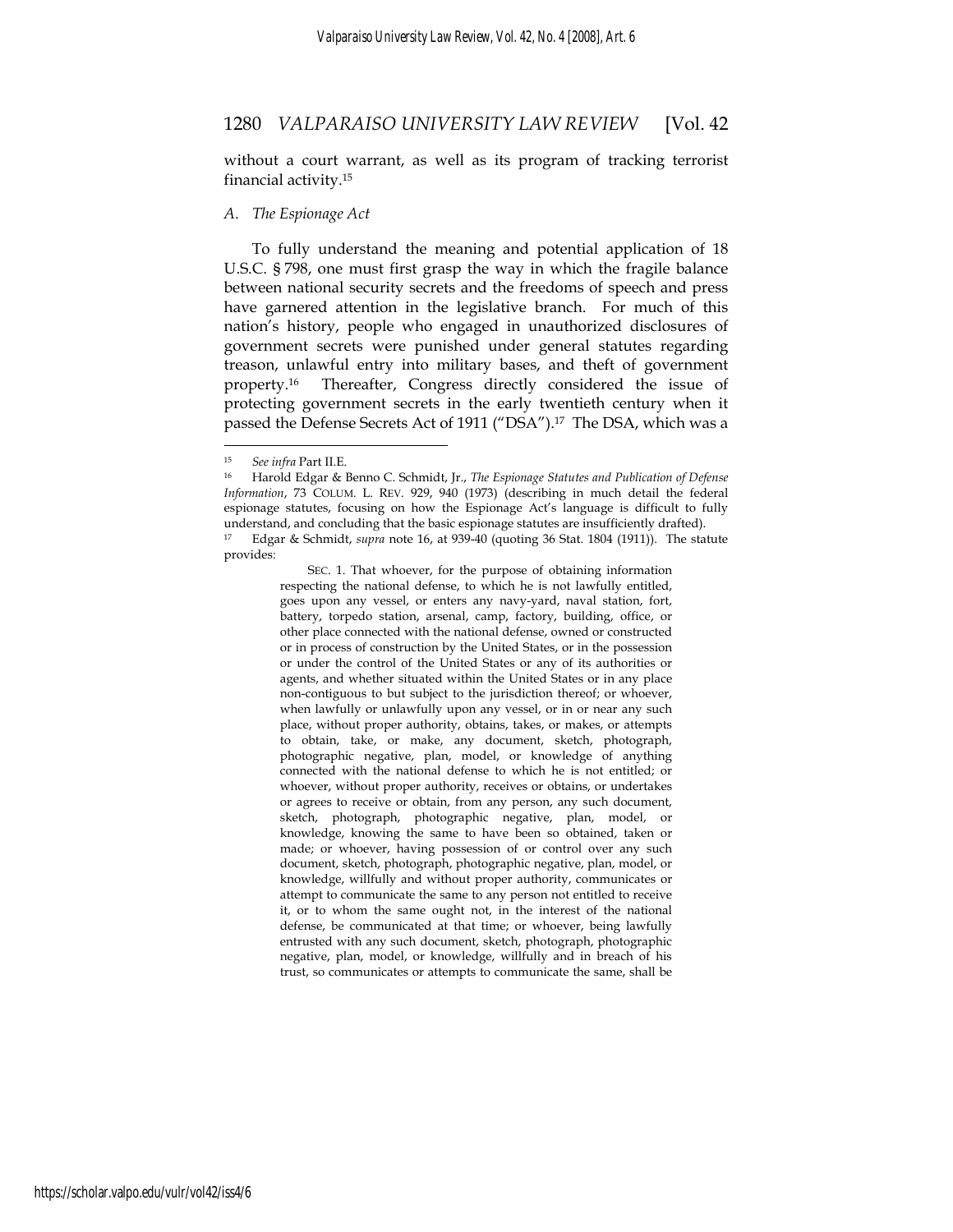#### 2008] *Someone Talked* 1281

precursor to various important sections of the current Espionage Act, penalized the illegal stealing, gathering, and generic communicating of information from in and around military installations.18 Moreover, section two of the statute imposed a harsher penalty on the passing of such information to a foreign government.<sup>19</sup> In the extensive list of types of actions punishable, "publishes" was not included.20

A few years later, just two days after the United States entered World War I, Congress began debating the next major piece of legislation dealing with the protection of national security information, the Espionage Act of 1917.21 The DSA was included in the new Espionage

 SEC. 2. That whoever, having committed any offense defined in the preceding section, communicates or attempts to communicate to any foreign government, or to any agent or employee thereof, any document, sketch, photograph, photographic negative, plan, model, or knowledge so obtained, taken, or made, or so entrusted to him, shall be imprisoned not more than ten years.

*Id.* A small amount of discussion occurred as to these provisions, as the House Judiciary Committee report is five pages long. H.R. Rep. No. 1941, 61st Cong., 3d Sess. (1911). The House of Representatives debate covered less than two pages of the Congressional Record. 46 CONG. REC. 2029-30 (1911). The Senate's discussions of the provisions also lacked extensive scrutiny. *Id.* at 3516.

18 36 Stat. 1804 (1911). Of the little discussion in the House regarding the statute, House Judiciary Chairman Parker was asked about the meaning of the phrase "to which he is [not] entitled." 46 CONG. REC. 2030 (1911). Chairman Parker replied that the first draft of the statute included the word "wrongfully," but the Committee determined that not entitled was less ambiguous than wrongfully. *Id.* However, the Chairman did not specify as to how "not entitled" was any less vague than the previous language. Edgar & Schmidt, *supra* note 16, at 1003. Such sloppy language throughout the statute was adopted by subsequent legislation. *Id.* at 1005 (explaining that "the formless terms of the 1911 Act were accorded a respect and a putative clarity in later legislative stages out of all keeping with the casual process that spawned them").

19 36 Stat. 1804 (1911).

<sup>20</sup> Edgar & Schmidt, *supra* note 16, at 940.<br><sup>21</sup> 40 Stat. 217 (1917) (current version included in 18 U.S.C. §§ 793-794 (2006)). The statutes, which have undergone little material alterations since their passage, have now been codified in 18 U.S.C. §§ 793(a)–(d) and § 794. In full §§ 793(a)–(d) state:

> (a) Whoever, for the purpose of obtaining information respecting the national defense with intent or reason to believe that the information is to be used to the injury of the United States, or to the advantage of any foreign nation, goes upon, enters, flies over, or otherwise obtains information concerning any vessel, aircraft, work of defense, navy yard, naval station, submarine base, fueling station, fort, battery, torpedo station, dockyard, canal, railroad, arsenal, camp, factory, mine, telegraph, telephone, wireless, or signal station, building, office, research laboratory or station or other place connected with the national defense owned or constructed, or in progress of construction

fined not more than one thousand dollars, or imprisoned not more than one year, or both.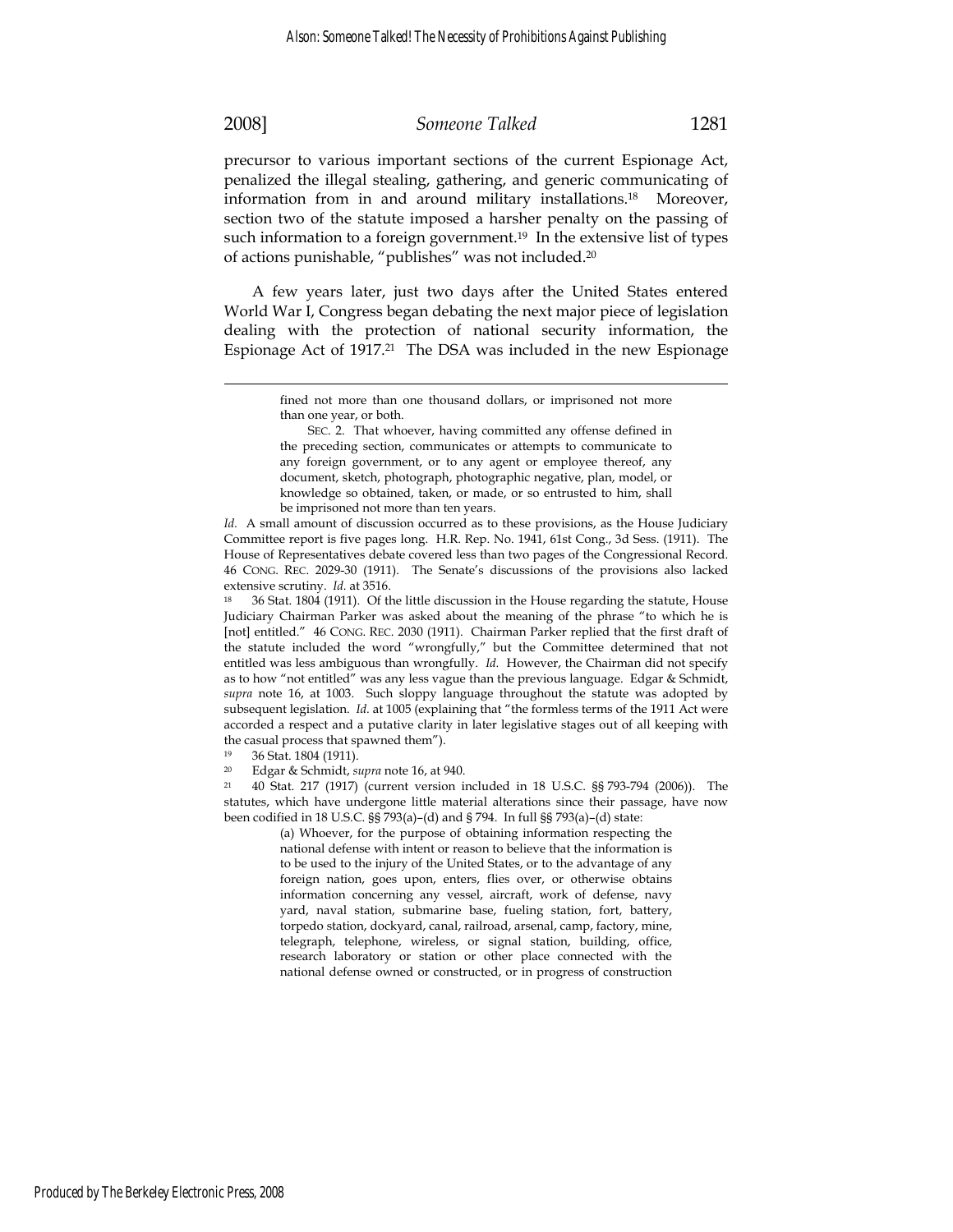Act, with the amendment that its prohibitions were criminal only when accompanied by "intent or reason to believe that the information is to be used to the injury of the United States, or to the advantage of any foreign nation."22

> by the United States or under the control of the United States, or of any of its officers, departments, or agencies, or within the exclusive jurisdiction of the United States, or any place in which any vessel, aircraft, arms, munitions, or other materials or instruments for use in time of war are being made, prepared, repaired, stored, or are the subject of research or development, under any contract or agreement with the United States, or any department or agency thereof, or with any person on behalf of the United States, or otherwise on behalf of the United States, or any prohibited place so designated by the President by proclamation in time of war or in case of national emergency in which anything for the use of the Army, Navy or Air Force is being prepared or constructed or stored, information as to which prohibited place the President has determined would be prejudicial to the national defense; or

> (b) Whoever, for the purpose aforesaid, and with like intent or reason to believe, copies, takes, makes, or obtains, or attempts to copy, take, make, or obtain, any sketch, photograph, photographic negative, blueprint, plan, map, model, instrument, appliance, document, writing, or note of anything connected with the national defense; or

> (c) Whoever, for the purpose aforesaid, receives or obtains or agrees or attempts to receive or obtain from any person, or from any source whatever, any such document, writing, code book, signal book, sketch, photograph, photographic negative, blueprint, plan, map, model, instrument, appliance, or note, of anything connected with the national defense, knowing or having reason to believe, at the time he receives or obtains, or agrees or attempts to receive or obtain it, that it has been or will be obtained, taken, made, or disposed of by any person contrary to the provisions of this chapter; or

> (d) Whoever, lawfully having possession of, access to, control over, or being entrusted with any document, writing, code book, signal book, sketch, photograph, photographic negative, blueprint, plan, map, model, instrument, appliance, or note relating to the national defense, or information relating to the national defense which information the possessor has reason to believe could be used to the injury of the United States or to the advantage of any foreign nation, willfully communicates, delivers, transmits, or causes to be communicated, delivered, or transmitted, or attempts to communicate, deliver, transmit, or cause to be communicated, delivered, or transmitted the same to any person not entitled to receive it, or willfully retains the same and fails to deliver it on demand to the officer or employee of the United States entitled to receive it . . . shall be fined under this title or imprisoned not more than ten years, or both.

*Id.*

 $\overline{a}$ 

22 40 Stat. 217 (1917) (current version included in 18 U.S.C. §§ 793-794 (2006)). *See supra* note 21. The provisions extended the 1911 Act significantly, as they include prohibitions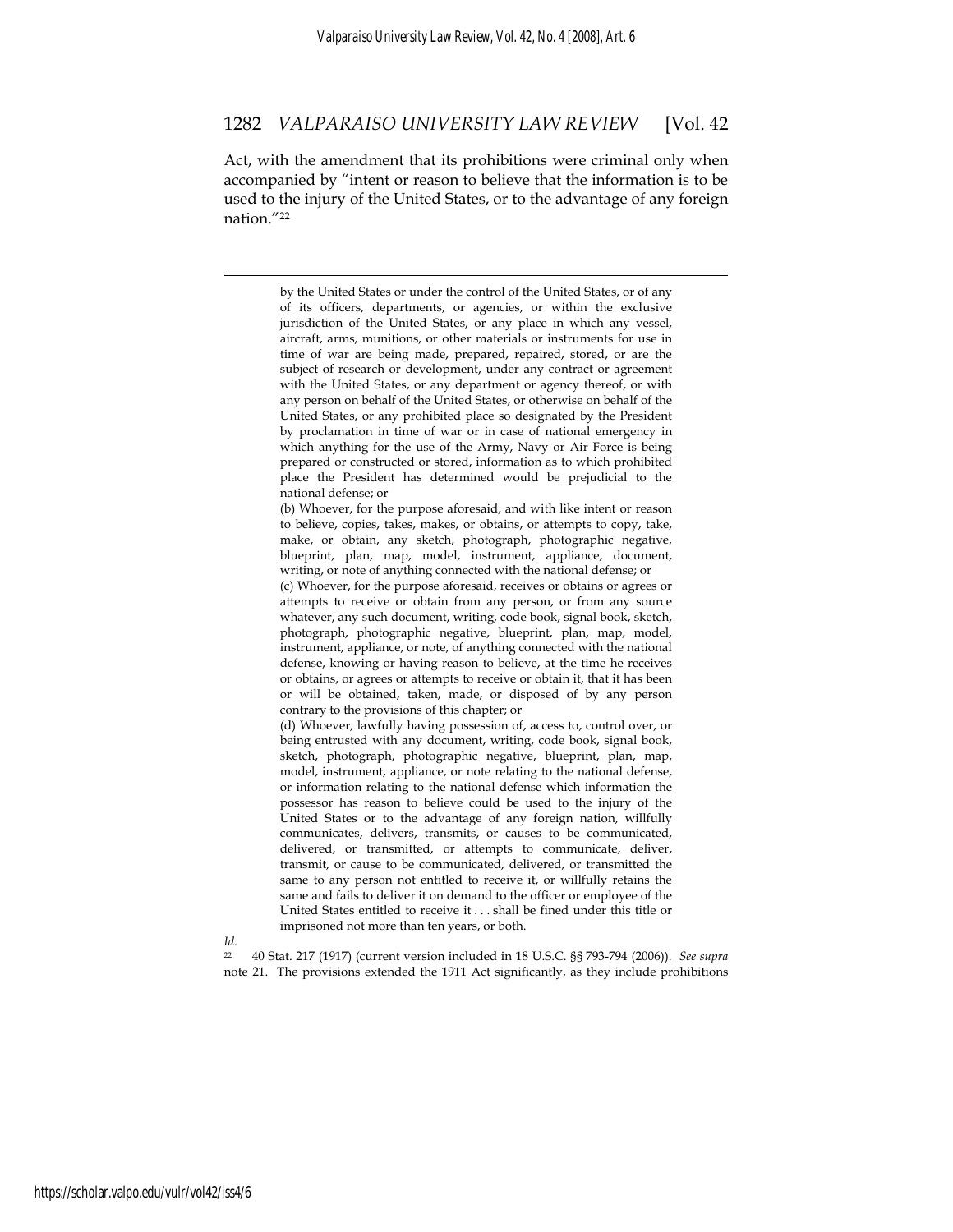### 2008] *Someone Talked* 1283

As debate concerning the Act was ongoing, President Wilson's administration encouraged Congress to include in the Act a provision that would enable the prosecution of persons or entities that published any type of defense information.23 The section was eventually defeated by close votes in both houses of Congress.24 The only prohibition against publication that was passed is now included in 18 U.S.C. § 794(b), which mandates punishment for the publication of military information in a time of war with intent or reason to believe that the United States will be injured or a foreign nation will be aided.25

25 18 U.S.C. § 794(b) provides:

Whoever, in time of war, with intent that the same shall be communicated to the enemy, collects, records, publishes, or communicates, or attempts to elicit any information with respect to the movement, numbers, description, condition, or disposition of any of the Armed Forces, ships, aircraft, or war materials of the United States, or with respect to the plans or conduct, or supposed plans or conduct of any naval or military operations, or with respect to any works or measures undertaken for or connected with, or intended for the

against those persons who possess both lawful and illegally-obtained national defense information. Edgar & Schmidt, *supra* note 16, at 1005-06.

The proposal provided that:

<sup>[</sup>d]uring any national emergency resulting from a war to which the United States is a party, or from threat of such a war, the President may, by proclamation, declare the existence of such emergency and, by proclamation, prohibit the publishing or communicating of, or the attempting to publish or communicate any information relating to the national defense which, in his judgment, is of such character that it is or might be useful to the enemy. Whoever violates any such prohibition shall be punished by a fine of not more than \$10,000 or by imprisonment for not more than 10 years, or both: *Provided*, That nothing in this section shall be construed to limit or restrict any discussion, comment, or criticism of the acts or policies of the Government or its representatives or the publication of the same.

<sup>55</sup> CONG. REC. 1763; *see also* Edgar & Schmidt, *supra* note 16, at 940.

<sup>24</sup> Edgar & Schmidt, *supra* note 16, at 956. The Senate defeated bill 8148 by a vote of 39 to 38, with 19 Senators choosing not to vote. *Id.* The bill would have prohibited, in wartime but without any culpability requirement, a person or entity from publishing or communicating a large range of defense information, including information regarding movement of armed forces, war materials, plans of military operations, "or any other information relating to the public defense or calculated to be, or which might be, useful to the enemy." N.Y. Times Co. v. United States, 403 U.S. 713 (1971); Edgar & Schmidt, *supra* note 16, at 947. Republican Senator Albert B. Cummins claimed that the act gave too much power to the executive branch. *Id.* He argued that "[u]nder this provision the President can absolutely command silence in the United States upon every subject mentioned . . . . He can suppress every suggestion concerning the national defense in every newspaper of the land." 54 CONG. REC. 3492 (1917); Edgar & Schmidt, *supra* note 16, at 947. A similar provision in the House bill was defeated by a vote of 221 to 167, with one answering "present" and 43 abstaining. Edgar & Schmidt, *supra* note 16, at 960-61.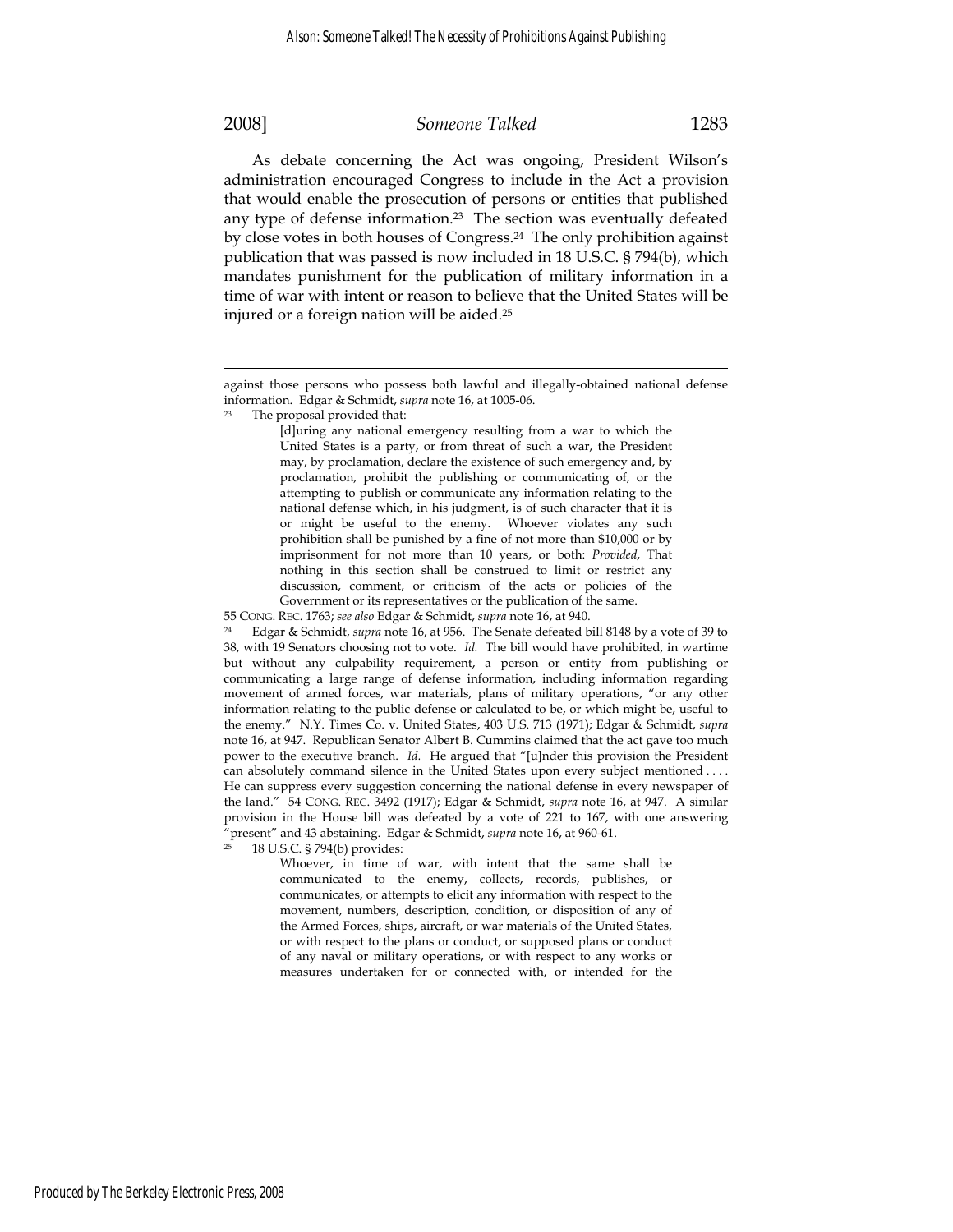In 1938, Congress passed three additional sections of the Espionage Statutes which dealt with photographing and military installations and subsequent publishing or sale of them.<sup>26</sup> These statutes, which are relatively straightforward, produced very little congressional debate, and few prosecutions have stemmed from them.27

One additional subsection of section 793, inserted in 1950, must be mentioned before a deeper discussion of the statutes' language can be examined.28 Following World War II, Congress passed the Internal Security Act of 1950, which included section 793(e), prohibiting anyone who had unauthorized defense information from the willful communication of it to those persons or entities not entitled to receive it.29 Additionally, Congress created an offense for the simple retention of such material.<sup>30</sup>

- 
- 

 $\overline{a}$ 

27 Edgar & Schmidt, *supra* note 16, at 1071. 28 *See infra* Part III.A. 29 18 U.S.C. § 793(e) (2006). In full, the statute reads:

Whoever having unauthorized possession of, access to, or control over any document, writing, code book, signal book, sketch, photograph, photographic negative, blueprint, plan, map, model, instrument, appliance, or note relating to the national defense, or information relating to the national defense which information the possessor has reason to believe could be used to the injury of the United States or to the advantage of any foreign nation, willfully communicates, delivers, transmits or causes to be communicated, delivered, or transmitted, or attempts to communicate, deliver, transmit or cause to be communicated, delivered, or transmitted the same to any person not entitled to receive it, or willfully retains the same and fails to deliver it to the officer or employee of the United States entitled to receive it…[s]hall be fined under this title or imprisoned not more than ten years, or both.

*Id.*; *see also* Edgar & Schmidt, *supra* note 16, at 1022 (commenting "that for the third time in as many attempts, Congress had virtually no understanding of the language and effect of 793(d) and (e)").

30 18 U.S.C. § 793(e).

fortification or defense of any place, or any other information relating to the public defense, which might be useful to the enemy, shall be punished by death or by imprisonment for any term of years or for life.

*Id.*; *see also* Edgar & Schmidt, *supra* note 16, at 940-41. President Wilson's provision was defeated in part because Wilson's political opponents feared that it could be used to silence criticism of America's entrance into the World War I. *Id.* at 941. It was feared that any disapproval of foreign affairs could be muffled via the excuse that it was protecting national security secrets. *Id.*; *see also* Geoffrey R. Stone, *Judge Learned Hand and the Espionage Act of 1917: A Mystery Unraveled*, 70 U. CHI. L. REV. 335, 346-49 (2003) (discussing the heated debate over the "press censorship" provision).

<sup>26 18</sup> U.S.C. §§ 795-97 (2006).<br>27 Edgar & Schmidt sunra po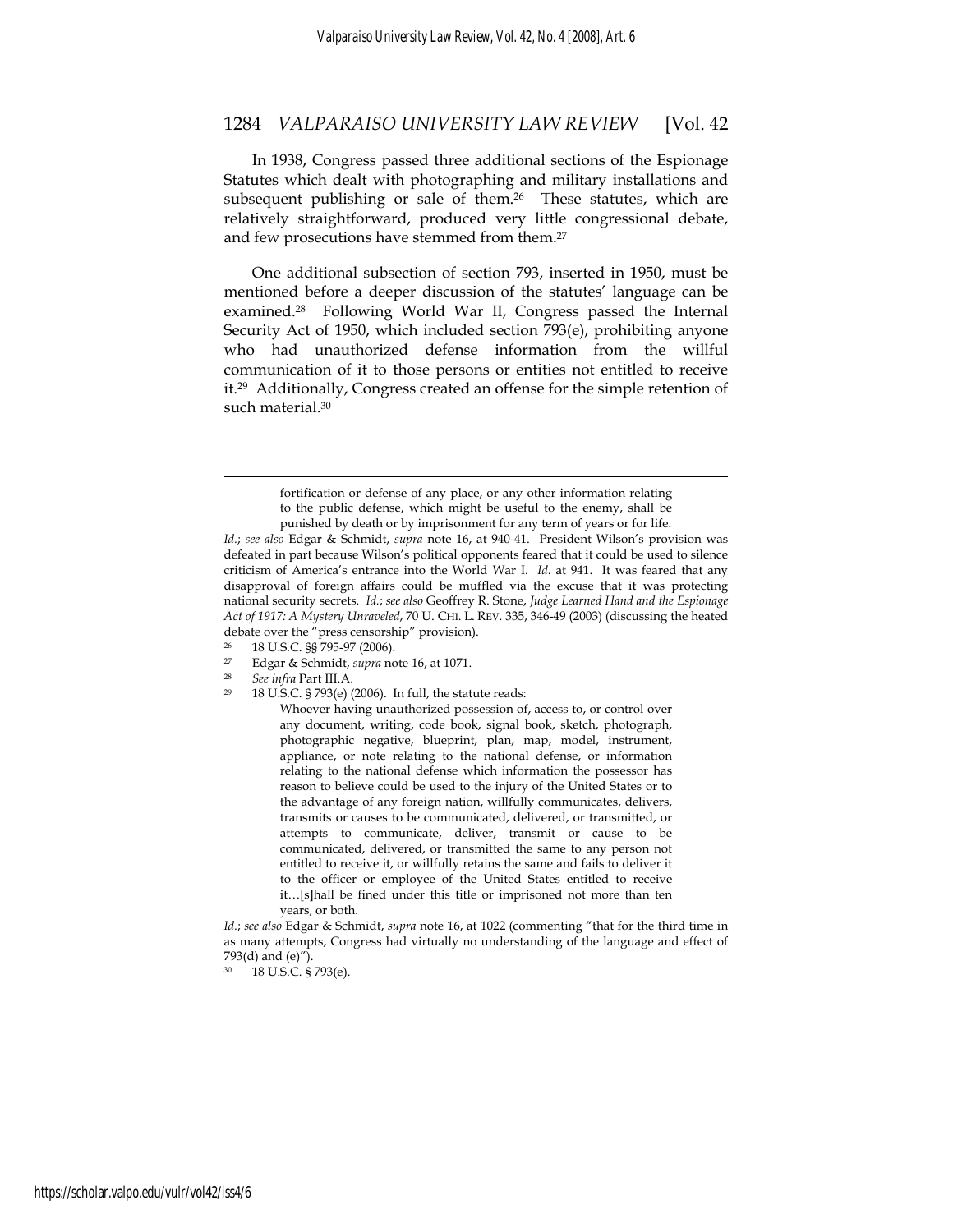### 2008] *Someone Talked* 1285

As mentioned earlier, phrases such as "intent or reason to believe that the information is to be used to the injury of the United States, or to the advantage of any foreign nation," "relating to the national defense," and "any person not entitled to receive it" are located throughout the Espionage Act.<sup>31</sup> Extensive scholarly writings have attempted to bring understanding to these ambiguous phrases, with little success.32 Indeed, when two Columbia law professors, Harold Edgar and Benno C. Schmidt, Jr., analyzed the statutes in the 1970s, in what is perhaps the definitive examination of the provisions, they concluded that "the statutes implacably resist the effort to understand."33

The legislative history of sections 793 and 794 indicates that although Congress refused to pass President Wilson's broad press censorship proposal, it instead adopted these statutes, and in doing so did not intend to prohibit journalists from publishing defense information.34 However, the plain language of the statutes themselves does not exclude the publication of defense information from their prohibitive reach.35 Thus, although there continues to be uncertainty as to whether a journalist could be prosecuted under these statutes after publishing national security secrets, there does exist one other Federal Criminal Code provision that, after examining both its legislative history and its plain language, points towards the likely permittance of such prosecution.36

<sup>31</sup> Such phrases are found in 18 U.S.C. §§ 793(a)–(e) and 794(a). For clarification purposes, throughout the rest of this Note, when "Espionage Act" is mentioned, it will refer only to 18 U.S.C. §§ 793–794.

<sup>32</sup> *See, e.g.,* United States v. Rosen, 445 F. Supp. 2d 602, 613 (E.D. Va. 2006) (stating that the Act has been "criticized . . . as excessively complex, confusing, indeed impenetrable."); N.Y. Times Co. v. United States, 403 U.S. 713, 753 (1971) (Harlan, J., dissenting) (commenting that § 793(e) as a "singularly opaque statute"); Edgar & Schmidt, *supra* note 16, at 941-42 ("Unfortunately, the proponents of culpability requirements were more concerned with obtaining their inclusion than elucidating their meaning. Ambiguity pervades the Espionage Act . . . ."); Jereen Trudell, Note, *The Constitutionality of Section 793 of the Espionage Act and Its Application to Press Leaks*, 33 WAYNE L. REV. 205, 211 (1986) ("[I]t is impossible to determine exactly what Congress meant when it enacted the statute.").

<sup>33</sup> Edgar & Schmidt, *supra* note 16, at 930. 34 *Id.* at 1057 ("Congress demonstrated by the narrowing and ultimate rejection of the Wilson Administration's broad proposed prohibition on publication of defense information that it did not intend to enact prohibitions on publication or communication motivated by the desire to engage in public debate or private discussion").

<sup>35</sup> *Id.* at 937 ("[T]he language of the statutes has to be bent somewhat to exclude publishing national defense material from its [criminal] reach, and tortured to exclude from criminal sanction preparatory conduct necessarily involved in almost every conceivable publication" of military secrets).

<sup>36</sup> *See infra* Part II.B.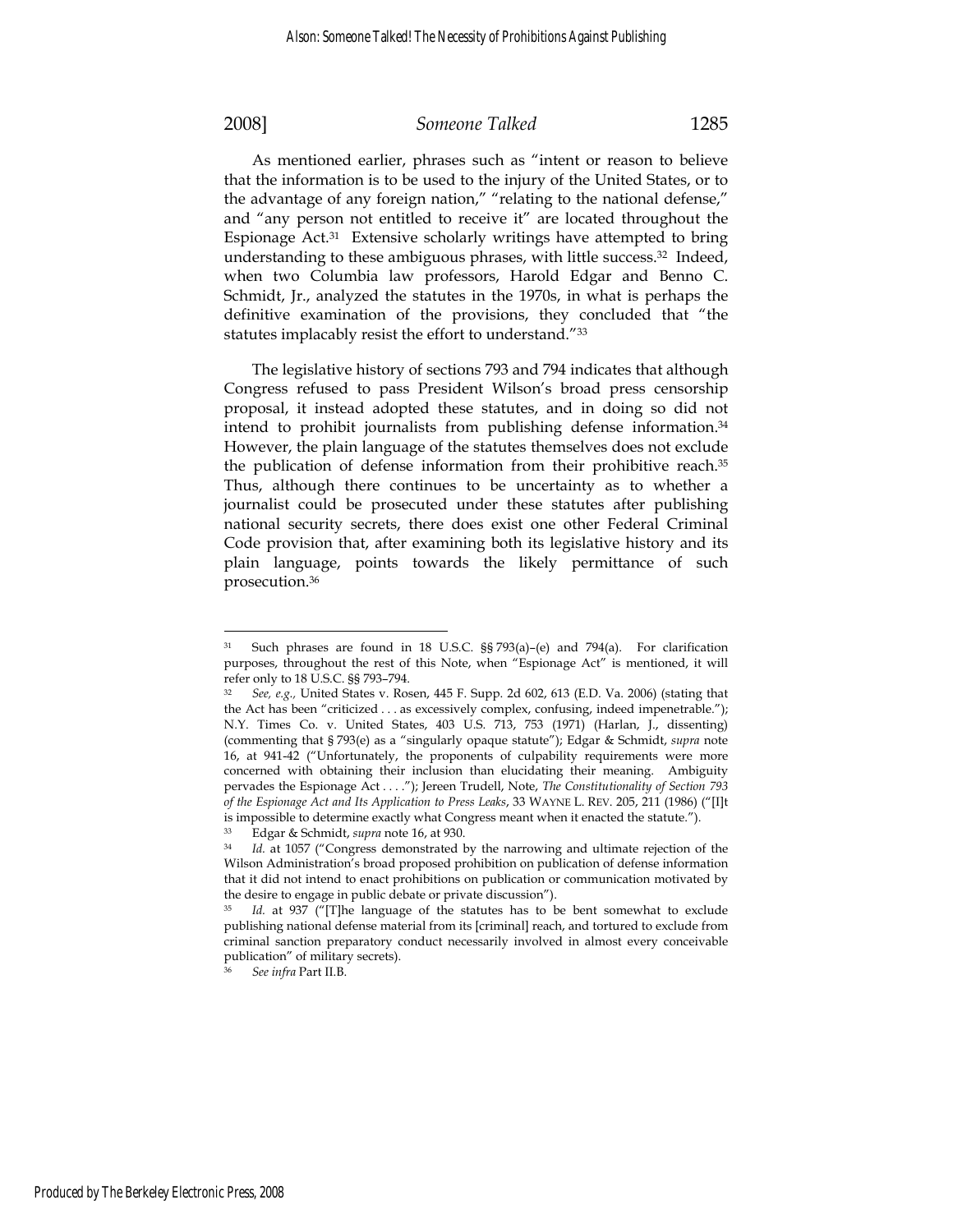#### *B. The COMINT Statute*

 $\overline{a}$ 

In 1950, Congress passed another provision to the Federal Criminal Code, codified as 18 U.S.C. § 798, which prohibited, among other things, the willful publishing of classified United States information related to communication intelligence.37 In enacting this provision, Congress

(1) concerning the nature, preparation, or use of any code, cipher, or cryptographic system of the United States or any foreign government; or

(2) concerning the design, construction, use, maintenance, or repair of any device, apparatus, or appliance used or prepared or planned for use by the United States or any foreign government for cryptographic or communication intelligence purposes; or

(3) concerning the communication intelligence activities of the United States or any foreign government; or

(4) obtained by the processes of communication intelligence from the communications of any foreign government, knowing the same to have been obtained by such processes –

Shall be fined under this title or imprisoned not more than ten years, or both.

(b) As used in this subsection (a) of this section –

The term "classified information" means information which, at the time of a violation of this section, is, for reasons of national security, specifically designated by a United States Government Agency for limited or restricted dissemination or distribution;

The terms "code," "cipher," and "cryptographic system" include in their meanings, in addition to their usual meanings, any method of secret writing and any mechanical or electrical device or method used for the purpose of disguising or concealing the contents, significance, or meanings of communications;

The term "foreign government" includes in its meaning any person or persons acting or purporting to act for or on behalf of any faction, party, department, agency, bureau, or military force of or within a foreign country, or for or on behalf of any government or any person or persons purporting to act as a government within a foreign country, whether or not such government is recognized by the United States;

The term "communications intelligence" means all procedures and methods used in the interception of communications and the obtaining of information from such communications by other than the intended recipients;

The term "unauthorized person" means any person who, or agency which, is not authorized to receive information of the categories set forth in subsection (a) of this section, by the President, or by the head of a department or agency of the United States Government which is

<sup>37 18</sup> U.S.C. § 798. The statute, titled "Disclosure of [C]lassified [I]nformation," provides: (a) Whoever knowingly and willfully communicates, furnishes, transmits, or otherwise makes available to an unauthorized person, or publishes, or uses in any manner prejudicial to the safety or interest of the United States or for the benefit of any foreign government to the detriment of the United States any classified information–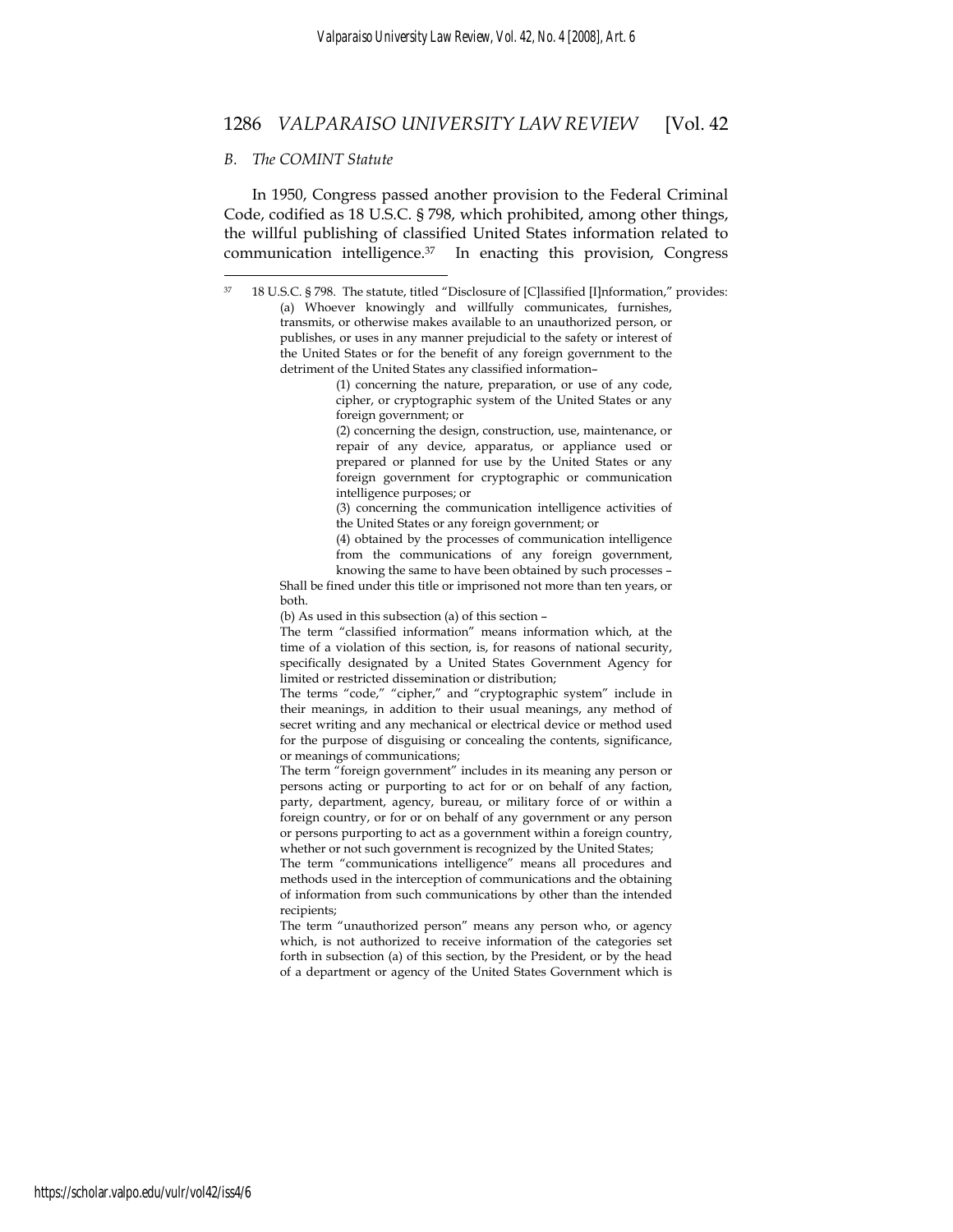*Id.* 

### 2008] *Someone Talked* 1287

targeted a very narrow category of information that it deemed crucially important to be protected from our nation's enemies.<sup>38</sup> The provision, which has come be known as the COMINT statute, was enacted in direct response to a newspaper article published by the *Chicago Tribune* in the midst of World War II.39 Shortly following America's victory over Japan at the battle of Midway, the *Tribune* ran a front-page article that disclosed the highly secretive information that the strength, nature, and even individual ship names of the approaching Japanese task forces were known to the United States commanders days prior to the engagement, with the reasonable conclusion that Japan's naval codes had been broken.40 Since its exposure threatened to lengthen the war and thus lead to further military deaths, both the War Department and Justice Department encouraged a prosecution under the Espionage Act, and by August 1942, prosecutors had brought the issue before a federal grand jury.41 However, the government subsequently decided to drop the charges to eliminate the risk of disseminating additional classified information to the jurors.42 Even if charges had been brought to finality,

refers to those activities that produce intelligence by interception and processing of foreign communications passed by radio, wire, or other electromagnetic means . . . and by the processing of foreign encrypted communications, however transmitted. Interception comprises search, intercept, and direction-finding. Processing comprises range estimation, transmitter operator identification, signal analysis, traffic analysis, cryptanalysis, decryption, study of plaintext, the fusion of these processes, and the reporting of the results . . . .

41 Schoenfeld, *supra* note 39, at 25.

<sup>42</sup> Id. Additionally, the Japanese continued to use their same cryptographic system, JN-25, either because they never learned of the *Tribune* article, or persisted to believe that their

expressly designated by the President to engage in communication intelligence activities for the United States.

<sup>38</sup> H.R. Rep. No. 81-1895, at 2 (1950). The House Judiciary Committee concluded that Section 798 "is an attempt to provide just such legislation for only a small category of classified matter, a category which is both vital and vulnerable to an almost unique degree." *Id.* 

<sup>39</sup> Gabriel Schoenfeld, *Has the New York Times Violated the Espionage Act?*, COMMENTARY, Mar. 2006, at 24-25 (discussing possible statutes that could or could not be utilized against the *New York Times* for its disclosure of the classified NSA program). COMINT simply stands for communications intelligence, and:

DESMOND BALL, SIGNALS INTELLIGENCE IN THE POST-COLD WAR ERA 122 (1993) (quoting U.S. National Security Council Directive no. 6, 17 Feb. 1972).

<sup>40</sup> *See Navy Had Work of Jap Plan to Strike at Sea*, CHI. TRIBUNE, June 7, 1942, at A1. The critical information, attributed to "reliable sources in . . . naval intelligence," disclosed one of the outstanding breakthroughs of Allied forces in the war, which would surely continue to serve American war efforts to a great degree if Japan did not know that it had been broken and continued to use the same cryptographic system. Schoenfeld, *supra* note 39, at 24.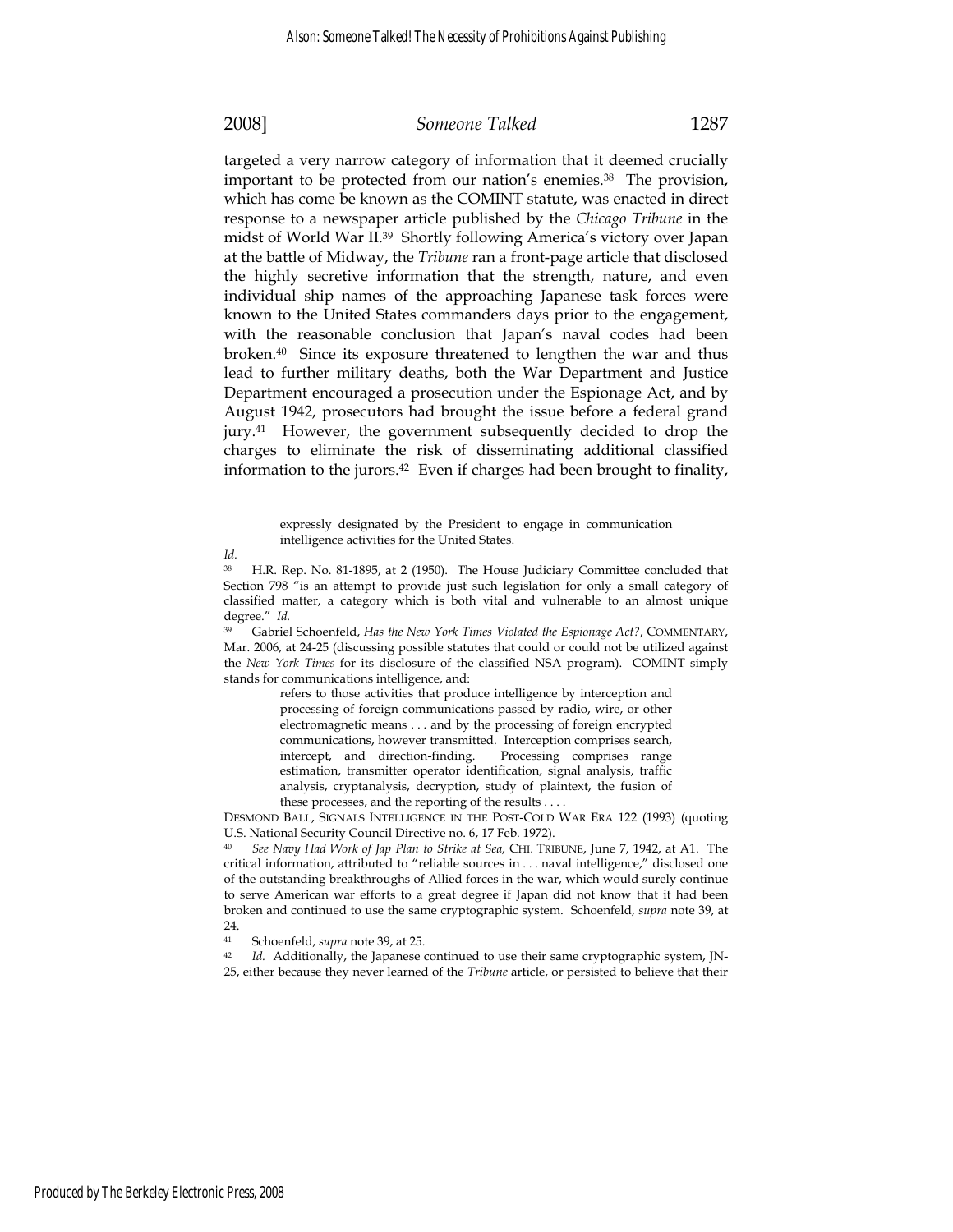it is questionable whether the newspaper or its journalists would have been convicted under sections 793 or 794.43

Thus, in Congress' passage of section 798, it certainly had the *Tribune* incident in mind when it directed criminal sanctions at disclosures of sensitive communications intelligence.<sup>44</sup> Indeed, Congress twice had refused to adopt a measure that would have made a person's unauthorized disclosure of any classified information subject to criminal prosecution.45 Therefore, the COMINT statute was drafted especially with the rationale of balancing public debate and the necessary security of national defense material and information.46

Moreover, the COMINT statute as written and enacted was a "model of precise draftsmanship."47 As the provision unambiguously asserts via its explicit use of the word "publishes," section 798 is a proscription upon public speech that is directly aimed at preventing newspapers, magazines, and similar media from making known certain communications intelligence.48 Additionally, the law's mens rea requirement is met upon knowingly and willfully accomplishing the forbidden disclosure, without any additional condition that the information be used to injure the United States or aid a foreign country.49 Moreover, Congress dodged additional potential application difficulties by declining to include any prerequisite that America be at war.<sup>50</sup>

Perhaps indicating the overwhelming support of the statute, and in light of the recent *Chicago Tribune* article and the deliberate contraction to

 $\overline{a}$ 

47 Edgar & Schmidt, *supra* note 16, at 1065.

codes were unbreakable. *Id.* at 24-25; *see generally* DAVID KAHN, THE CODEBREAKERS (1967) (explaining the history of secret communications, including the Japanese in World War II).

<sup>43</sup> *See infra* Part III.A. 44 Schoenfeld, *supra* note 39, at 28.

<sup>45</sup> Edgar & Schmidt, *supra* note 16, at 1056. *See* REPORT OF THE JOINT COMMITTEE OF THE INVESTIGATION OF THE PEARL HARBOR ATTACK, S. Doc. No. 79-244 (1946); S. 1019, 80th Cong. (1950); S. 2680, 80th Cong. (1950). The proposals would have criminalized the "revelation or publication, not only of direct information about United States codes and ciphers themselves but of information transmitted in United States codes and ciphers." Edgar & Schmidt, *supra* note 16, at 1068. Such provisions would have prohibited publication regarding a large amount of military and diplomatic dispatches and information sent by the government via codes and ciphers both internationally and intranationally. *Id.* 

<sup>46</sup> Schoenfeld, *supra* note 39, at 28.

<sup>48</sup> *Id.*; *see also* Schoenfeld, *supra* note 39, at 28. 49 Edgar & Schmidt, *supra* note 16, at 1065.

<sup>50</sup> Schoenfeld, *supra* note 39, at 28; *see also* Michael D. Ramsey, *Presidential Declarations of War*, 37 U.C. DAVIS L. REV. 321 (2003) (discussing the evolution of the official declaration of war in the United States).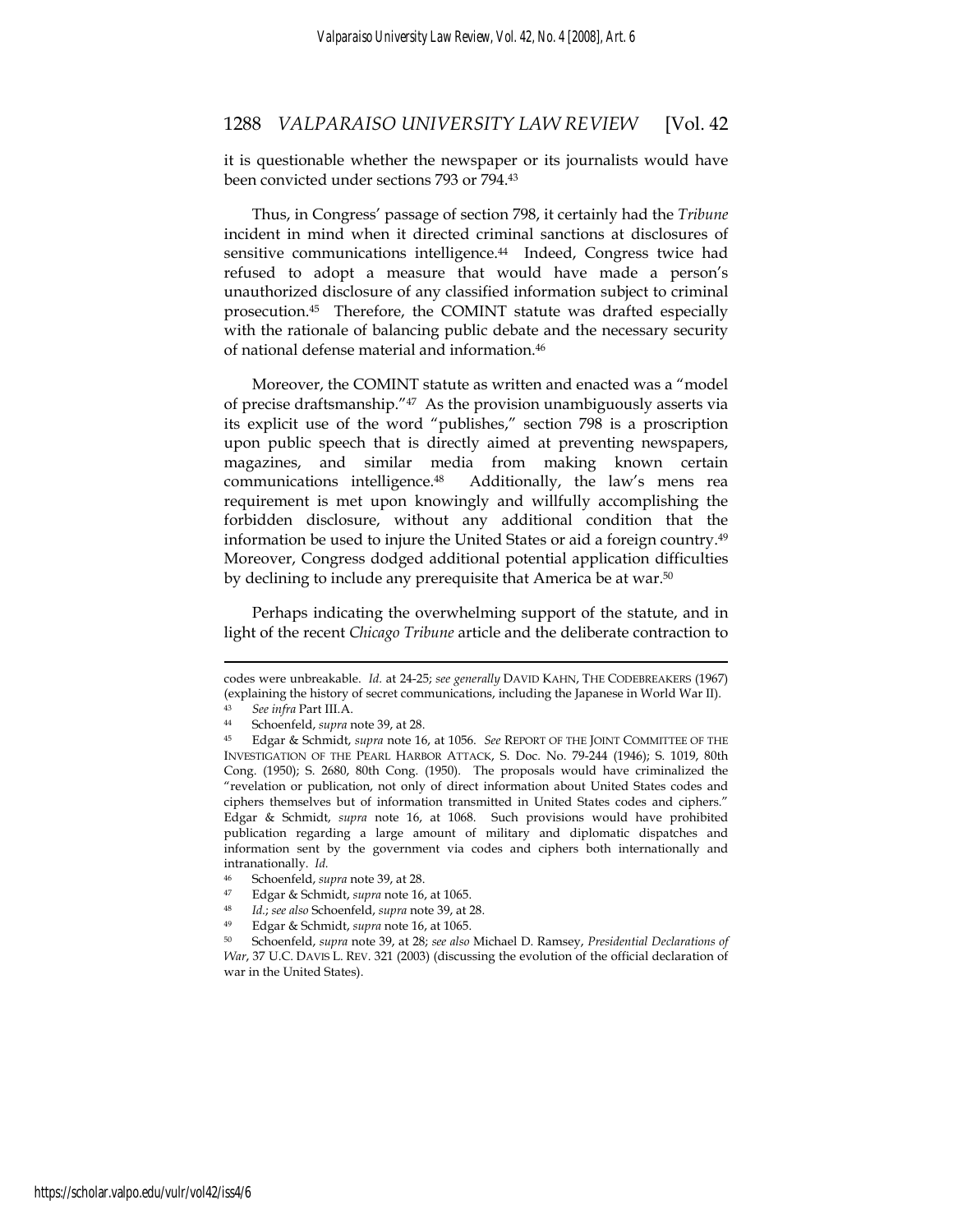the narrow amount of information prohibited by the statute, the House of Representatives passed section 798 without substantive debate.<sup>51</sup> Moreover, the Senate conducted very little discussion prior to passing it, as well.52 As Edgar and Schmidt have pointed out, the provision had been drafted "with concern for public speech having been thus respected," and had even been supported by the American Society of Newspaper Editors.53

#### *C. The Pentagon Papers: Watering the Seeds of Prosecution*

Perhaps the most famous Supreme Court case concerning the balance of the right to know and the need to withhold is *New York Times Co. v. United States*. 54 The thrust of the case was an attempt by the government to receive injunctive relief against the *New York Times* and the *Washington Post* in order to prohibit them from continuing to publish the contents of the classified and highly secretive Pentagon Papers.55 In a *per curiam* decision, the Court determined that the government failed to meet the heavy burden required to justify the imposition of a prior restraint against the newspapers.56 However, the nine individual opinions that followed indicated a splintered Court regarding the Justices' reasoning, dicta, and policy concerns.<sup>57</sup>

<sup>51 96</sup> CONG. REC. 6082 (1950).

<sup>52 95</sup> CONG. REC. 2774 (1949).

<sup>53</sup> Edgar & Schmidt, *supra* note 16, at 1069. In one of history's ironic twists, the main editors of the *New York Times* were active members of the American Society of Newspaper Editors. Schoenfeld, *supra* note 39, at 28.

<sup>54</sup> N.Y. Times Co. v. United States, 403 U.S. 713 (1971). The litigation has come to be known as the Pentagon Papers case, named after the Defense Department study detailing American involvement in Vietnam. *Id.* at 714. The study, commissioned by Secretary of Defense Robert McNamara, was officially titled "History of U.S. Decision-Making Process on Vietnam Policy." *Id*. A federal district court in New York refused to issue the injunction requested by the government to stop the publishing of sections of the study in the *Times*. United States v. N.Y. Times Co., 328 F. Supp 324 (S.D.N.Y. 1971). However, the Second Circuit Court of Appeals reversed and approved the injunction. United States v. N.Y. Times Co., 444 F.2d 544 (2nd Cir. 1971).

<sup>55</sup> *N.Y. Times Co.*, 403 U.S. 713. Importantly, the Government argued only for an injunction, and its brief lacked any mention of the espionage statutes, presumably because no section authorizes injunctive, but rather only criminal, relief. *See also* Edgar & Schmidt, *supra* note 16, at 931.

<sup>56</sup> *Id*. at 714.

Id. at 713. Justice Black and Justice Douglas each wrote a concurring opinion, while joining each other. The same can be said for Justices Stewart and White. Justice Brennan authored a concurring opinion, as did Justice Marshall. Justice Harlan wrote the principal dissent, which was also joined by Chief Justice Burger and Justice Blackmun. Finally, Chief Justice Burger and Justice Blackmun each wrote a separate dissenting opinion.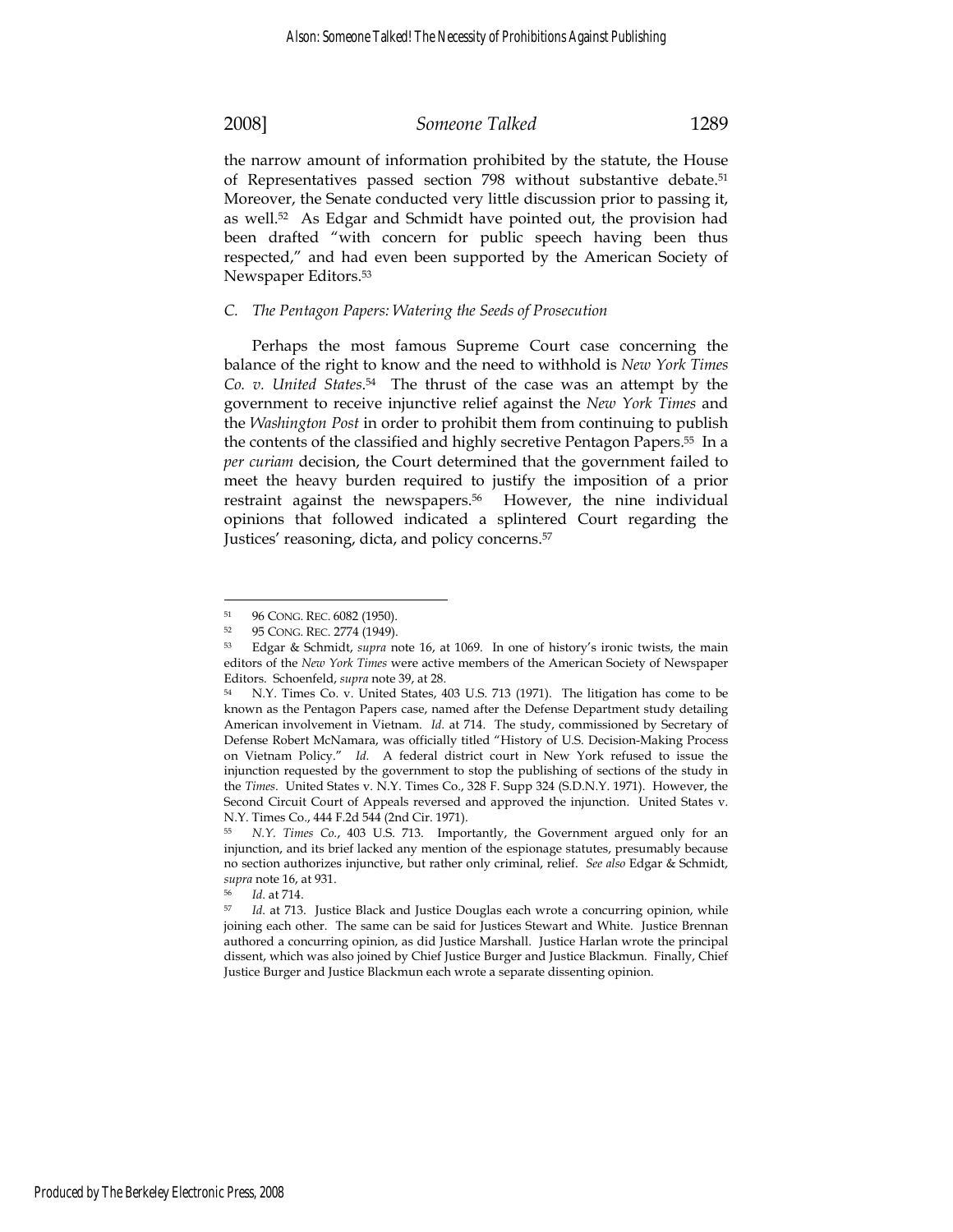A brief examination of the differing opinions denotes the fractured nature of the Justices' rationales.58 Justices Black and Douglas indicated that they believed the First Amendment is an absolute, in that no governmental restraints can be placed on the press' right to publish any and all information.59 While Justice Brennan's concurrence did not go to such an extreme, he did assert that the First Amendment bars the judiciary from stopping the publication of material that a newspaper already has in its possession.<sup>60</sup>

More pertinent to the issue of this Note were the opinions of the remaining six Justices. First, Justice Stewart, while concurring that the injunction should not be granted, did concede that Congress has the power and ability to pass criminal laws to protect secret government information.61 Although he did not specifically name section 798, Justice Stewart stated that "Congress has passed such laws, and several of them are of very colorable relevance" to the case at hand. $62$  Moreover, Justice White expended a substantial portion of his opinion to further elaborate upon possible criminal prosecutions.<sup>63</sup> Explicitly referring to section 798 as a provision of the Criminal Code that would allow prosecutions against publishers, Justice White noted that he would not hesitate to sustain a conviction if the elements of the statute were met.<sup>64</sup>

Justice Marshall, while maintaining that there may have been a criminal statute that fit the facts of the Pentagon Papers situation, commented that various provisions did in fact criminalize the dissemination of certain government secrets.<sup>65</sup> Yet, through his

<sup>58</sup> *See infra* notes 59-68 and accompanying text. 59 *N.Y. Times Co.*, 403 U.S. at 714-15 (Black, J., concurring); *see id.* at 720 (Douglas, J., concurring).

Id. at 725 (Brennan, J., concurring).

<sup>61</sup> *Id*. at 730 (Stewart, J., concurring).

<sup>62</sup> *Id*. Justice Stewart went on to assert that, if the government decided to proceed with criminal sanctions under the appropriate statutes, it would be the duty of the judicial branch to enforce them if constitutional. *Id.* 

*Id.* at 733-40 (White, J., concurring).<br>*Id.* at 735. Justice White stated, "I would have no difficulty in sustaining convictions under these sections on facts that would not justify the intervention of equity and the imposition of a prior restraint." *Id.* at 737. Another section that Justice White pointed to for possible prosecution in this situation was 18 U.S.C. § 793(e). *Id.* at 737-40; *cf.* 403 U.S. at 745 (Marshall, J., concurring); *infra* note 65 (discussing the powers of the legislature to create laws that prohibited the disclosures of some classified government secrets).

<sup>65</sup> *N.Y. Times Co.*, 403 U.S. at 743-45 (Marshall, J., concurring).

Congress has on several occasions given extensive consideration to the problem of protecting the military and strategic secrets of the United States. This consideration has resulted in the enactment of statutes making it a crime to receive, disclose, communicate, withhold, and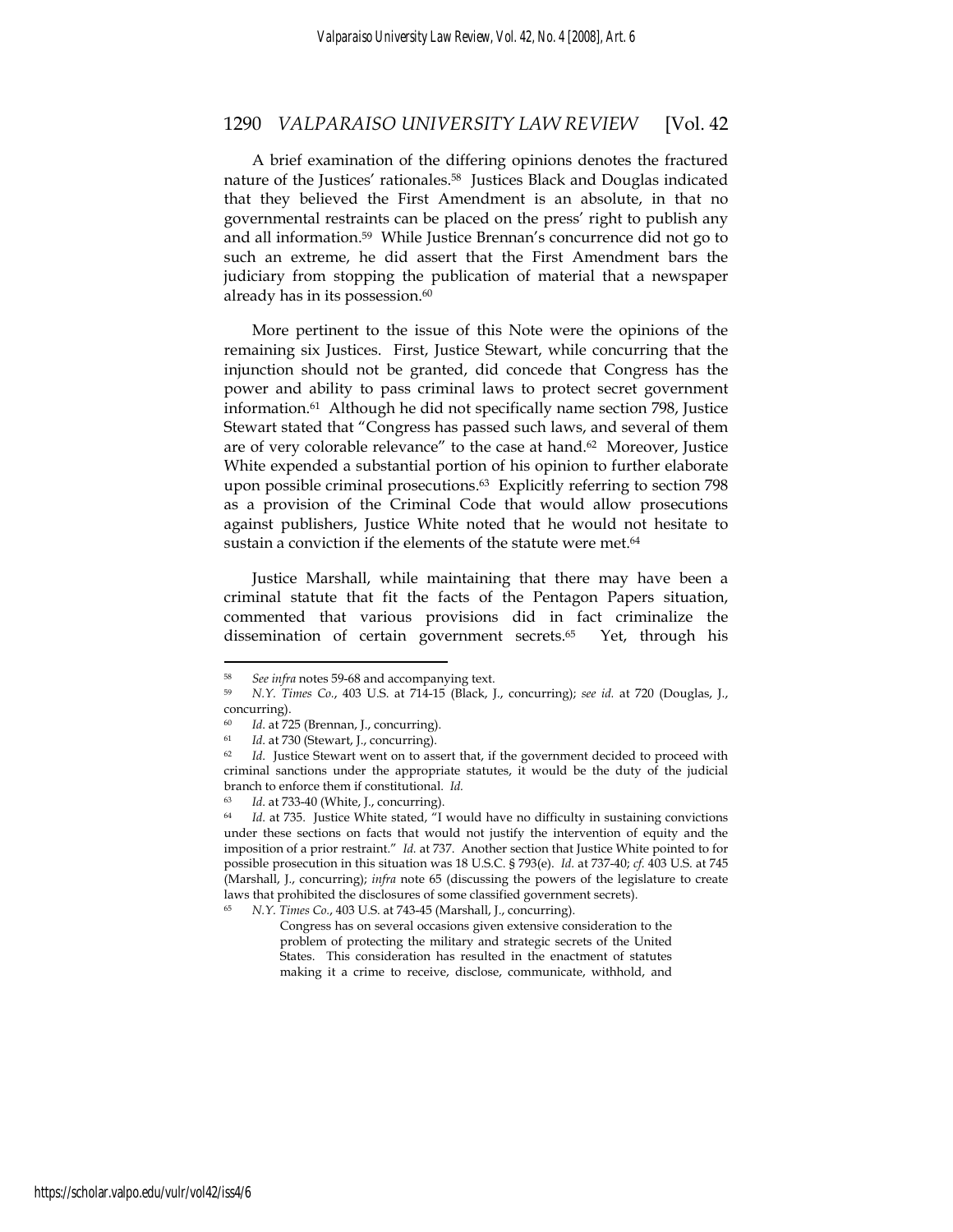observations concerning several other similar statutes, Justice Marshall made clear that it is the province of the legislature to criminalize certain disclosures, and the courts have the ultimate responsibility to enforce them.<sup>66</sup>

Furthermore, the three dissenters from the *per curiam* opinion also shed additional light on the issue of whether criminal sanctions were possible in situations where national defense information is published. Indeed, Chief Justice Burger explicitly approved of the notions of Justice White's concurrence regarding the application of criminal punishment.<sup>67</sup> Although the remaining two dissenters, Justices Harlan and Blackmun, did not overtly assert that criminal statutes existed which could be employed against the publishers, they did not explicitly disapprove of this view, as they would have granted the injunction against publishing the Pentagon Papers altogether.<sup>68</sup>

Heeding the guidance of these Supreme Court Justices, the government soon thereafter brought a fifteen-count indictment against the *New York Times* reporters who compiled and published the Pentagon Papers, Daniel Ellsberg and Anthony Russo.<sup>69</sup> The indictment charged

*Id.* at 743.

publish certain documents, photographs, instruments, appliances, and information. The bulk of these statutes is found in chapter 37 of U. S. C., Title 18, entitled Espionage and Censorship.

<sup>66</sup> *Id*. at 743-47. Justice Marshall also referenced previous attempts ultimately defeated by Congress that would have prohibited publishing certain government secrets. *Id.* at 746- 47; *see also supra* notes 23-24 (describing President Wilson's broad censorship proposal that was eventually defeated by Congress). In 1957, the United States Commission on Government Security proposed an ultimately-defeated provision to Congress, stating that Congress should "enact legislation making it a crime for any person willfully to disclose without proper authorization, for any purpose whatever, information classified 'secret' or 'top secret,' knowing, or having reasonable grounds to believe, such information to have been so classified." *N.Y. Times Co.*, 403 U.S. at 747 (quoting the Report of Commission of Government Security, 619-20 (1957)).

<sup>67</sup> *N.Y. Times Co.*, 403 U.S. at 748, 752 (Burger, C.J., dissenting) (stating "I should add that I am in general agreement with much of what Mr. Justice White has expressed with respect to penal sanctions concerning communication or retention of documents or information relating to the national defense").

*Id.* at 753-59 (Harlan, J., dissenting); *Id.* at 759-63 (Blackmun, J., dissenting). Melville B. Nimmer, National Security v. Free Speech: The Issues Left Undecided in the *Ellsberg Case*, 26 STAN. L. REV. 311 (1974). Ellsberg, who was a member of the Defense Department commission that researched and authored the Pentagon Papers, was in possession of the Papers between August 1969 and May 1970. *Id.* at 312. During this time period, Ellsberg admittedly took them from his top secret safe and copied them at a location ten miles away. *Id.* at 313. Russo also admitted to helping Ellsberg achieve this task. *Id.*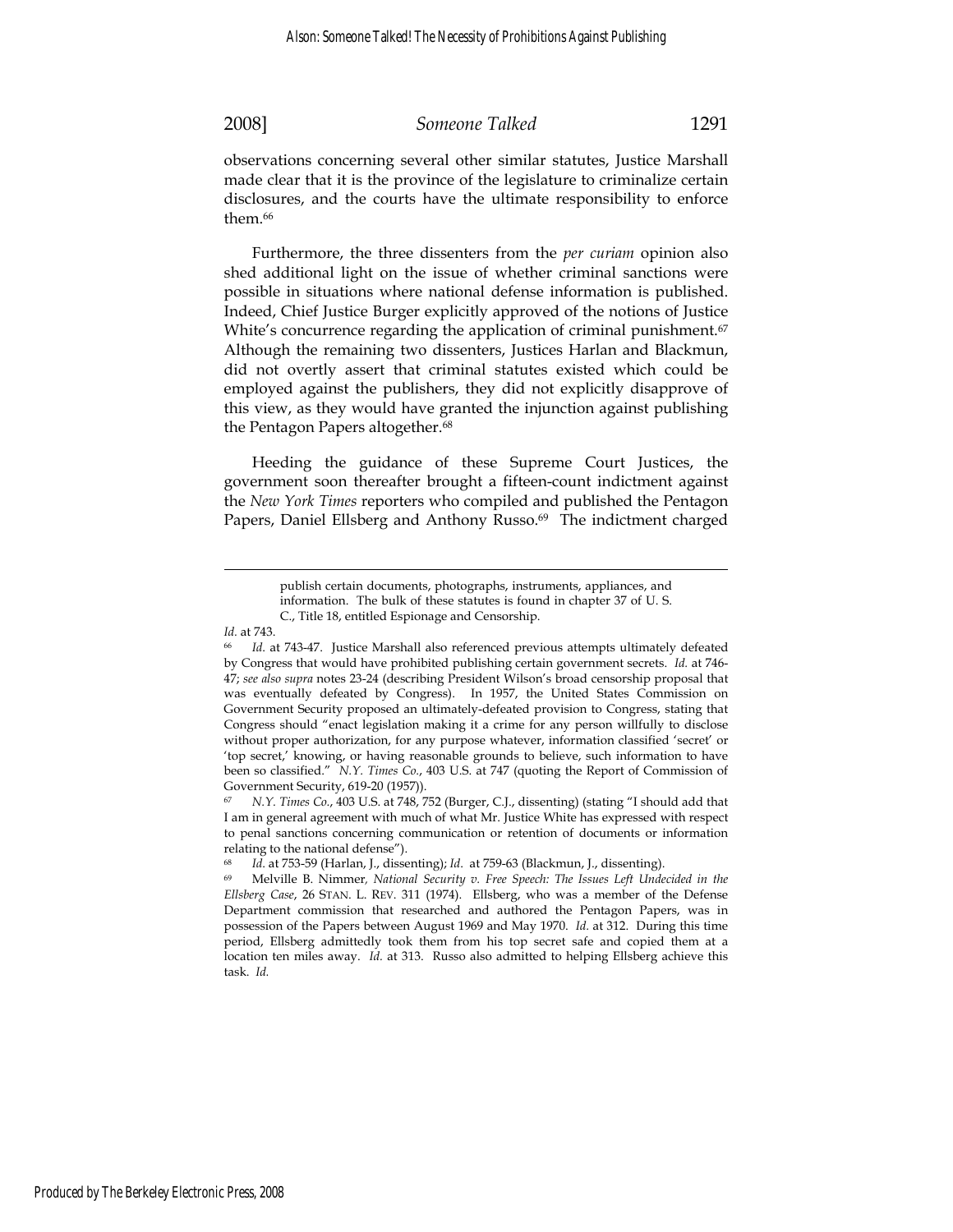the defendants with a violation of 18 U.S.C.  $\S$ § 793(d)-(e)<sup>70</sup> and 18 U.S.C. § 641.71 However, all charges were dismissed against Ellsberg and Russo when Judge William Matthew Byrne, Jr., granted the defendants' motion to dismiss due to government misconduct.72 As a result of this limited victory for Ellsberg and Russo, the merits of the case were never resolved, leaving commentators to ponder the hypothetical implications.73

While the Pentagon Papers case only tangentially affects possible prosecutions under the COMINT statute, it points toward the possibility of the prosecution of journalists for their publication of certain classified information.74 Moreover, following the dismissal of the Ellsberg case for reasons other than the merits of the case, "[t]he specter of Ellsberg hangs over government officials, newsmen, and others who may in the future wish to disclose to the public vital governmental documents."75 In the decades since these cases, few cases have considered the issue, but those that have are indicative of the judicial trend toward protection of national security.76

#### *D. Tightening the National Security Screws*

Throughout the 1970s and into the 1980s, as both foreign and domestic United States policy was influenced by the Cold War and nuclear proliferation, the necessity of government secrecy increased, as

<sup>70</sup> See *supra* notes 21 and 29 for the full text of the provisions.

 $71$  18 U.S.C. § 641 (2006). This provision criminalizes, among other things, the stealing, converting, and embezzling of government documents, which in this case included the Pentagon Papers. Nimmer, *supra* note 69, at 315. The application of this statute is outside the scope of this Note.

<sup>72</sup> Ellsberg v. Mitchell, 353 F. Supp. 515, 516 n.1 (D.D.C. 1973) (citing United States v. Russo, No. 9373-(WMB)-CD (filed Dec. 29, 1971), *dismissed* (C.D. Cal. May 11, 1973)). The court granted the motion to dismiss due to "the totality of government misconduct, including the suppression of evidence, the invasion of the physician-patient relationship, the illegal wiretapping, the destruction of relevant documents and disobedience to judicial orders." Nimmer, *supra* note 69, at 311. Judge Byrne implemented this language in his oral grounds for dismissal, which coincided with the language of the defendants' oral motion to dismiss. *Id.* at 311 n.2.

<sup>73</sup> *See, e.g.,* Nimmer, *supra* note 69 (discussing the possible outcome of the Ellsberg and Russo prosecution had the case been judged on its merits, concluding that they would have been found not guilty under 18 U.S.C. § 641, and that 18 U.S.C. §§ 793(d)–(e) would have been found unconstitutional due to facial overbreadth).

See supra notes 61-68 and accompanying text.

<sup>75</sup> Nimmer, *supra* note 69, at 312. 76 *See infra* Part II.D.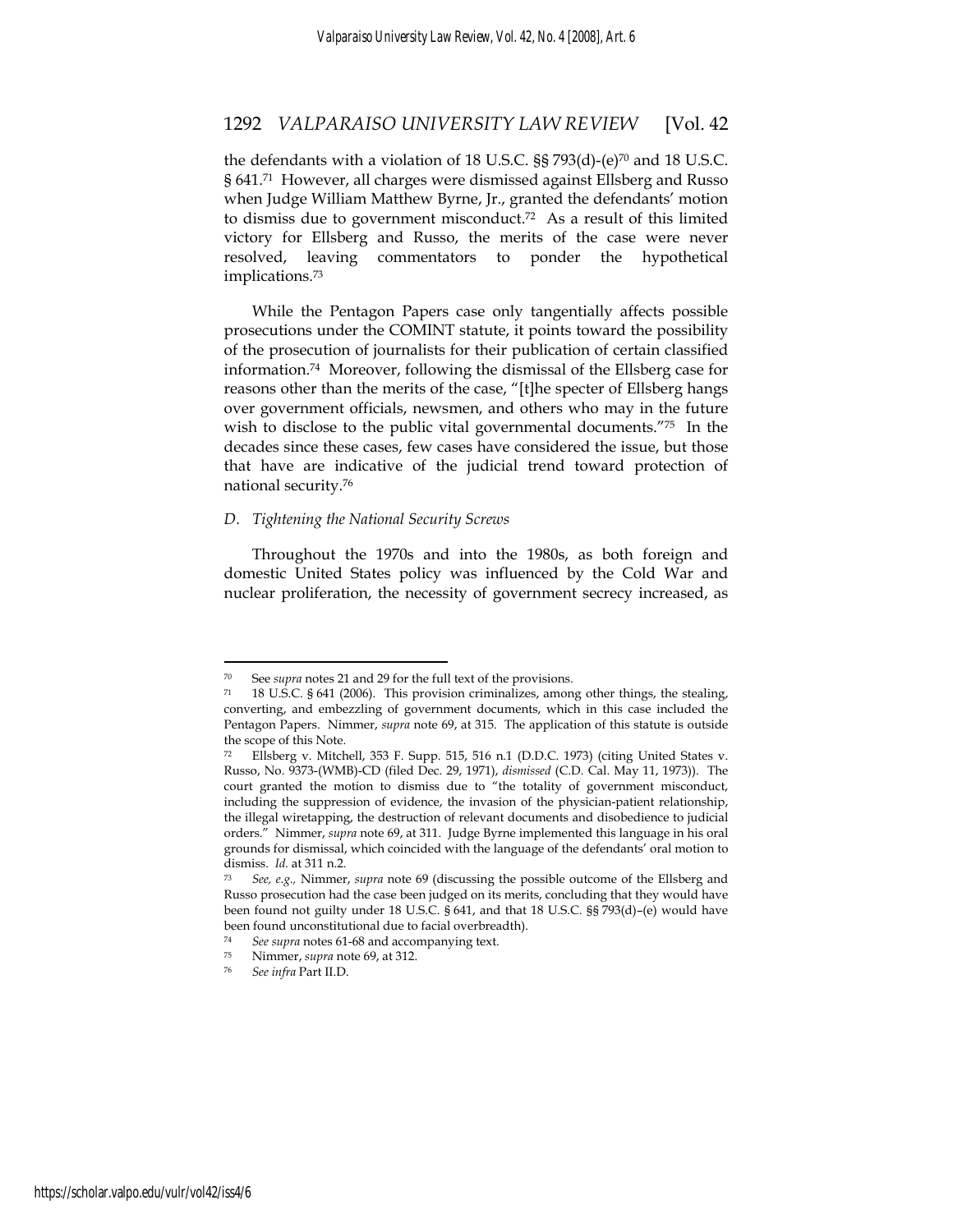both classic spies and leaks to the press became a serious problem.<sup>77</sup> Such media related activity and, in at least one case, subsequent prosecution, was evident in *United States v. Morison*.78 In *Morison*, the government brought charges against Samuel Morison for violating sections 793 (d) and (e) of the Espionage Act after he provided classified photographs of a Soviet aircraft carrier to a British magazine, which were taken by a secret reconnaissance satellite.<sup>79</sup> When the District Court of Maryland convicted Morison under sections 793(d) and (e), it was the first time a court determined that the Espionage Act could be successfully applied to the act of providing documents or information to a member of the media, as opposed to an agent of a foreign government.80

On appeal, Morison argued that the provisions did not apply to this situation, because prosecutions under the Espionage Act had never been used against a person in his position. $81$  However, the Fourth Circuit Court of Appeals agreed with the government that the literal words of the statutes did not prohibit such a conviction.82 Importantly, the court expressly stated that simply because prosecutions under a provision are infrequent, it does not follow that the statutory language should be invalidated.83 As a result, the court affirmed the district court's conviction of a two-year prison term.84

<sup>77</sup> *See* Thomas S. Martin, *National Security and the First Amendment: A Change in Perspective*, 68 A.B.A. J. 680 (1982). Martin, a deputy assistant attorney general in the Civil Division of the Department of Justice during the Carter administration, stated that a large portion of disclosures came not from spies but from authors and journalists who made previously-classified information public through media outlets. *Id.* at 680-81. This was because "[t]hey were idealists convinced that the world would be a better place if particular secret information were available to the public. They were journalists who took from Vietnam and Watergate the proposition that disclosure of government secrets is inherently a public service and even a primary responsibility of the profession." *Id.* at 681.<br><sup>78</sup> United States v. Morison, 844 F.2d 1057 (4th Cir. 1988).<br><sup>79</sup> U<sub>n</sub> at 1060 61. Morison a former civilian applyed at the N

Id. at 1060-61. Morison, a former civilian analyst at the Naval Intelligence Support Center ("NISC") in Suitland, Maryland, had been employed from 1974 until October 1984. *Id*. at 1060. Additionally, he worked as a part-time editor of the British magazine *Jane's Fighting Ships*. *Id.* Due to his dissatisfaction at the NISC and in an attempt to gain a promotion with the magazine, Morison passed along three classified photographs of the Soviet carrier to the editor-in-chief of *Jane's Fighting Ships*, Derek Wood. *Id.* at 1060-61.

<sup>80 604</sup> F. Supp. 655 (Md. 1985); *see also* David H. Topol, United States v. Morison*: A Threat to the First Amendment Right to Publish National Security Information*, 43 S.C. L. REV. 581, 590 (1992) (arguing that *Morison* set an alarming precedent by interpreting sections 793(d) and (e) to allow media-related prosecutions, as opposed to classic spy situations). <sup>81</sup> *Morison*, 844 F.2d at 1063.

<sup>82</sup> *Id*. at 1067. 83 *Id*. at 1067.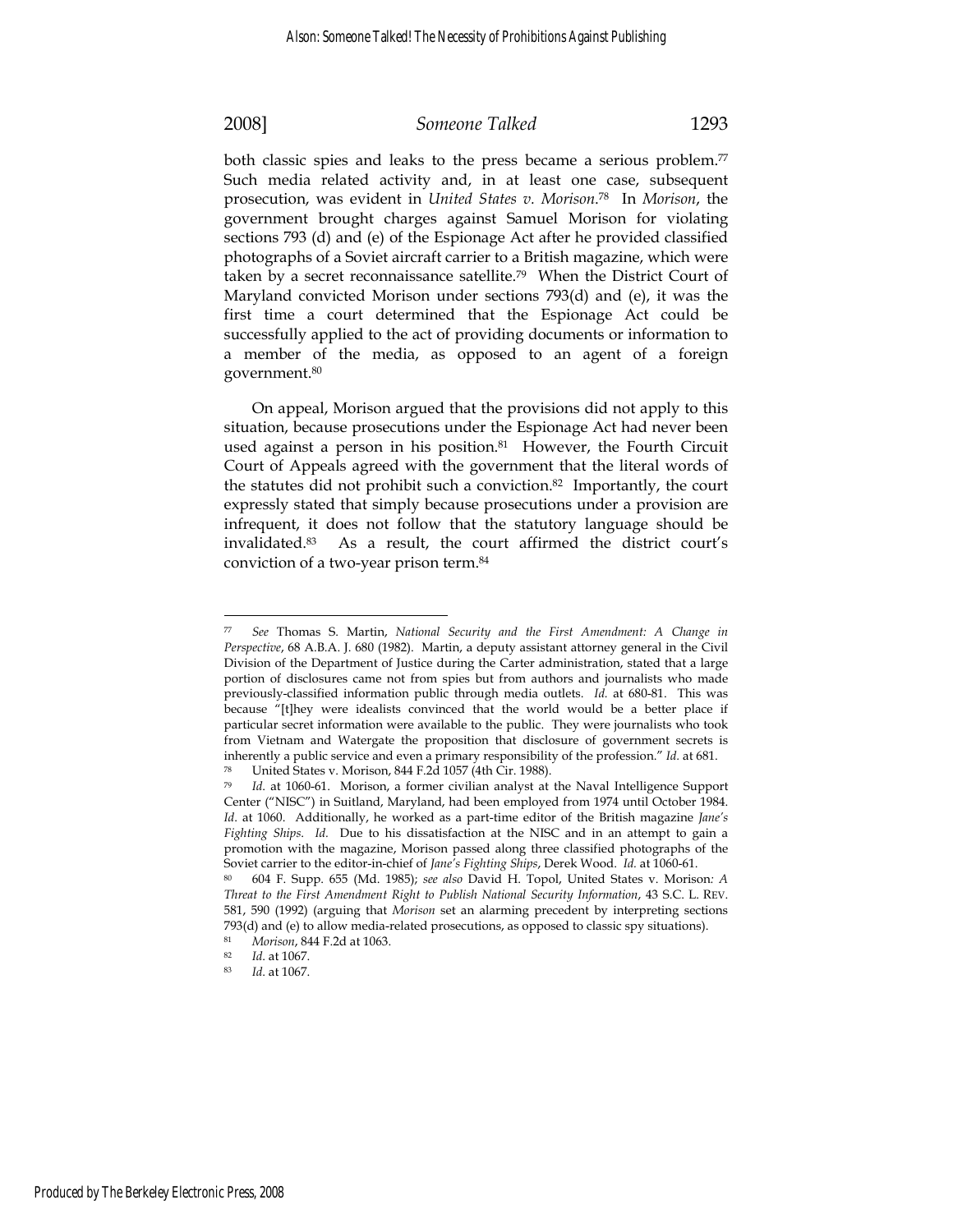Additionally, a case is currently being litigated that has a bearing on the constant balance between national security and press leaks.85 *United States v. Rosen*86 involves the actions of two officials of the American Israel Public Affairs Committee ("AIPAC"), a Washington, D.C. lobbyist group.87 The AIPAC officials, Steven Rosen and Keith Weissman, were accused of receiving classified information from Lawrence Franklin, an employee of the Defense Department, and then conspiring to transfer the information to an Israeli diplomat and members of the media.<sup>88</sup> Rosen and Weissman were both charged with violating sections 793(e) and (g), while Rosen was additionally charged with violating section 793(d).<sup>89</sup>

#### *Id.*

 $\overline{a}$ 

84 Schoenfeld, *supra* note 39, at 25. The court also determined that the statutes met other constitutional hurdles, such as the vagueness and overbreadth doctrines. *Id.* Over a decade after his release from prison, Morison received a full pardon in 2001 from President Clinton on his last day in office. *Id.* at 25 n.5.

<sup>85</sup> *Id.* at 25.

<sup>88</sup> *Rosen*, 445 F. Supp. 2d at 608-09. Franklin was a mid-level worker on the Iran desk in the Office of the Secretary of the Department of Defense, who held a top secret security clearance during the alleged illegal actions. *Id*. Following an alleged conspiracy by disclosing information to Rosen and Weissman beginning in late 2002, Franklin began to cooperate with the FBI in July of 2004. *Id.* at 608-10.

> On October 5, 2005, Franklin pled guilty to one count of conspiracy to communicate national defensey information to one not entitled to receive it, in violation of 18 U.S.C. §§ 793(d) and (g), and to one count of conspiracy to communicate classified information to an agent of a foreign government in violation of 50 U.S.C. § 783 and 18 U.S.C. § 371.

*Id.* at 608 n.3. Franklin was sentenced to a prison term of twelve-and-a-half years, which will be reviewed following the trial of Rosen and Weissman. Schoenfeld, *supra* note 39, at 25-26.

Rosen, 445 F. Supp. 2d at 610. Their indictment maintains that they used "their contacts within the U.S. government and elsewhere to gather sensitive U.S. government information, including classified information relating to national defense, for subsequent unlawful communication, delivery, and transmission to persons not entitled to receive it." Schoenfeld, *supra* note 39, at 25. Rosen's additional charge was based on his alleged aiding and abetting Franklin's transmission of a fax of classified document. *Rosen*, 445 F. Supp. 2d at 610.

<sup>[</sup>T]he rarity of prosecution under the statutes does not indicate that the statutes were not to be enforced as written. We think in any event that the rarity of the use of the statute as a basis for prosecution is at best questionable for nullifying the clear language of the statute, and we think the revision of 1950 and its reenactment of section 793(d) demonstrate that Congress did not consider such statute meaningless or intend that the statute and its prohibitions were to be abandoned.

<sup>86</sup> United States v. Rosen, 445 F. Supp. 2d 602 (E.D. Va. 2006).

<sup>87</sup> *Id.* AIPAC has been described as one of the "most influential lobbying organizations" in Washington, one which lobbied on issues relating to American foreign policy in the Middle East. Dan Eggen & Jerry Markon, *2 Senior AIPAC Employees Ousted*, WASH. TIMES, Apr. 21, 2005, at A08.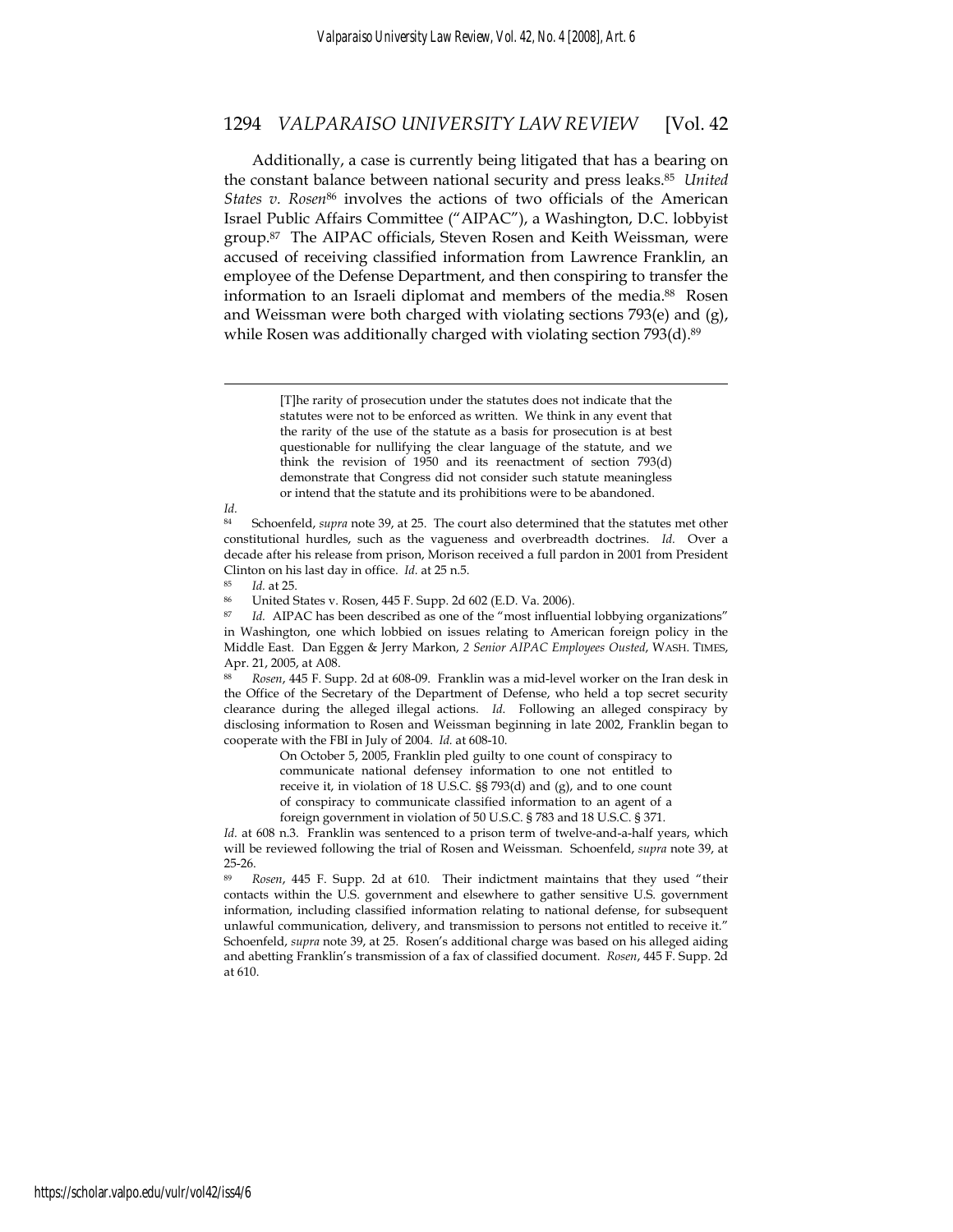In August of 2006, a district court in Virginia convicted Rosen and Weissman of all charges.<sup>90</sup> Despite the defendants' challenges of asapplied vagueness, facial overbreadth, and transgression of their First Amendment rights to free speech and to petition the government, the court asserted that the plain language of the provisions applied to classified information that had been "leaked" to them.91

The court discounted the defendants' assertion that because section 793(e) had never been applied to prosecute persons in their situation, it thus violated the fair warning element of the vagueness doctrine.<sup>92</sup> Rosen and Weissman, as non-government persons, argued that the intent of the statute was not to punish disseminators of already leaked information, thus the prosecution was "novel and unprecedented."93 However, the court decided that the plain language of the statute prevailed under these circumstances, regardless of the fact that the defendants were non-government personnel.94

The AIPAC case is instructive because it highlights the issue of national security secrecy. First, Rosen and Weissman were not government employees, and thus *Rosen* stands, at least in part, for the proposition that the Espionage Act can be successfully applied to persons to whom information is leaked in the first place.95 Moreover, the district court determined that the language of the statutes was sufficiently clear to pass constitutional scrutiny and was not overbroad.<sup>96</sup>

<sup>90</sup> *Rosen*, 445 F. Supp. 2d at 645. 91 *Id.* at 628.

<sup>92</sup> *Id.* at 627-28.

<sup>93</sup> *Id.* The court emphasized that "labeling an event a 'leak' does not remove the event from the statute's scope. At best, the term 'leak' is a euphemism used to imply or suggest to a careless reader that the transmission of the information was somehow authorized. . . . [D]efendants frequent use of 'leak' as a characterization of what occurred is unavailing." *Id.* at 628-29.<br><sup>94</sup> *Id.* at 628. The court reasoned that "[i]n amending the statute in 1950, Congress made

it quite clear that the statute was intended to apply to the transmission of national defense information by non-government employees by adding subsection (e)." *Id.* at 628 n.38.

Schoenfeld, *supra* note 39, at 26. There was not a violation of due process, as the defendants had argued, claiming that this prosecution was a "novel construction of a criminal statute . . . that neither the statute nor any prior judicial decision has fairly disclosed to be within its scope." *Rosen*, 445 F. Supp. 2d at 627. The defendants also asserted that they did not have fair warning that the statute applied to them, but the *Morison* decision had also considered the same argument and rejected it there as well. *Id*. at 628; *see also* United States v. Morison, 844 F.2d 1057, 1067 (4th Cir. 1988) (quoting United States v. Lanier, 520 U.S. 259, 266 (1997)).

<sup>96</sup> *Rosen*, 445 F. Supp. 2d at 643; *but see District Court Holds That Recipients of Government*  Leaks Who Disclose Information "Related to the National Defense" May Be Prosecuted Under the *Espionage Act*, 120 HARV. L. REV. 821, 823-24 (2007) (asserting that the Rosen decision was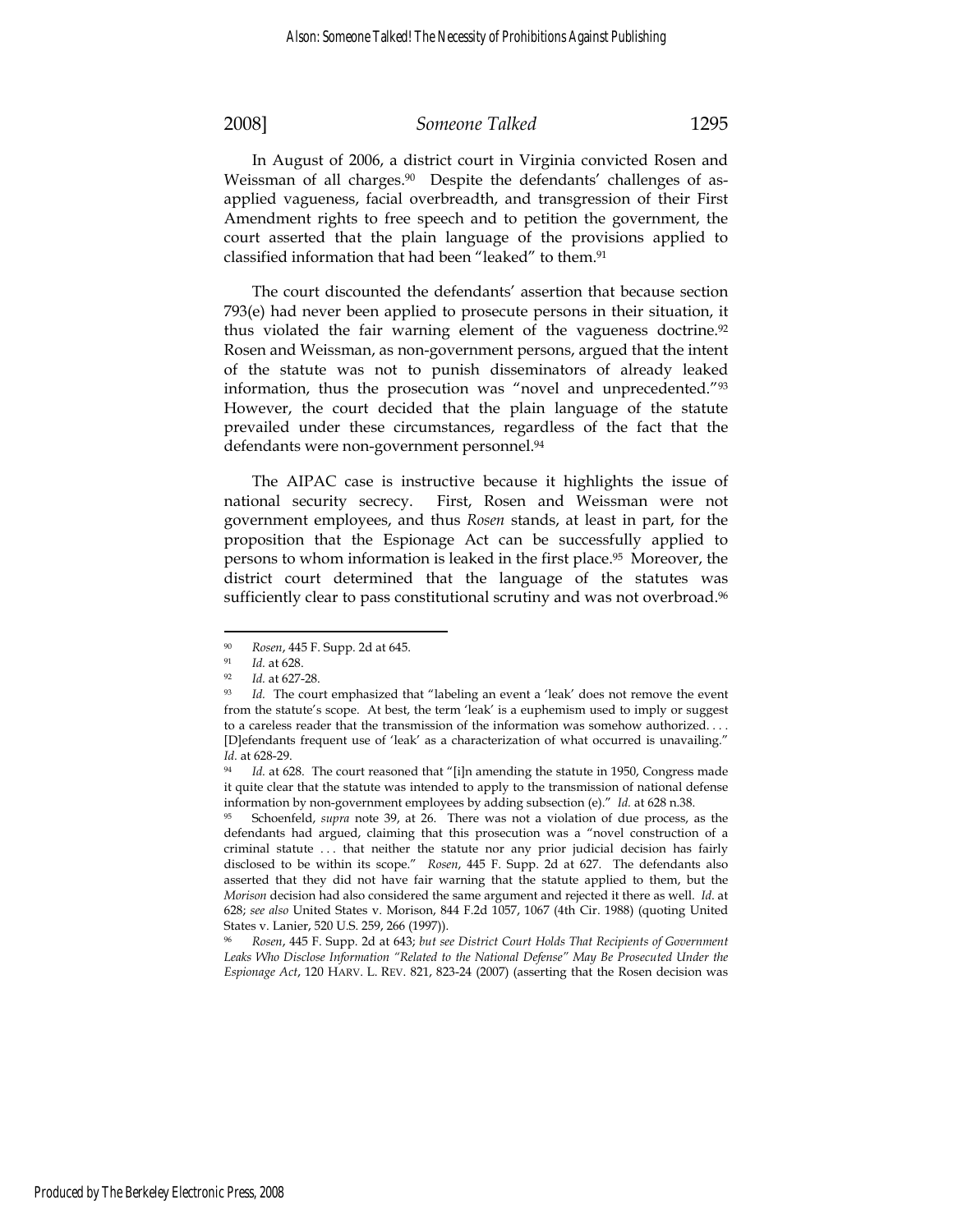Finally, the indictment and subsequent conviction of Rosen and Weissman indicate that it is illegal both to gain possession of classified information and subsequently forward it to others, including a "member of the media."97 However, what if Rosen and Weissman, as opposed to passing along the information secretly, had instead written an article and published it on the front page of a major national newspaper?

#### *E. The* New York Times *and its Disclosures*

Within the past several years, the *New York Times* has published prominent articles that have disclosed two classified anti-terrorist programs that were illegally leaked to it from anonymous sources inside the United States' government.98 First, on December 16, 2005, the *New York Times* published a front-page article under the headline "Bush Lets U.S. Spy on Callers Without Courts."<sup>99</sup> The article, written by journalists James Risen and Eric Lichtblau, described the existence of a highly classified terrorist surveillance program conducted by the National Security Agency ("NSA") and the manner in which it operated.<sup>100</sup> Second, Lichtblau and Risen authored another article, published in the *New York Times* on June 23, 2006, titled "Bank Data Sifted in Secret by U.S. to Block Terror," which disclosed the manner in which the government tracks the finances of suspected terrorists.101

incorrect, as the Espionage Act is unconstitutionally vague as applied to situations where the First Amendment is implicated); *see also* Edgar & Schmidt, *supra* note 16 and accompanying text.

<sup>97</sup> *Rosen*, 445 F. Supp. 2d at 626 (asserting that even if such a transmission of information relating to the national defense to the media was in his mind "an act of patriotism," he could still be convicted of willfully disclosing the information); *see also* Schoenfeld, *supra* note 39, at 26.

<sup>98</sup> *See infra* notes 99, 101.

<sup>99</sup> James Risen & Eric Lichtblau, *Bush Lets U.S. Spy on Callers Without Courts*, N.Y. TIMES, Dec. 16, 2005, at A1. The article was a precursor to Risen's impending publication of a book detailing at length, among other intelligence matters, the NSA program that was the subject of the *Times'* article. *See generally* JAMES RISEN, STATE OF WAR (2006). 100 Risen & Lichtblau, *supra* note 99.

<sup>101</sup> Eric Lichblau & James Risen, *Bank Data Sifted in Secret by U.S. to Block Terror*, N.Y. TIMES, June 23, 2006, at A1. Barclay Walsh also contributed to the article. *Id.* Similar articles were published the same day in two other major American newspapers, the *Los Angeles Times* and the *Wall Street Journal*. *See* Josh Meyer & Greg Miller, *Secret U.S. Program Tracks Global Bank Transfers*, L.A. TIMES, June 23, 2006, at A1; Glenn R. Simpson, *Treasury Tracks Financial Data in Search Effort*, WALL ST. JOURNAL, June 23, 2006, at A1; Editorial, *Fit and Unfit to Print*, WALL ST. JOURNAL, June 30, 2006, *available at* http://www. opinionjournal.com/editorial/feature.html?id=110008585 government officials had not told the *Wall Street Journal* that it had urged the *New York Times* not to publish the story, the *Journal* went forth with publication).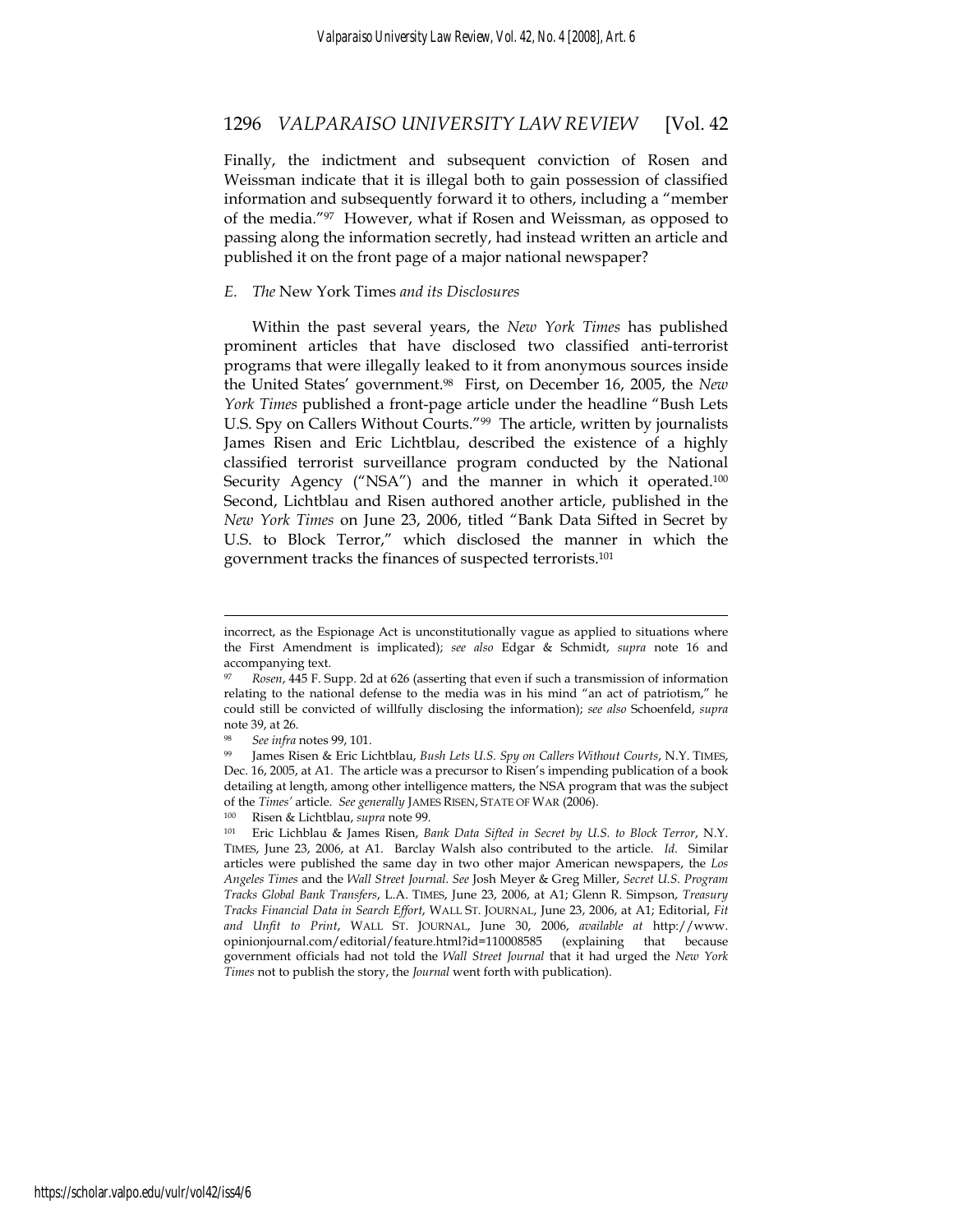### 2008] *Someone Talked* 1297

Relying on numerous anonymous government officials, the December 2005 article disclosed that the NSA program, authorized by a 2002 presidential order, allowed the NSA to monitor international telephone and e-mail communications between people inside the country and suspected terrorist-related persons outside the United States.<sup>102</sup> The program allowed the NSA to monitor such communications without applying for warrants from the Foreign Intelligence Security Act ("FISA") courts, the 1978 legislation that had previously authorized such surveillance.103 The government has argued that Congress empowered the President to create the program when it enacted the Authorization for Use of Military Force ("AUMF") shortly after the terrorist attacks of September 11, 2001.104 The NSA program has been praised by the administration and its supporters as one of the most crucial anti-terrorism weapons employed by the United States since the

Pub. L. No. 107-40, § 2(a), 115 Stat. 224 (Sept. 18, 2001).

<sup>102</sup> Risen & Lichtblau, *supra* note 99, at A1 ("[n]early a dozen current and former officials, who were granted anonymity because of the classified nature of the program, discussed it with reporters for The *New York Times* because of their concerns about the operation's legality and oversight"). At least one of the anonymous sources has been reported as Russell Tice, a former longtime employee of the NSA. Brian Ross, *NSA Whistleblower Alleges Illegal Spying* (Jan. 10, 2006), *available at* http://abcnews.go.com/WNT/ Investigation/story?id=1491889.

<sup>103</sup> Risen & Lichtblau, *supra* note 99. The constitutionality of the program has been greatly questioned, especially by politicians, civil libertarians, and interest groups. Schoenfeld, *supra* note 39, at 23; *see, e.g.*, *Washington in Brief* (Feb. 14, 2006), http://www.washingtonpost.com/wpdyn/content/article/2006/02/13/AR200602130200 6.html (last visited Oct. 12, 2006) (discussing the fact that the American Bar Association had denounced the program as unconstitutional); *see also* CNN, *Bush: Secret Wiretaps Have Disrupted Potential Attacks* (Dec. 20, 2005), http://www.cnn.com/2005/POLITICS/12/19/ nsa/index.html (last visited Oct. 12, 2006) ("'This administration is playing fast and loose with the law in national security. The issue here is whether the president of the United States is putting himself above the law, and I believe he has done so.'") (quoting Wisconsin Democratic Senator Russ Feingold). Following the article's publishing, President Bush declared that he did instruct the NSA to "intercept the international communications of people with known links to al Qaeda and related terrorist organizations[,]" but that before such surveillance, "the government must have information that establishes a clear link to these terrorist networks." The White House, President's Radio Address, http://www.whitehouse.gov/news/releases/2005/12/print/20051217.html (last visited Oct. 12, 2006).

<sup>104</sup> The AUMF states:

<sup>[</sup>t]hat the President is authorized to use all necessary and appropriate force against those nations, organizations, or persons he determines planned, authorized, committed, or aided the terrorist attacks that occurred on September 11, 2001, or harbored such organizations or persons, in order to prevent any future acts of international terrorism against the United States by such nations, organizations or persons.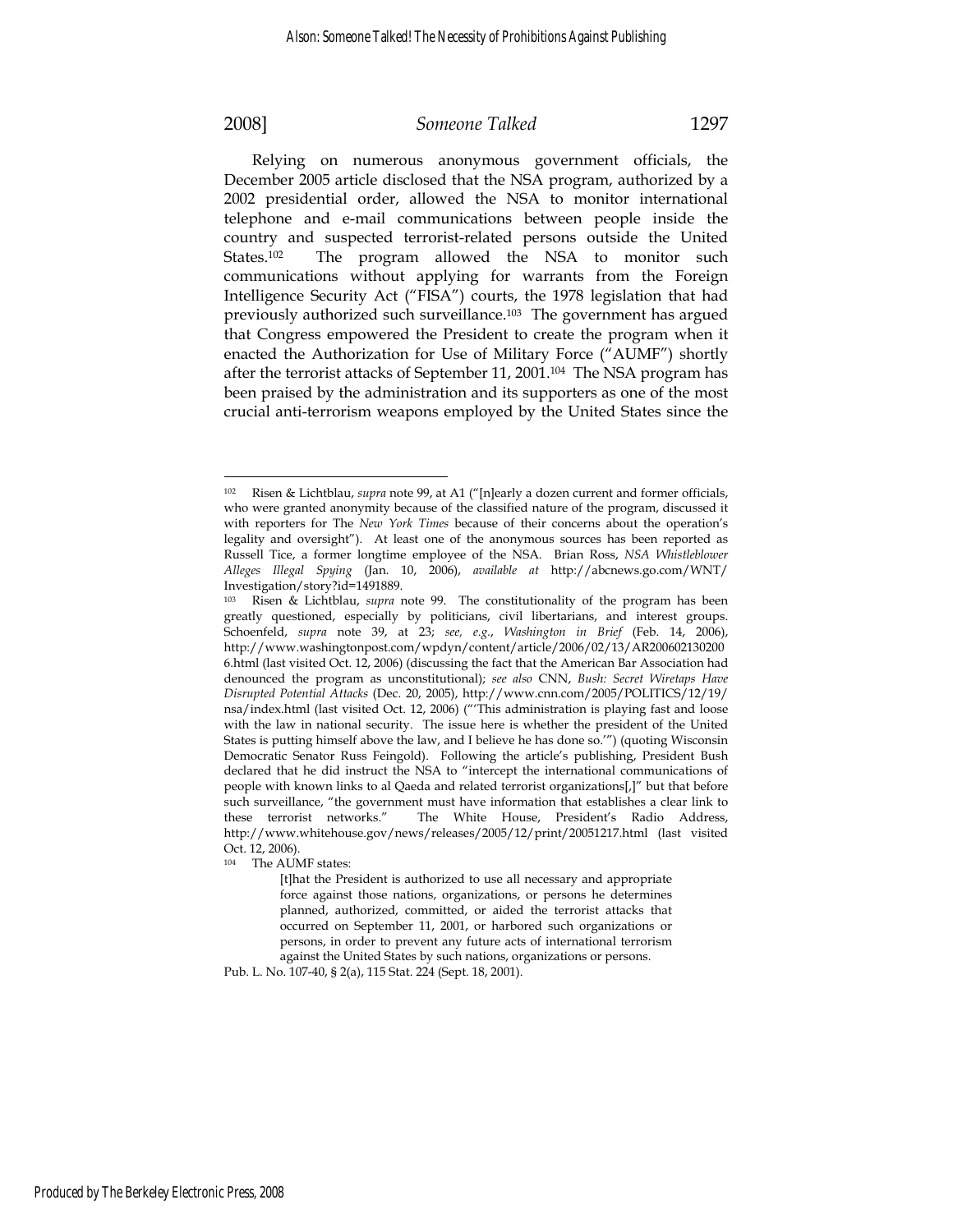attacks of September 11th to disrupt and thwart future plots.105 Several government officials have publicly proclaimed that the program was a central tool in fighting terror.106 The importance of the secrecy of the program was highlighted by the fact that Bush administration officials pleaded with the *Times* not to publish the details of the classified program.107

In August of 2006, a federal district court held the program unconstitutional as a violation of the First and Fourth Amendments, in addition to the separation of powers doctrine.108 On appeal, however, on

107 Risen & Lichtblau, *supra* note 99, at A1. The *Times* decided to delay publication for over a year after it first met with administration officials to conduct more investigation. *Id.*;

Risen & Lichtblau, *supra* note 99, at A1. Although the extent to which the NSA program has been successful is still unknown, it has been credited with discovering the plot of terrorist Iyman Faris, the American citizen who pled guilty in 2003 to plotting to topple the Brooklyn Bridge with blowtorches. *Id.* Additionally, an al Qaeda plan to employ fertilizer bomb attacks on British bars and train stations was uncovered in 2004 partly from information gathered through the NSA program. *Id.*; *see also, e.g.,* Pierre Thomas, Mary Walsh & Jason Ryan, *Officials Search for Terrorist Next Door* (Sept. 8, 2003), *available at* http://abcnews.go.com/WNT/story?id=129090&page.

Gabriel Schoenfeld, Statement Before the Senate Committee on the Judiciary (June 6, 2006), *available at* http://www.fas.org/irp/congress/2006\_hr/060606schoenfeld. pdf#search=%22edgar%20schmidt%20bent%20tortured%20sanction%22. The National Intelligence Director, John Negroponte, has described the NSA program as "crucial for protecting the nation against its most menacing threat." *Id.* "FBI director Robert Mueller has [stated that the program] has 'been valuable in identifying would-be terrorists in the United States.'" *Id.* Former director of the NSA and current Director of the Central Intelligence Agency, General Michael Hayden, asserted that it was his "professional judgment that if we had had this program in place [before 9/11], we would have identified some of the al-Qaeda operatives in the United States." *Id.* Porter Goss, former Director of the Central Intelligence Agency and predecessor of General Hayden, referred to the disclosure of the NSA program as having caused "very severe" damage to United States' intelligence collection capabilities. *Id.* Jane Harman, the ranking Democratic member of the House Intelligence Committee, maintained "that the disclosure of the NSA program 'damaged critical intelligence capabilities.'" *Id.* 

*see also* Schoenfeld, *supra* note 39, at 24.<br><sup>108</sup> Am. Civil Liberties Union v. Nat'l Sec. Agency/Cent. Sec. Serv., 438 F. Supp. 2d 754 (E.D. Mich. 2006). The court found that because the wiretaps were not implemented in accordance with FISA, the "program ... [is] obviously in violation of the Fourth Amendment." *Id.* at 775. Additionally, the court reasoned that because of the nature of the chilling effect the wiretaps had on the speech of the plaintiffs, their First Amendment rights were also violated. *Id.* at 776. Finally, the court asserted that because the Congress enacted FISA, and the President violated its provisions, the Separation of Powers doctrine was infringed. *Id.* at 779; *see also* Fletcher N. Baldwin, Jr. & Robert B. Shaw, *Down to the Wire: Assessing the Constitutionally of the National Security Agency's Warrantless Wiretapping Program: Exit the Rule of Law*, 17 U. FLA. J.L. & PUB. POL'Y 429 (2006) (claiming that the program cannot withstand legitimate constitutional scrutiny). The ruling was subsequently appealed by the government to the Sixth Circuit Court of Appeals, which granted the government's request to delay the application of the injunction. Am. Civil Liberties Union v. Nat'l Sec. Agency/Cent. Sec. Serv., 467 F.3d 590 (6th Cir. 2006).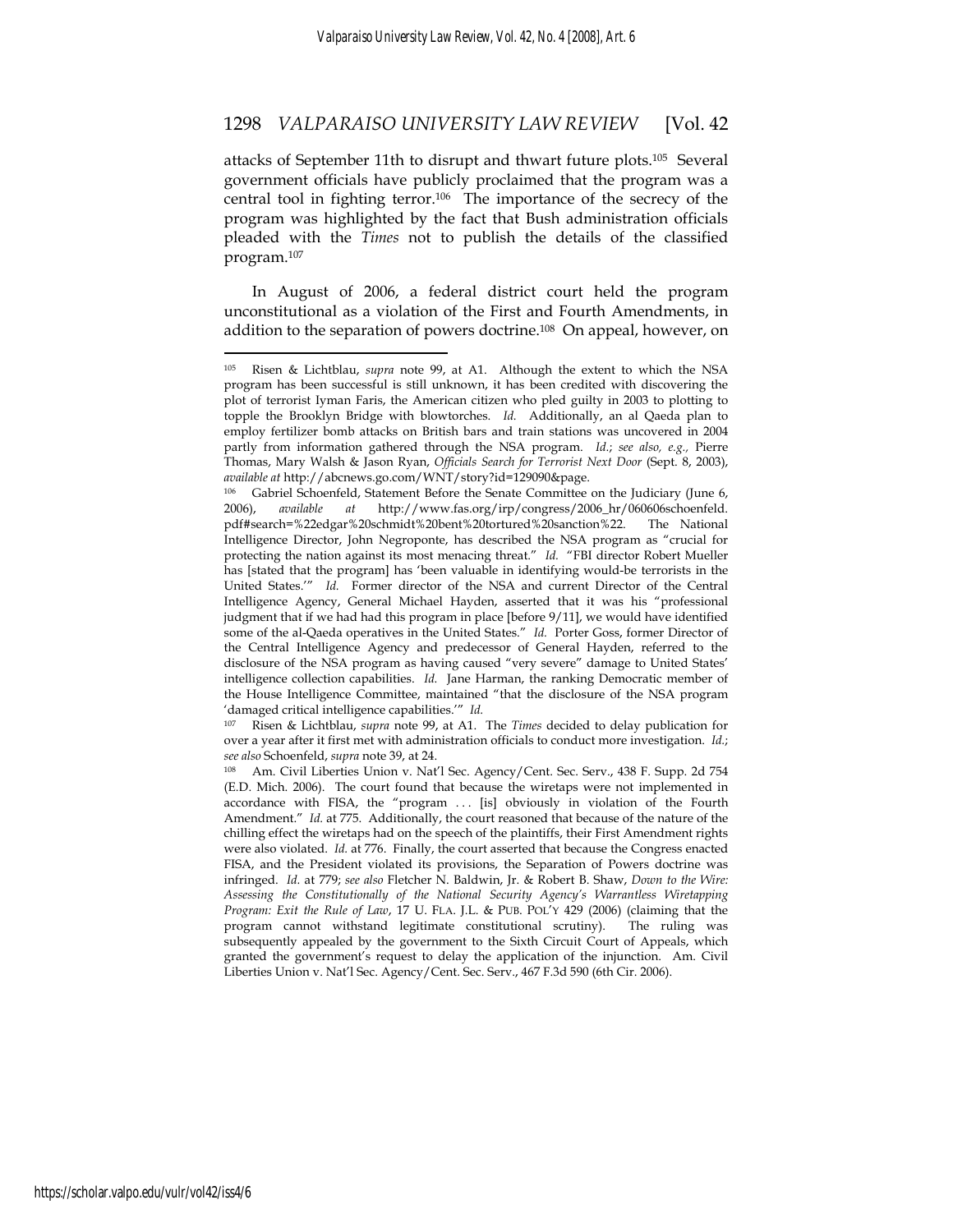### 2008] *Someone Talked* 1299

July 6, 2007, the Sixth Circuit Court of Appeals vacated the district court's order and dismissed the action because the plaintiffs lacked standing for their claims.109 The court held that the plaintiffs, which included lawyers, academics, and journalists who often had contact with people who they believed were targets of the NSA program, failed to meet the standing requirement under any of their six claims.<sup>110</sup>

However, after the district court's determination of the program's illegality, but before the Sixth Circuit reversed that decision, in January of 2007, the Bush administration decided not to reauthorize the NSA program.111 Attorney General Alberto Gonzales sent a letter to the Senate Judiciary Committee in which he maintained that all government electronic surveillance will be first endorsed by the FISA courts.112 While Gonzales claimed that court orders by a judge of the FISA court will allow for sufficiently quick responses to administration requests for warrants, some in the media questioned why the Bush administration seemingly altered its position on the issue.<sup>113</sup>

Nearly six months after the NSA disclosure, the *Times* once again published an article describing another top secret program, commonly known as the Terrorist Finance Tracking Program ("TFTP").114 A

<sup>109</sup> Am. Civil Liberties Union v. Nat'l Sec. Agency, 493 F.3d 644, 687-88 (6th Cir. 2007) (the majority was written by Circuit Judge Alice M. Batchelder, with a concurring opinion by Judge Julia Smith Gibbons, and Circuit Judge Ronald Lee Gilman dissenting).

<sup>110</sup> *Id*. at 659-83. The claims asserted by the plaintiffs included a First Amendment free speech challenge, a Fourth Amendment privacy challenge, a separation of powers challenge, a review under the Administrative Procedure Act, a challenge under Title III of the Omnibus Crime Control and Safe Streets Act, and a challenge under FISA. *Id.* 

<sup>111</sup> Prepared Opening Remarks of Attorney General Alberto R. Gonzales, *Justice* 

*Department Oversight Hearing of the Senate Judiciary Committee* (Jan. 18, 2007). 112 *Id.* In particular, Gonzales asserted that "surveillance into or out of the United States where there is probable cause to believe that one of the communicants is a member or agent of al Qaeda or an associated terrorist organization [will be] subject to the approval of the FISA Court." *Id*.

<sup>113</sup> *See, e.g.,* Rob Hendin, *Why Warrantless Wiretapping Is No More* (Jan. 19, 2007), *available at* http://www.cbsnews.com/stories/2007/01/19/politics/main2376652.shtml; Andrew C. McCarthy, *The ACLU Loses in Court*, THE WEEKLY STANDARD, July 23, 2007, at 17-18 (explaining that because FISA requires a probable cause standard to be met before surveillance of a foreign person may occur, and the Fourth Amendment authorizes searches when the much less stringent standard of reasonableness is met, FISA does not allow surveillance on everyone the nation needs to monitor during this war); David B. Rivkin & Lee A. Casey, *Surveillance Showdown* (Sept. 30, 2007), *available at*  http://www.opinionjournal.com/forms/printThis.html?id=110010670 (questioning whether "any sane country [would] purposefully limit its ability to spy on enemy communications in time of war," concluding that "for the first time in history, the U.S. is asked to collect less intelligence about the enemy while prosecuting a war.") 114 Lichblau & Risen, *supra* note 101.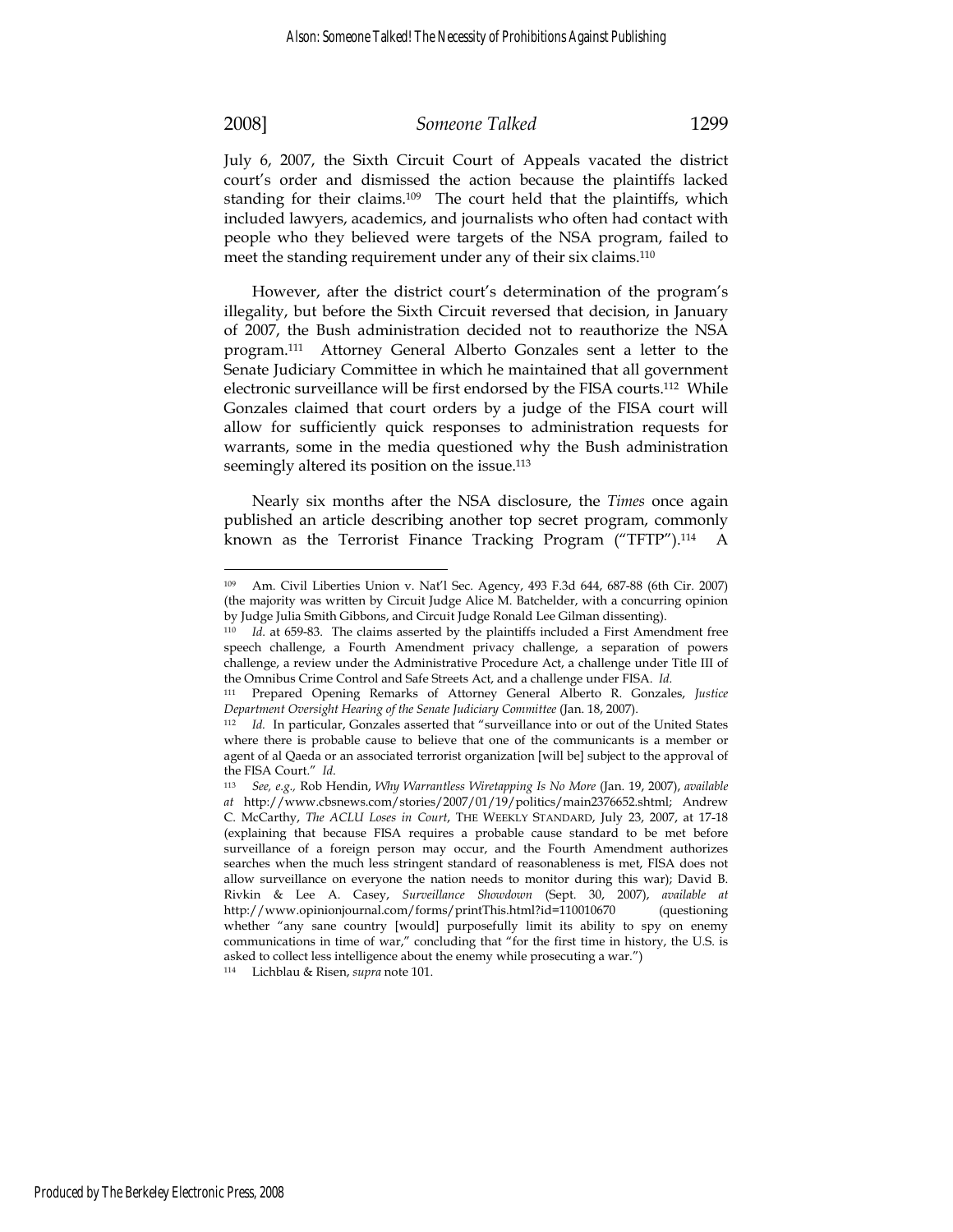Treasury Department program operated in conjunction with the CIA, the TFTP monitors a network of worldwide financial institutions without the knowledge of many banks or their customers.115

In contrast to the NSA program, there have been few concrete objections to the TFTP claiming that it is an unconstitutional program, other than a supposed lack of oversight.116 This is because SWIFT is required to give this information to nations under a 1977 statute, the International Emergency Economic Powers Act ("IEEPA"), when subpoenaed by governments pursuant to a Presidential declaration of national emergency.117

Accordingly, there has been a large amount of critical response to the decision by the *Times* to publish both the Risen and Lichtblau articles.118 Foremost, President Bush labeled the disclosure of the NSA program as a "shameful act."119 Moreover, the President has indicated his concern that the disclosures will cause targets of the program to change their

<sup>115</sup> Meyer & Miller, *supra* note 101, at 1. The major conglomeration that allowed the U.S. to monitor their records is formally known as the Society for Worldwide Interbank Financial Telecommunication, or SWIFT. Lichtblau & Risen, *supra* note 101, at A1. SWIFT operates when banks from all around the globe issue international, often overseas, completed monetary transfers, but does not provide information regarding individual bank account information. Stuart Levey, *Under Secretary Terrorism and Financial Intelligence, Testimony Before the House Financial Services Subcommittee on Oversight and Investigations* (July 11, 2006), at 1, http://www.treas.gov/press/releases/hp05.htm (last visited Nov. 14, 2006). Additionally, SWIFT contains no information about most normal domestic transactions in the United States, such as ATM withdrawals, checks, or deposits. *Id.* at 2.

<sup>116</sup> Meyer & Miller, *supra* note 101, at 2. "Critics complain that these efforts are not subject to independent governmental reviews designed to prevent abuse, and charge that they collide with privacy and consumer protection laws in the United States." *Id.*

<sup>117</sup> Levey, *supra* note 115, at 2. In response to the terrorist attacks of September 11, 2001, President Bush soon thereafter issued Executive Order 13224, which is the basis for the required subpoenas. *Id*. The Order is renewed yearly as the terrorist threat has continued. *Id.* 

<sup>118</sup> *See infra* notes 119-24 and accompanying text. 119 NBC News and News Services, *Bush Says Leaking Spy Program a 'Shameful Act'* (Dec. 20, 2005), http://www.msnbc.msn.com/id/10530417/ (last visited Oct. 12, 2006). Bush promised to continue to employ the NSA program "for so long as the nation faces the continuing threat of an enemy that wants to kill American citizens." *Id.* The American Society of Newspapers Editors issued a news release that supported the actions of the *Times*, stating in part that "[t]he administration of President George W. Bush and some members of Congress are threatening America's bedrock values of free speech and free press with their attempts to demonize newspapers for fulfilling their constitutional roles in our democratic society." American Society of Newspapers Editors, *ASNE Criticizes President, Lawmakers for Attacks on Newspapers* (June 30, 2006), http://www.asne.org/ index.cfm?ID=6346 (last visited Jan. 11, 2006).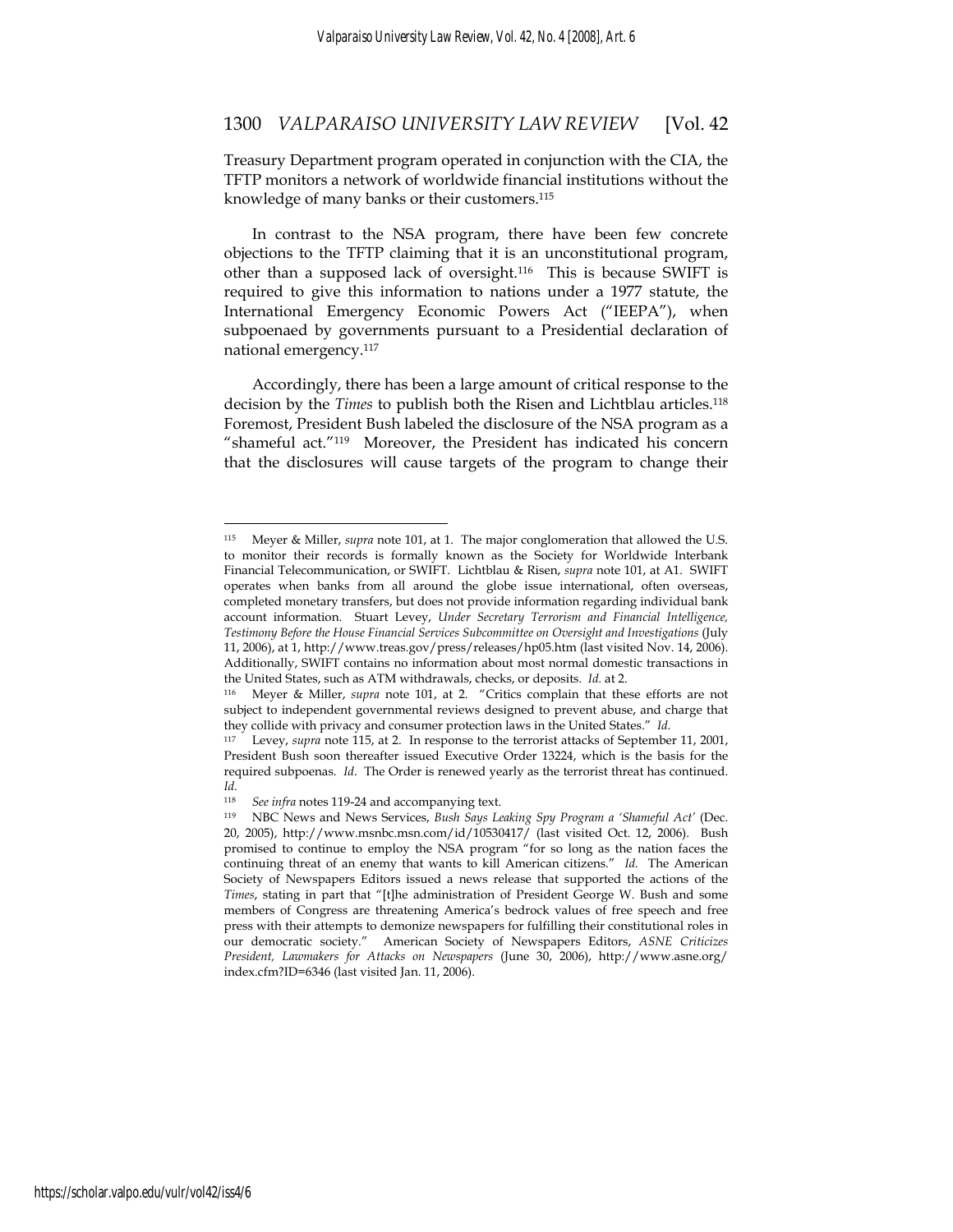### 2008] *Someone Talked* 1301

tactics.120 In the weeks following the disclosure of the NSA program, the Justice Department began an investigation into the source of the leaked national security information.121

In an even more public confrontation, Treasury Secretary John W. Snow responded to the TFTP program disclosure by writing a letter to the editor to the *New York Times*, demonstrating the government's anger at its decision to publish the article.122 Furthermore, at least one prominent member of the House of Representatives, then-Chairman of the House Homeland Security Committee Peter R. King, publicly advocated the government to seek criminal charges against "the New York Times—the reporters, the editors, and the publisher."123 Days after the TFTP article, the House of Representatives formally voted to condemn the decision to disclose the program.124

While the decision by the *Times* to publish the existence and operation of the programs caused a firestorm of criticism of both the

<sup>120</sup> Peter Baker & Charles Babington, *Bush Addresses Uproar over Spying* (Dec. 20, 2005), *available at* http://www.washingtonpost.com/wp-dyn/content/article/2005/12/19/ AR2005121900211\_pf.html (quoting President Bush, "[t]he fact that we're discussing this program is helping the enemy").

<sup>121</sup> Toni Locy, *Justice Dept. Opens Domestic Spying Probe* (Dec. 30, 2005), *available at*  http://www.breitbart.com/article.php?id=D8EQLIAGB&show\_article=1. In August of 2007, the FBI searched the home of former Justice Department lawyer Thomas Tamm, taking his computer, two laptops, and some personal files; however, investigation continues and no charges have been brought against Mr. Tamm or any other person regarding the leak. Associated Press, *Report: FBI Searches Home of Attorney in Warrantless Wiretap Program Case* (August 5, 2007), http://www.foxnews.com/story/0,2933,292184,00. html (last visited Sept. 9, 2007).

<sup>122</sup> John W. Snow, *Bank Data Report: Treasury Dept.'s View*, N.Y. TIMES, June 29, 2006, at A24. Secretary Snow asserted that the program was undermined by the disclosure, as terrorists were notified about America's method of tracking their financial activities. *Id.* Moreover, Secretary Snow assailed the *Times'* justification for publishing the article that the terrorists knew their money trails were being monitored by stating "[t]he fact that your editors believe themselves to be qualified to assess how terrorists are moving money betrays a breathtaking arrogance and a deep misunderstanding of this program and how it works." *Id.* 

<sup>123</sup> Devlin Barrett, *Lawmaker Wants Times Prosecuted* (June 26, 2006), *available at*  http://www.washingtonpost.com/wp-dyn/content/article/2006/06/25/AR2006062500 675.html.

<sup>124</sup> Rick Klein, *House Votes to Condemn Media Over Terror Story* (June 30, 2006), *available at*  http://www.boston.com/news/nation/articles/2006/06/30/house\_votes\_to\_condemn\_

media\_over\_terror\_story/?page=1. The nonbinding "Sense of the Congress" resolution states that the disclosure "may have placed the lives of Americans in danger" and that Congress "expects the cooperation of all news media organizations" in ensuring the secrecy of classified programs. *Id.* The resolution passed by a vote of 227-183, with seventeen Democrats joining almost all House Republicans in condemning the publication. *Id.*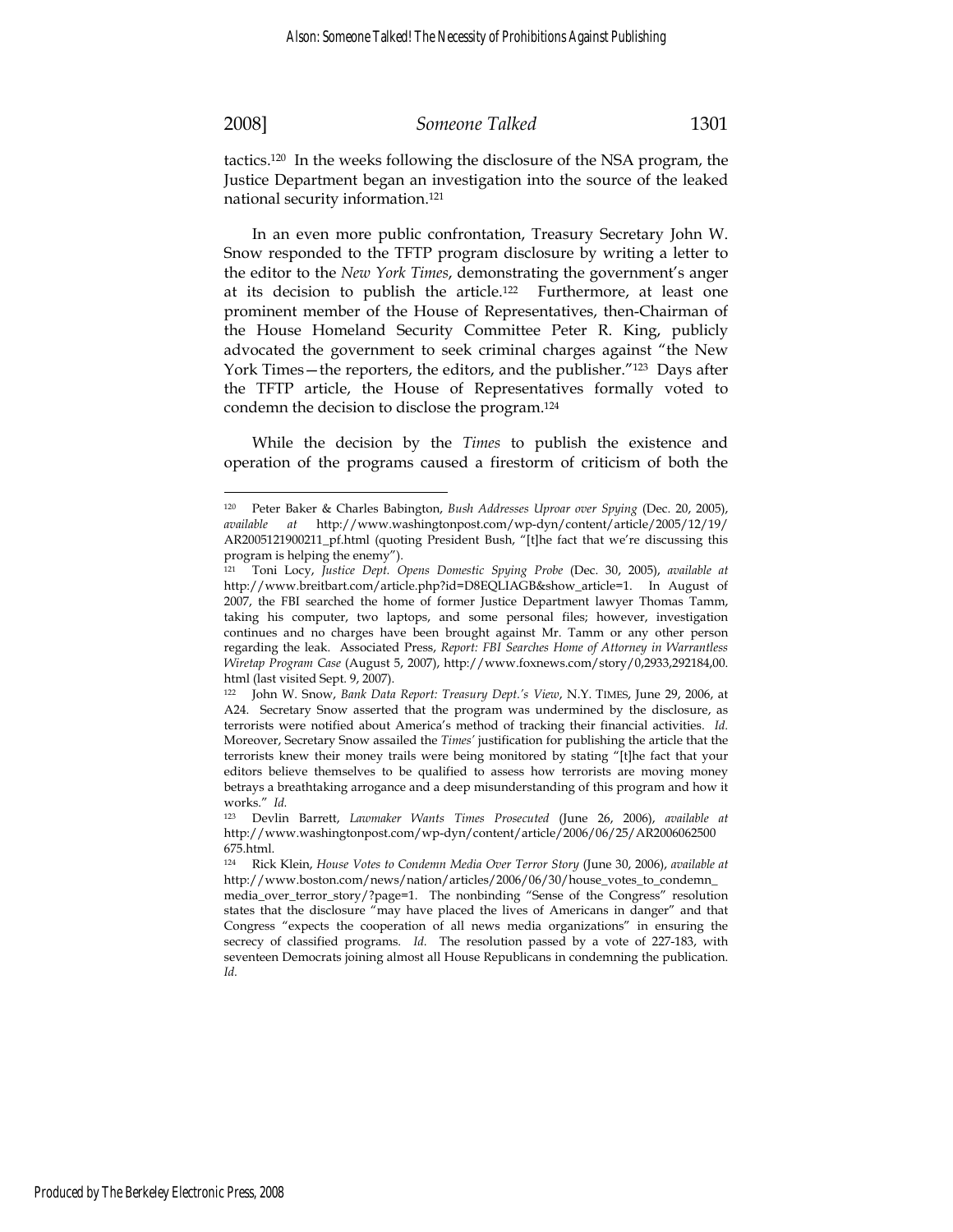government and the media, the *Times* may also have crossed a legal line.125 As the aforementioned statutes and case law suggest, limits exist regarding the communication and publication of classified information.126 Therefore, the next Part of this Note further explores whether the relevant law will allow such a prosecution of the *Times* for its publication of either the TFTP or NSA programs.127

#### III. ANALYSIS

The purpose of this Part is to demonstrate that while the Espionage Act may be ambiguous, the COMINT statute is straightforward, and strong policy rationales exist for enforcement of the latter's provisions.<sup>128</sup> First, Part III.A discusses the unambiguous nature of the COMINT statute, especially in comparison to other provisions of the Espionage Act.129 Next, Part III.B analyzes the manner in which the COMINT statute protects sensitive national security information concerning intelligence, and also discusses the strong public policy for limiting the disclosure of confidential national security information.130 Finally, Part III.C examines whether any of the provisions can or should apply to the disclosure of the classified TFTP or NSA programs by the *New York Times*. 131

#### *A. Espionage Act vs. COMINT Statute*

In order to analyze the crucial differences between the Espionage Act and the COMINT statute, the actual wording of the provisions, legislative histories, and historical contexts must be examined.132 By juxtaposing the words of the statutes, it is clear that as compared to the earlier enacted provisions, the COMINT statute is indeed "a model of precise draftsmanship."133 The earlier Espionage Act included three major areas where ambiguity exists concerning the provisions' plain meaning.134 First, there is uncertainty whether the publishing of information is the kind of communication that is necessary to satisfy an

<sup>125</sup> *See infra* Part III.C.

<sup>126</sup> *See supra* Part II.A-D. 127 *See infra* Part III. 128 *See infra* Parts III.A-C. 129 *See infra* Part III.A.

<sup>130</sup> *See infra* Part III.B.

<sup>131</sup> *See infra* Part III.C. 132 *See infra* Parts II.A-B. 133 Edgar and Schmidt, *supra* note 16, at 1065; *see also supra* notes 47-50 and accompanying

text.

<sup>134</sup> Edgar and Schmidt, *supra* note 16, at 938.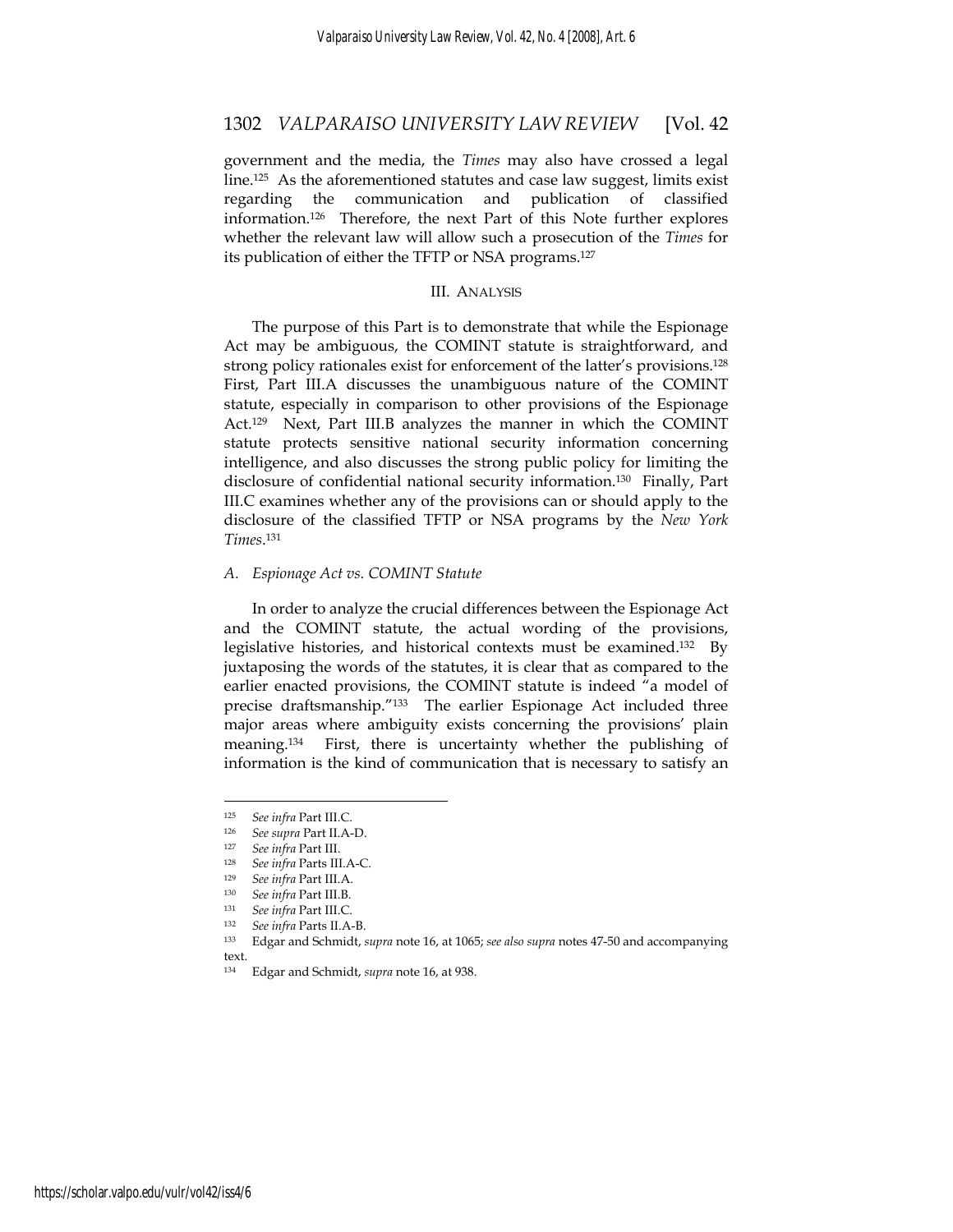#### 2008] *Someone Talked* 1303

element of the statutes.<sup>135</sup> Additionally, the mens rea requirement that the information be willfully communicated with intent to injure the United States or to help another nation causes uncertainty, for it is a very subjective and malleable standard.<sup>136</sup> Finally, ambiguity exists perhaps to the greatest extent regarding the type of information that is protected by the statute, which includes the inherently ambiguous standard of "information 'relating to the national defense.'"137

In comparison, the COMINT statute contains straightforward language and definitions that allow very little room for misinterpretation.138 For example, the provision explicitly includes the term "publishes" as a prohibition, and even sets it off by commas to possibly emphasize it.139 Moreover, following the prohibitions of the COMINT statute, the drafters included precise definitions of the words "classified information," "communication intelligence," and "unauthorized person."140 Because there is no statutory element that the United States be at war, it is clear that the section prohibits all such disclosures, regardless of the intricacies of modern day declarations of war.141

Additionally, the legislative histories and historical contexts of the statutes shed light on their purposes.142 Congress had debated and unequivocally refused to criminalize the publishing of all types of defense information when it passed the precursors to the current Espionage Act in 1917.143 However, the fact that Congress subsequently passed the COMINT statute after World War II and the *Chicago Tribune*'s

<sup>135</sup> *Id.* (discussing the Espionage Act and its corresponding legislative history that causes confusion, since the plain language of sections  $793(c)$ –(e) seems to criminalize almost any acquisition by journalists of information relating to the national defense; however, Congress "did not understand the provisions to have that effect, and they have never been so employed").

<sup>136</sup> *Id.* at 1040 (determining that Congress did not fully appreciate the implications the Espionage Act would have upon activities that it had not deliberately wanted to criminalize).

<sup>137</sup> *See supra* note 35 and accompanying text (describing how a plain reading of the statute could prohibit the publishing of any defense related information).

<sup>138</sup> *See* Edgar & Schmidt, *supra* note 16, at 938. 139 *See supra* note 37 for the full text of the provision. 140 *Id.* The subsection also defines "code," "cipher," "cryptographic system," and "foreign government." *Id.* Such helpful definitions are lacking from the other main provisions of the Espionage Act. 18 U.S.C. §§ 793–794 (2000).

<sup>141</sup> *See supra* note 50 and accompanying text; *see also* Edgar & Schmidt, *supra* note 16, at 1065.

<sup>142</sup> *See supra* Parts II.A-B.

<sup>143</sup> *See supra* notes 23-24 and accompanying text (describing the defeat of President Wilson's press censorship proposal).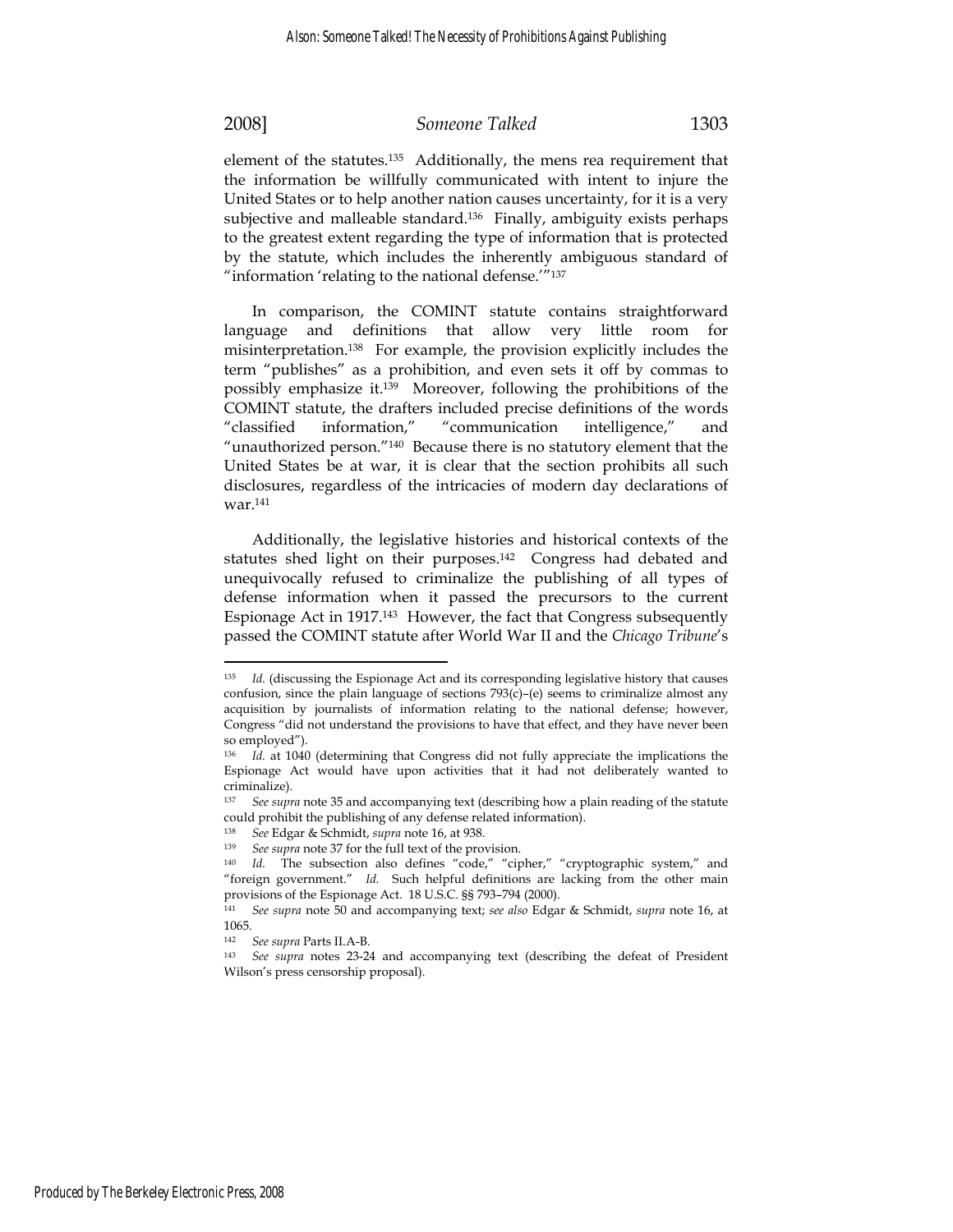disclosure of cryptographic information after the Battle of Midway gives overwhelming credence to the idea that Congress clearly meant to prohibit the publication of communications intelligence.144 The protection of this nation's communications intelligence secrets were essential then, and the significance of their protection has only increased in the decades that have followed.145

#### *B. It's Secret for a Reason*

When the Espionage Act was first enacted, Congress had national security on its mind, because World War I had just ended.<sup>146</sup> Congress was again concerned with national security when it passed the COMINT statute soon after World War II.<sup>147</sup> Traditionally, the need to keep information secret has been the greatest in wartime, when there are troop, ship, and munitions movements, individual battle and long-term theater strategies are precious, and the appearance of unity among allies is essential.148 Even at the outset of the Cold War, the Espionage Act was successfully applied, as it could be utilized proficiently against the classic spies who fit the common definitions of espionage and treason.149

However, history has shown in numerous, and seemingly constant, instances that declarations of war are not the only times when lives are lost and property is destroyed. For example, during the Cold War, the United States and the Soviet Union never officially declared war upon one another.150 Yet, the nations indirectly fought various contests

<sup>144</sup> *See supra* notes 39-43 and accompanying text; *see also* Schoenfeld, *supra* note 39, at 25 (explaining the way in which the *Chicago Tribune's* publication of codebreaking secrets following during World War II eventually led to the enactment of the COMINT statute). <sup>145</sup> *See infra* Part III.B.

<sup>146</sup> *See supra* note 21 and accompanying text. 147 *See supra* notes 39-43 and accompanying text. The legislative histories of the statutes also indicate as much. *Id.*

<sup>148</sup> E.E.B. & K.E.M., *Plugging the Leak: The Case for a Legislative Resolution of the Conflict Between the Demands of Secrecy and the Need for an Open Government*, 71 VA. L. REV. 801, 824 (1985). "[T]he maintenance of an effective national defense require[s] both confidentiality and secrecy. . . . In the area of basic national defense the frequent need for absolute secrecy is, of course, self-evident." N.Y. Times Co. v. United States, 403 U.S. 713, 728 (1971) (Stewart, J., concurring).

<sup>149</sup> Martin, *supra* note 77, at 680. Perhaps the most unforgettable application of the Espionage Act occurred during the 1950s trial of Julius and Ethel Rosenberg following their furnishing of atomic bomb secrets to the Soviet Union. *Id.*

<sup>150</sup> E.E.B. & K.E.M., *supra* note 148, at 824. Proxy wars occurred in Korea, Vietnam, Angola, and Central America. *Id.* Certainly, countless other surrogate battles were fought in other places, not only with lives, but with materials and financial assistance. *Id.*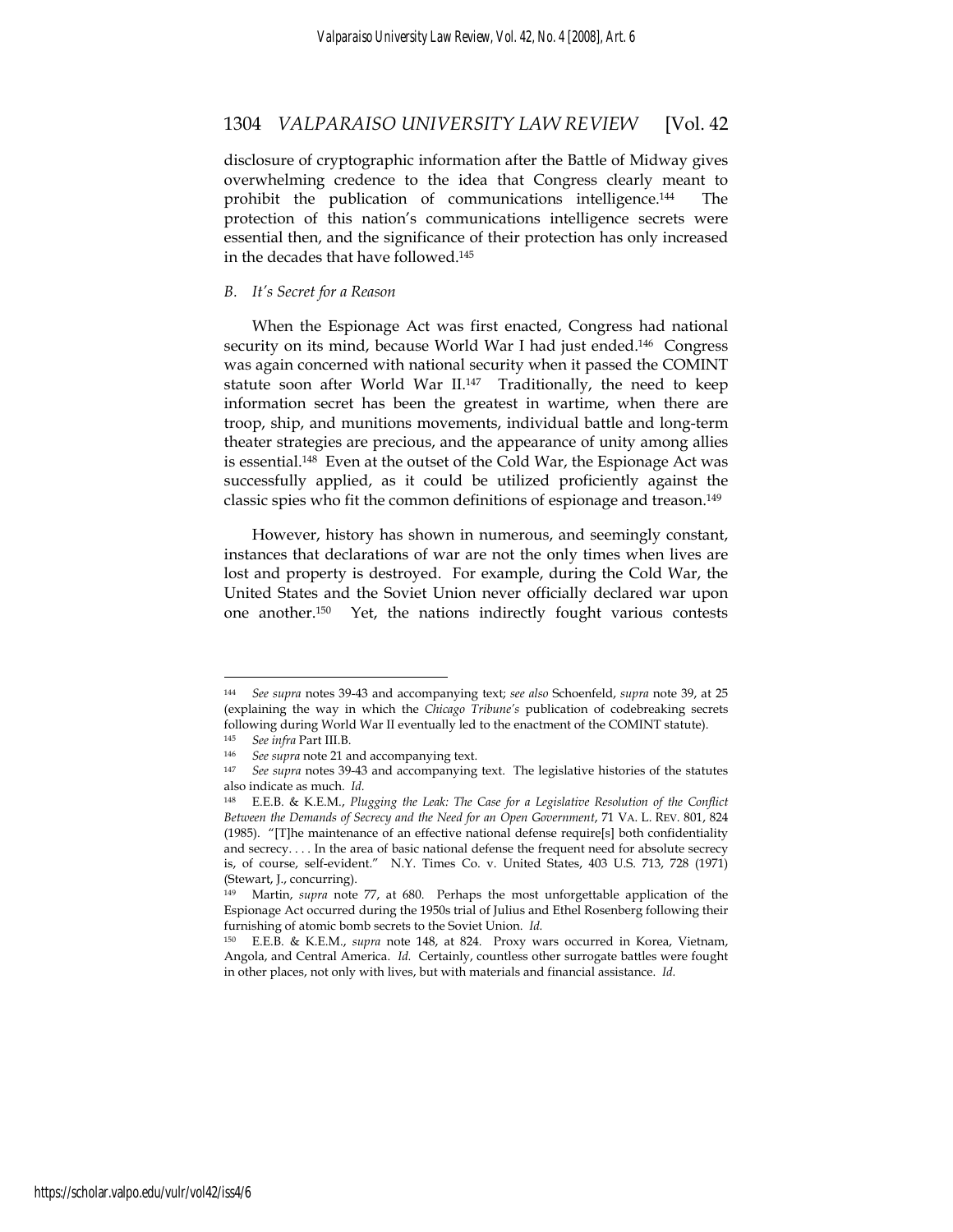around the world, where thousands of lives were lost and collateral destruction occurred.151

In these types of continuous struggles, interests and information beyond that pertaining to military operations must be kept from unintended nations and entities. Obviously important are defense installations and features of weapon systems.152 Also, a nation's prewar contingency plans have not nearly the same value if enemies have such strategies, for the latter can neutralize any advantages of the plans by preparing countermeasures.153 Additionally, certain nonmilitary technologies must also be protected during both peace and war, because advances in research and development correspond directly to military strength and battlefield success.154

Perhaps the most important secrecy interest is communications intelligence, because it deals with intelligence methods, sources, and operations.155 This type of intelligence is crucial because its objective is to obtain information about foreign nations and entities, including military capacities, internal political atmosphere, and diplomatic options.156 Accordingly, information gained via communications intelligence has the objectives of both guaranteeing efficient national defense and also maintaining an effective foreign policy.157

Protecting the means by which such information is gathered can be just as critical as the actual information that is collected. Keeping one's own nation's communications intelligence methods secret ensures that other nations or entities do not take substantive steps to stop the flow of its information.158 Moreover, when an intelligence operation is ongoing, it is very susceptible to failure if it is disclosed, because of the obvious

<sup>151</sup> *Id.*  The most evident among these include nuclear, chemical, and biological weaponry.

<sup>153</sup> *Id.*

<sup>154</sup> *Id.* at 825. 155 *Id.*; *see also supra* note 39 (discussing a formal definition of COMINT). As compared to other types of strict intelligence, such as electronic intelligence and foreign instrumental signals intelligence, "COMINT is widely regarded as both the most prevalent and the most valuable intelligence." J. Terrence Stender, *Too Many Secrets: Challenges to the Control of Strong Crypto and the National Security Perspective*, 30 CASE W. RES. J. INT'L L. 287, n.220 (1998).

<sup>156</sup> E.E.B. & K.E.M., *supra* note 148, at 825.

<sup>157</sup> *Id*. 158 *Id*.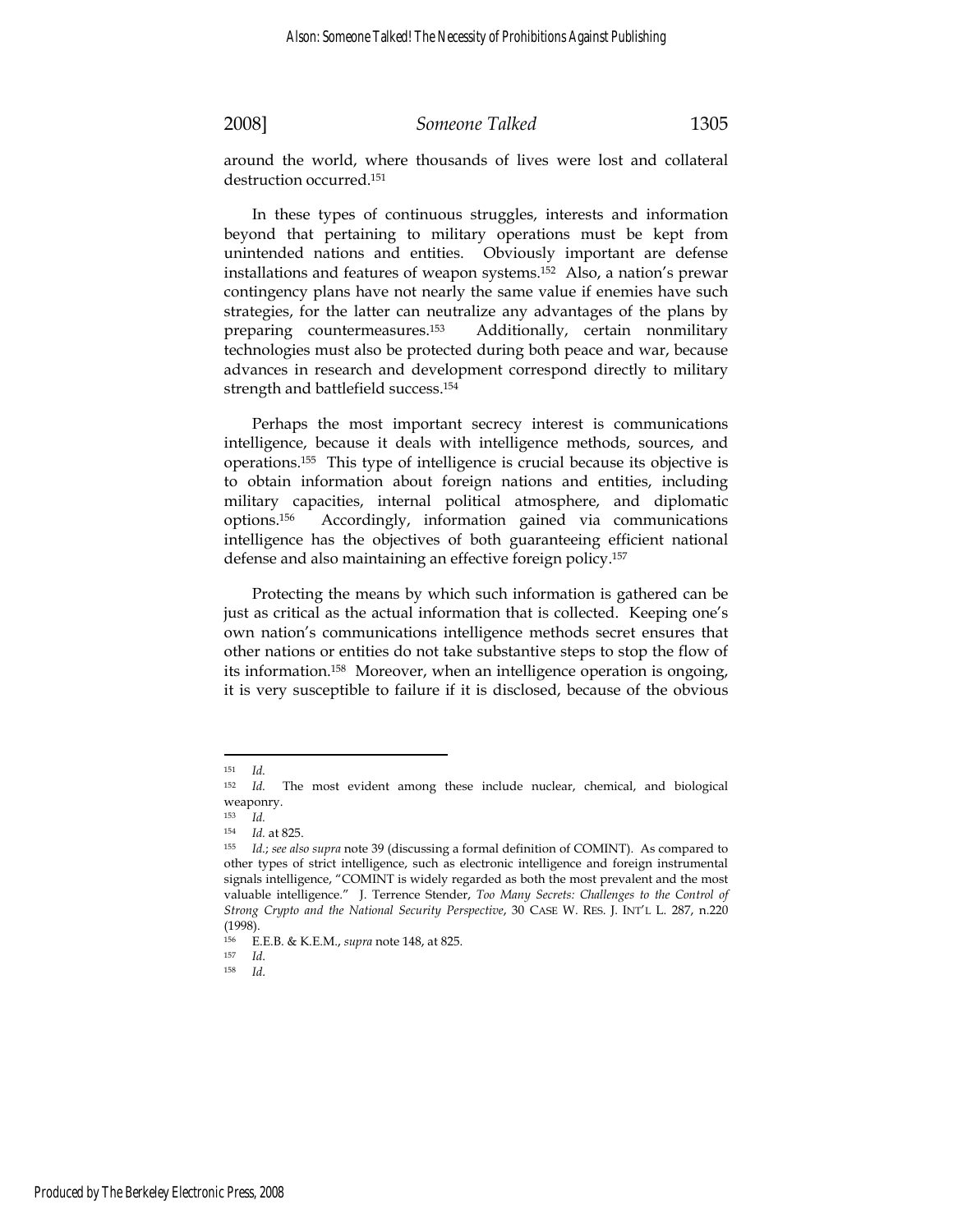fact that the entity that is the object of the operation will almost certainly take countermeasures to block the flow of the targeted information.159

Following the terrorist attacks of September 11, 2001, it has become brutally clear just how magnified both the accumulation of intelligence about terrorist groups by means of communication intelligence has become, and also the importance of preventing those groups from becoming aware of the information-gathering techniques employed against them. As the enemies of the United States increasingly become groups that are not officially recognized nation-states, it is more difficult to identify the targets of intelligence, and thus more problematic to learn, among other things, of their military capabilities, possible future strikes, styles of recruitment, and comforting abettors.160 Additionally, intelligence is clearly an essential way to enable the United States and its allies to find, pursue, and apprehend terrorists.161 Furthermore, in contrast to the wars of previous generations, the war on terror has more at stake, for a failure in our intelligence of the enemy could lead to a new Pearl Harbor or September 11th calamity, but with the use of weapons of mass destruction in the place of dive bombers or hijacked airliners.162

It would be naïve to think that when terrorist organizations learn of the intelligence methods that the United States or its allies use, they

Id. The Supreme Court has tended to understand as much. *See, e.g.*, United States v. Nixon, 418 U.S. 683, 710 (1974) ("[t]he President, both as Commander-in-Chief and as the Nation's organ for foreign affairs, has available intelligence services whose reports are not and ought not to be published to the world") (quoting C. & S. Air Lines v. Waterman S.S. Corp., 333 U.S. 103, 111 (1948)); Snepp v. United States, 444 U.S. 507, 509 n.3 (1980) ("[t]he Government has a compelling interest in protecting both the secrecy of information important to our national security and the appearance of confidentiality so essential to the effective operation of our foreign intelligence service").

<sup>160</sup> *Today's Realities in the War on Terror*, National Security Council Press Release, http://www.whitehouse.gov/nsc/nsct/2006/sectionII.html#challenges (last visited Feb. 13, 2008) (describing as one of the challenges of the War on Terror that "[t]errorist networks today are more dispersed and less centralized. They are more reliant on smaller cells inspired by a common ideology and less directed by a central command structure[.]" Additionally, terrorists' "[i]ncreasingly sophisticated use of the Internet and media has enabled our terrorist enemies to communicate, recruit, train, rally support, proselytize, and spread their propaganda without risking personal contact").

<sup>161</sup> Schoenfeld, *supra* note 106, at 4; *see also* RICHARD A. POSNER, NOT A SUICIDE PACT 139 (2006) (explaining the high value of indirect intelligence in the fight against terrorism, hypothecizing examples of "an imam who, though not himself involved in terrorism, was preaching holy war . . .family members of a terrorist, who might have information about his whereabouts . . . sales invoices for materials that could be used to create weapons of mass destruction, or of books and articles that expressed admiration for suicide bombers").

<sup>162</sup> Schoenfeld, *supra* note 106, at 4. Also, the fact that our society is so open leaves us "uniquely vulnerable." *Id.*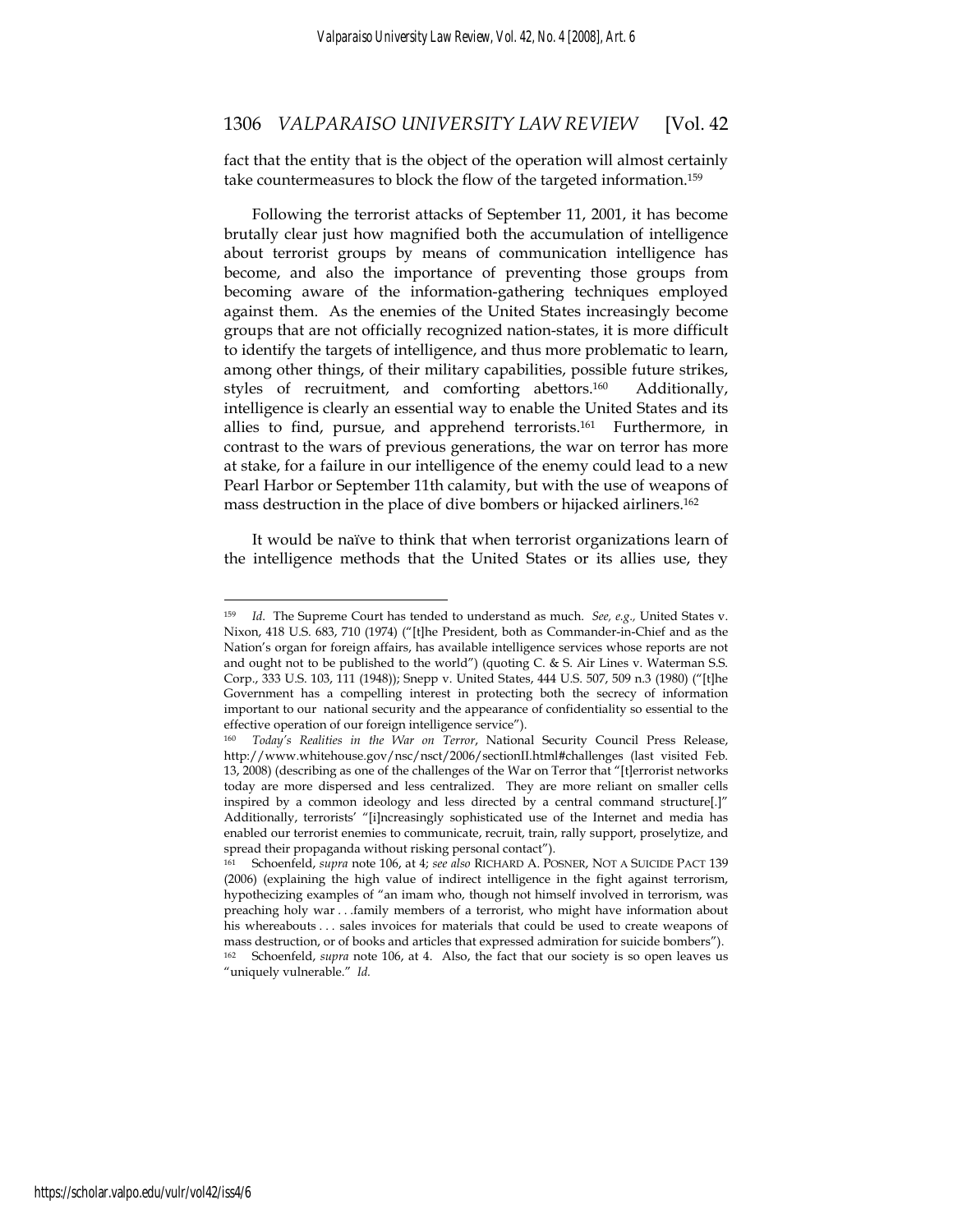2008] *Someone Talked* 1307

would not take countermeasures, just as a traditional nation would do.<sup>163</sup> In fact, terrorist organizations such as al Qaeda rely on information from media sources to a substantial extent.164 An al Qaeda training manual, along with details about how to make bombs, take hostages, assassinate leaders, and withstand interrogation, also instructs how to obtain critical information about the societies that its members target:

> Using . . . public source[s] openly and without resorting to illegal means, it is possible to gather at least 80% of information about the enemy. The percentage varies depending on the government's policy on freedom of the press and publication. It is possible to gather information through newspapers, magazines, books, periodicals, official publications, and enemy broadcasts.165

The NSA program and the TFTP operation were two of the most important tools that the United States government used to gain crucial intelligence about al Qaeda and other terrorist organizations.166 Utilized when international communications were discovered between a suspected terrorist and a person inside America, the information gathered was surely numerous and invaluable; Risen and Lichtblau's December 2005 article even pointed out that information collected by the program was used to apprehend terrorist Iyman Faris.167 Similarly, the TFTP was especially helpful in curtailing the flow of funds to terrorist organizations.168 Through the program, the government was able to

<sup>163</sup> Rick Brundrett, *Gonzales Talks Tough Against Terrorists*, THE STATE, Jan. 12, 2007 (reporting that Attorney General Gonzales told his audience of U.S. Attorneys that "more needs to be done because terrorists 'change tactics in response to what we do'").

<sup>164</sup> Laura K. Donohue, *Terrorist Speech and the Future of Free Expression*, 27 CARDOZO L. REV. 233, 234 (2005) (discussing the impact that the combination of the nature of technology and the freedom of expression in America and Great Britain is having on the ability of terrorists to obtain and disseminate critical information).

<sup>165</sup> *Id*. at 234-35 (quoting an al Qaeda training manual salvaged from a safe house in Manchester, England). The manual goes on to assert that much other information can be gained from ordinary media, such as photographs of government personnel, information concerning economic vulnerabilities, access to secure buildings, location of water sources, observations of response times, and even prophylactic measures utilized by first responders. *Id.* at 235.

<sup>166</sup> *See supra* notes 105-07 and accompanying text (describing the importance of the NSA program); *see also supra* notes 122-24 and accompanying text (asserting the necessity for the

TFTP program).<br><sup>167</sup> See supra note 105 (explaining the terrorist plot of Faris).

<sup>&</sup>lt;sup>168</sup> Levey, *supra* note 115, at 1. "'[F]ollowing the money' is one of the most valuable sources of information that we have to identify and locate the networks of terrorists and their supporters." *Id.*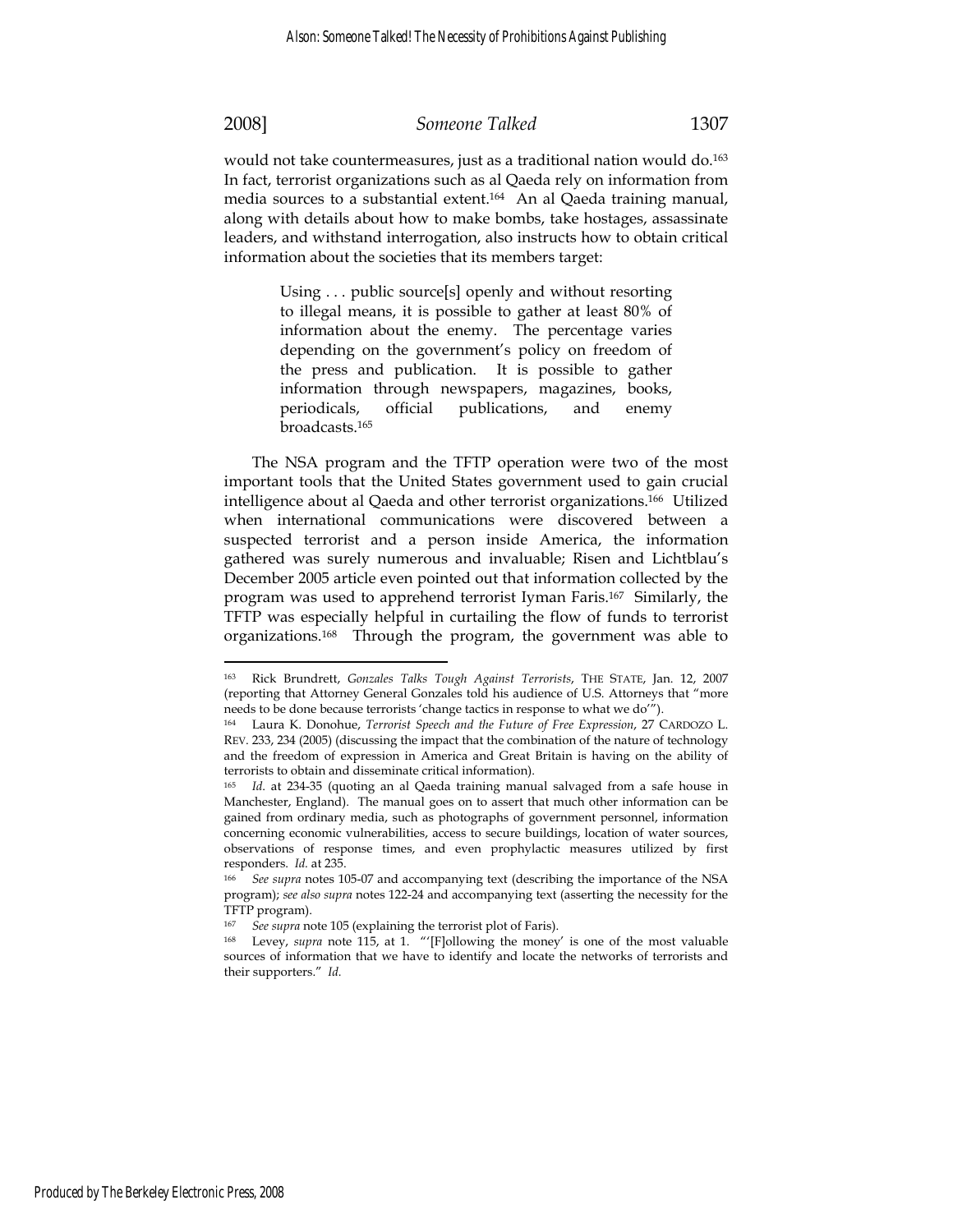deter future donors by blocking the operations of a bogus charity or company, and also by arresting donors.<sup>169</sup> Additionally, the government followed the money trail to identify terrorist networks and their supporters and operatives.<sup>170</sup> Again, the details of successes stemming from the program remain top secret, but both Secretary Snow and Secretary Levey have each publicly hailed the program as, at least when functioning covertly, a highly effective tool.<sup>171</sup>

However, *New York Times* executive editor Bill Keller defended the publication of both articles.172 Generally, he has asserted the obvious, yet powerful, point that the freedom of the press is central to the First Amendment and that the media holds a unique role as watchdog over government activities.173 More specifically, Keller has maintained that the terrorists, before the disclosure, could not have been so naïve as to believe that their international communications were not being traced.<sup>174</sup> He utilized this same argument regarding the decision to disclose the

I have received the written output from this program as part of my daily intelligence briefing. For two years, I have been reviewing that output every morning. I cannot remember a day when that briefing did not include at least one terrorism lead from this program. Despite attempts at secrecy, terrorist facilitators have continued to use the international banking system to send money to one another, even after September 11th. This disclosure compromised one of our most valuable programs and will only make our efforts to track terrorist financing—and to prevent terrorist attacks – harder. Tracking terrorist money trails is difficult enough without having our sources and methods reported on the front page of newspapers.

 $\overline{a}$  $\frac{169}{170}$  *Id.* 

<sup>170</sup> *Id*.

<sup>171</sup> Snow, *supra* note 122, at A24 (calling the program "a robust and classified effort to map terrorist networks . . . [I] sought to impress upon him [Mr. Keller] the great value the program had in defeating terrorism"). *See also* Levey, *supra* note 115, at 3-4:

*Id.* at 3-4. 172 *See, e.g.,* Bill Keller, *Letter from Bill Keller on The Times's Banking Records Report*, N.Y. TIMES, June 25, 2006; Transcript, The Situation Room, *Interview With Bill Keller; Bomb Threat Forces Closure of Major American Port*, CNN.COM, June 26, 2006, http://transcripts.cnn.com/ TRANSCRIPTS/0606/26/sitroom.03.html (last visited Feb 14, 2008).

<sup>173</sup> *See generally* Keller, *supra* note 172.

Schoenfeld, *supra* note 39, at 31. However, there are examples where terrorists have continued to be seemingly naive. As previously mentioned, the NSA program has produced results since September 11th, including the discovery ofinternational communications between terror suspects and Iyman Faris. *See supra* note 105. It also uncovered another al Qaeda plan to bomb British pubs and train stations in 2004 partly from information obtained via the NSA program. *See* Risen & Lichtblau, *supra* note 99, at A1. These examples were even included in the story the Times' published, thus it seems erroneous for the executive editor to later claim that the terrorists must be too intelligent to communicate via international communications. Schoenfeld, *supra* note 39, at 31.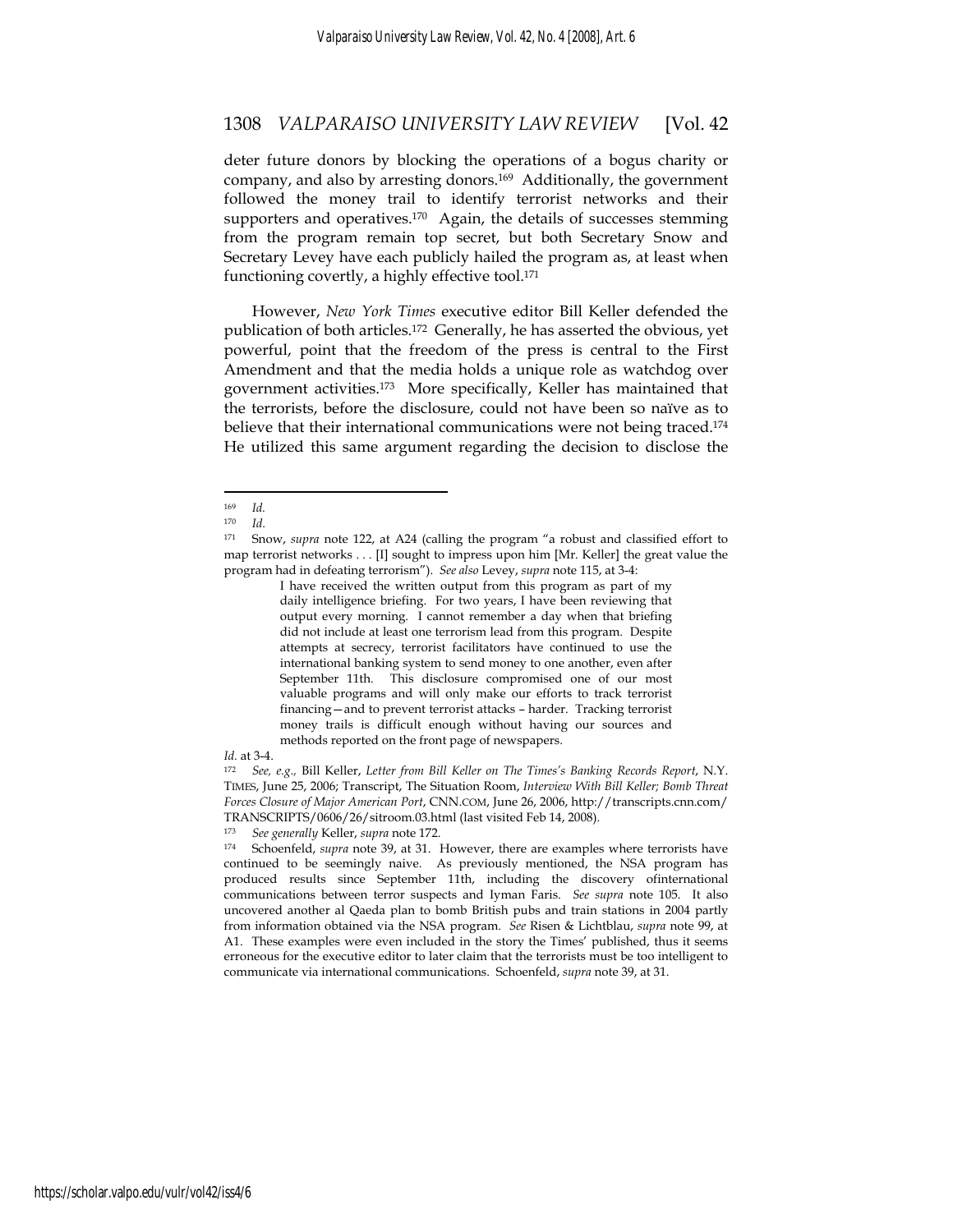TFTP program.175 However, regardless of the strength of the policy arguments offered by each viewpoint, pertinent statutes and case law must be examined to determine whether the *New York Times* can be prosecuted for their disclosure of the classified programs.176

#### *C. The Possibilities of Prosecution*

Relatively recent case law over the past several decades has suggested that a prosecution under a statute such as this would not be unfathomable.177 At least four Justices asserted in the Pentagon Papers case that prosecutions against reporters and publishers could be permitted.178 However, when such was attempted against reporters Ellsberg and Russo, it was not judged on its merits.179 Furthermore, in *United States v. Morison*, 180 the court found that even the ambiguous Espionage Act could be applied to a media-related situation, as opposed to the classic case of turning over classified information to an agent of a foreign government.181 Further indicating that the courts are willing to protect national security secrets, AIPAC officials are currently being prosecuted for obtaining classified information and conspiring to pass it along to other diplomats and the media.182 Again, the conduct of persons who are involved in their professional activity as lobbyists and who are not government employees who pass protected information to others, is, in certain respects, very similar to the conduct of the *New York Times*. 183

Among the provisions of the Espionage Act that may allow a prosecution, the logical place to begin is section 793(e), which prohibits one who has "unauthorized possession of . . . information relating to the national defense" which could be "used to the injury of the United

<sup>175</sup> *See generally* Keller, *supra* note 172.

<sup>176</sup> *See infra* Part III.C. 177 *See supra* Parts II.C, II.D. 178 *See supra* notes 61-68 and accompanying text; *see also* N.Y. Times Co. v. United States, 403 U.S. 713 (1971).

<sup>179</sup> *See supra* notes 69-73 and accompanying text (describing the events surrounding the attempted prosecution of Ellsberg and Russo); *see also* United States v. Russo, No. 9373- (WMB)-CD (filed Dec. 29, 1971), *dismissed* (C.D. Cal. May 11, 1973). 180 844 F.2d 1057 (4th Cir. 1988).

<sup>181</sup> *See supra* notes 78-84 and accompanying text (discussing the *Morison* case and its implications on the application of the Espionage Act).

<sup>182</sup> United States v. Rosen, 445 F. Supp. 2d 602 (E.D. Va. 2006); *see also supra* notes 85-97 and accompanying text (explaining the AIPAC case and its repercussions on national security situations).

<sup>183</sup> *See supra* notes 95-97 and accompanying text (examining the similarities between Rosen and Weissman and the disclosures of the *New York Times*).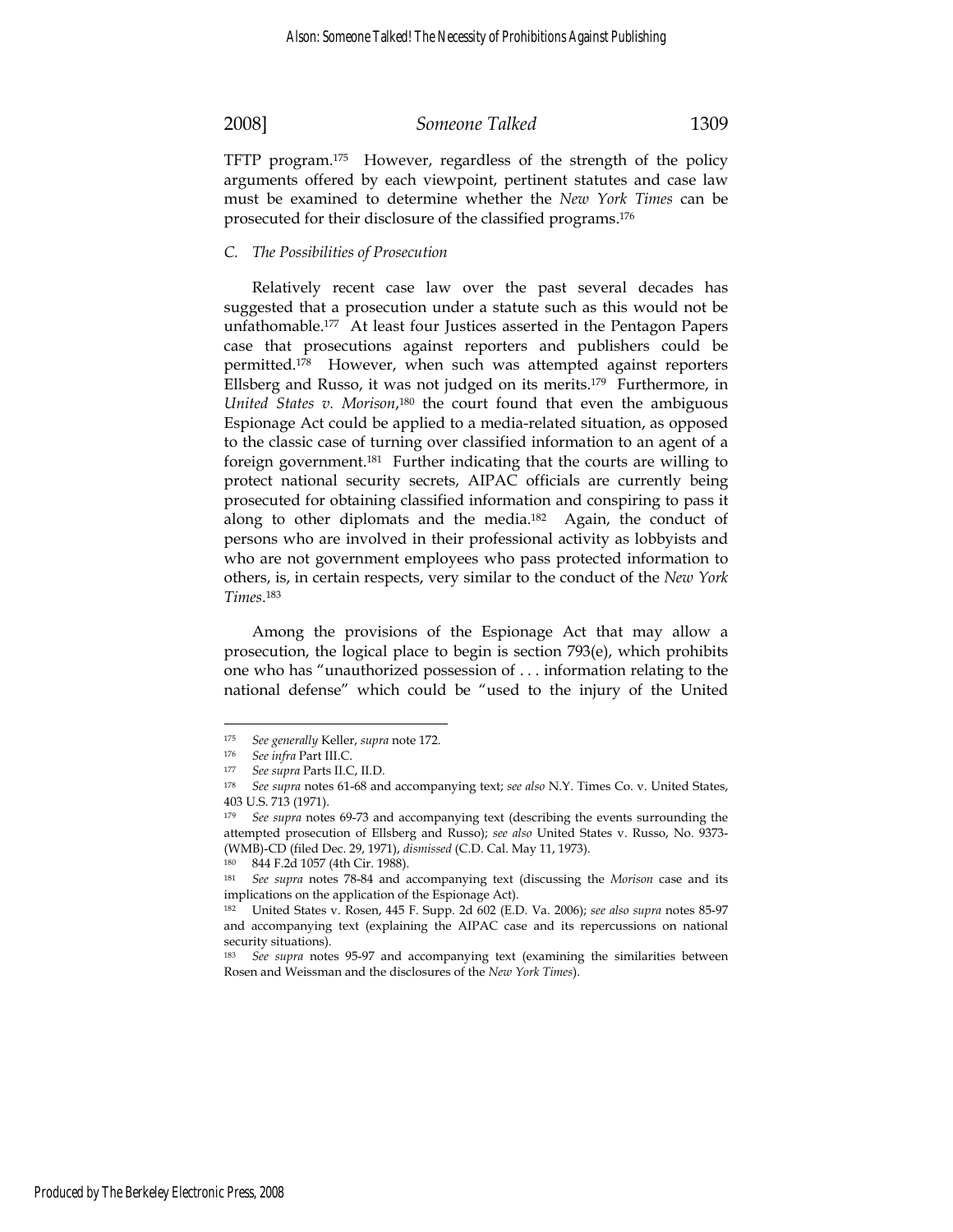States" from "willfully communicat[ing] . . . the same to any person not entitled to receive it . . . . "184 Although many of the terms used in the statute are inherently vague, if the statute is given a broad understanding, the disclosures by the *New York Times* seem to fit under the plain meaning of the statute.<sup>185</sup> Because both programs were illegally leaked to Risen and Lichtblau, their possession was unauthorized, and they willfully communicated details of the classified information when the stories were published.186 Finally, terrorists who read the articles are not persons entitled to receive the information, thus its disclosure could have caused injury to the United States, and the publication of the stories on the front page of a major national newspaper was a communication of the information.

Bluntly stated, however, section 793(e) has never been applied as the plain meaning suggests that it could be.187 The legislative history of the Espionage Act as a whole gives the most compelling reasons for this.188 In 1917, Congress explicitly refused to enact a provision that would have prohibited publications of national defense information, and after a heated debate, instead ratified the ambiguous language that largely survived until today.<sup>189</sup> When amended in 1950, Congress then passed the narrow COMINT statute, again inferentially refusing to enact a broad press censorship provision.190 As a result, it should be concluded that the Espionage Act could not be utilized to successfully prosecute Risen, Lichtblau, Keller, or the publisher of the *New York Times*.

The analysis, of course, cannot stop there, for the applicability of the COMINT statute is another possibility for prosecution. After examining the plain meaning of the words in the statute that applies to, "[w]hoever

 $189$  *Id.*<br> $190$  *S<sub>oc</sub>* 

<sup>184 18</sup> U.S.C. § 793(e) (2000); *see supra* note 29 for entire text of the statute.

<sup>185</sup> *See supra* Part III.A (discussing the ambiguous nature of the provision).

However, the criminal element "willfully" has been called "chameleon-like," where its meaning seems to change depending on the context of its application. *See* Sharon L. Davies, *The Jurisprudence of Willfulness: An Evolving Theory of Excusable Ignorance*, 48 DUKE L.J. 341, 380 n.155 (1998).

<sup>187</sup> Edgar & Schmidt, *supra* note 16, at 1032. "On their face, however, the purposes of subsections 793(d) and (e) are mysterious because the statutes are so sweeping as to be absurd." *Id.*

<sup>188</sup> *See supra* note 34 and accompanying text (discussing the legislative history of the Espionage Act).

<sup>190</sup> *See supra* notes 44-46 and accompanying text. "Doubts that the legislative history justifies the conclusion that Congress saw a general distinction between communication and publication are reinforced because the distinction is not theoretically sound in the context of the espionage statutes and cannot be applied in any sensible fashion." Edgar & Schmidt, *supra* note 16, at 1035.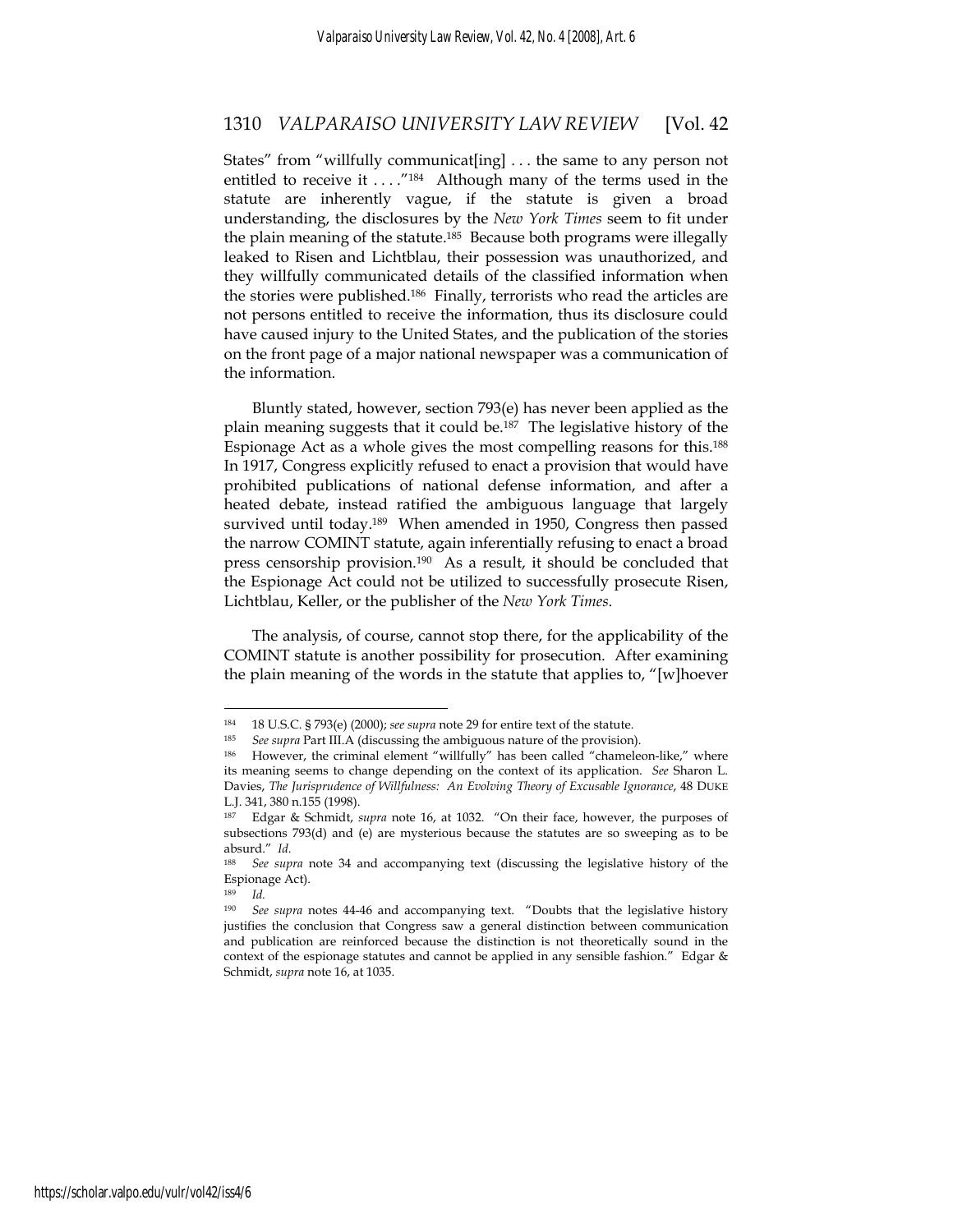knowingly and willfully . . . publishes . . . any classified information . . . concerning the communication intelligence activities of the United States. . .," prosecution is a very viable option for the disclosure of the NSA program.<sup>191</sup> The disclosure was knowing and willful and was accomplished by means of publishing on the front page of a national newspaper.192 Moreover, the *New York Times* knew the program was a highly classified governmental secret that had been leaked to it.<sup>193</sup> Finally, the element that requires that the subject of the disclosure concern communications intelligence also is met, as the NSA program seems to be exactly what Congress had in mind when it included the term "communications intelligence" in the definition section of the statute.194

Furthermore, the legislative history of the COMINT statute is particularly helpful in this situation.195 The *Chicago Tribune* incident during World War II is eerily similar to the disclosure of the NSA program, as each of them instructed the United States' deadly enemies of the methods by which America was gathering information about them, and they both occurred during armed conflicts.196 When the COMINT statute was enacted in 1950, it was in direct response to the *Tribune* incident, and it logically follows that Congress thought that the narrow category of press censorship mandated by the provision was necessary to maintain national security, into which the NSA program plainly fits.197

However, it does not seem that the disclosure of the TFTP program could be applied in a similar fashion. Just as the Espionage Act is vague as applied to the NSA disclosure, it is also ambiguous in terms of the TFTP operation.198 Under the Espionage Act, the subject matter of the communication is not the crucial element, but rather the means by which

<sup>191 18</sup> U.S.C. § 798(a) (2000); *see supra* note 37 for the full text of the statute. 192 *See generally supra* Part II.E.

<sup>193</sup> Risen & Lichtblau, *supra* note 99, at A1. "Nearly a dozen current and former officials, who were granted anonymity because of the classified nature of the program . . . ." *Id.*

<sup>194 18</sup> U.S.C. § 798(b) (2000). "The term 'communication intelligence' means all procedures and methods used in the interception of communications and the obtaining of information from such communications by other than the intended recipients." *Id.*; *see also supra* note 37 (for the full text of the statute).

<sup>195</sup> *See supra* notes 38-46 and accompanying text (describing the legislative history of the COMINT statute).

<sup>196</sup> *See supra* notes 39-42 and accompanying text (explaining the historical setting in which the COMINT statute was passed).

<sup>197</sup> *Id.* 

<sup>198</sup> *See supra* Part III.A (discussing the vagueness of the Espionage Act).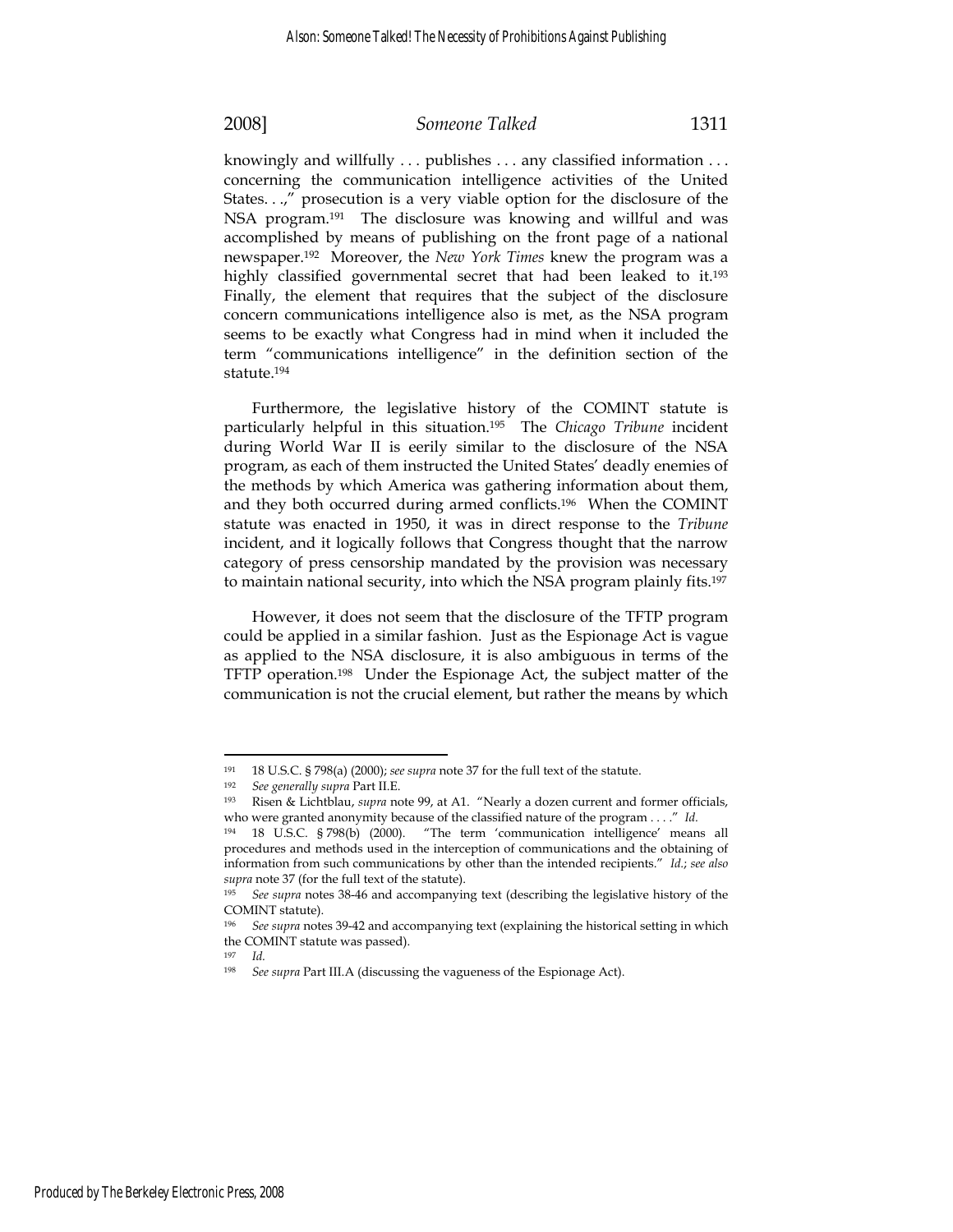the communication occurred, and Congress did not intend for publishing to be criminalized.199

Additionally, the COMINT statute cannot be applied to the publishing of the TFTP operation either. While the statute does prohibit publishing, nowhere in the COMINT statute does the provision mandate the prosecution for the disclosure of the subject matter of financial intelligence.200 In 1950, Congress made a conscious choice by limiting the censorship of the press to the narrow field of communications intelligence and code systems.201 It can thus be inferred that Congress did not believe the rights of the press should be curtailed to limit the publishing of other classified information, including economic tracking and monitoring systems.202

The Espionage Act was amended in 1950 after the *Chicago Tribune* incident shook the nation and Congress' collective conscience, as Congress had determined that the media utilized excessive discretion in its decision to publish the secret of the breaking of the Japanese code.203 Over half a century later, it is possible that history similarly taught Congress that the time has come to update the Federal Criminal Code to prohibit journalists from publishing other categories of classified intelligence information.

#### IV. CONTRIBUTION—A NECESSARY UPDATE

Current federal statutes that allow criminal charges to be brought against those who publish certain types of confidential national security intelligence information are insufficient in today's post-September 11th world.204 Specifically, while the COMINT statute can be applied to publishers of communications intelligence such as the disclosure of the NSA warrantless wiretap program, neither it nor the Espionage Act includes provisions that allow for prosecution of persons or entities that publish other confidential intelligence information.205

<sup>199</sup> *See supra* note 135 (describing the uncertainty as to whether the prohibitive scope of the Espionage Act reaches publication).

<sup>200 18</sup> U.S.C. § 798 (2000); *see supra* note 37 (for the full text of the statute).

 $\frac{201}{202}$  *Id.* 

<sup>&</sup>lt;sup>202</sup> See supra note 144 (explaining the narrow focus of the COMINT statute).<br><sup>203</sup> See supra potes 39-44 (discussing the direct relationship between the C

<sup>203</sup> *See supra* notes 39-44 (discussing the direct relationship between the *Chicago Tribune* article and the COMINT statute).

<sup>204</sup> *See supra* Part III. 205 *See supra* Part III.C.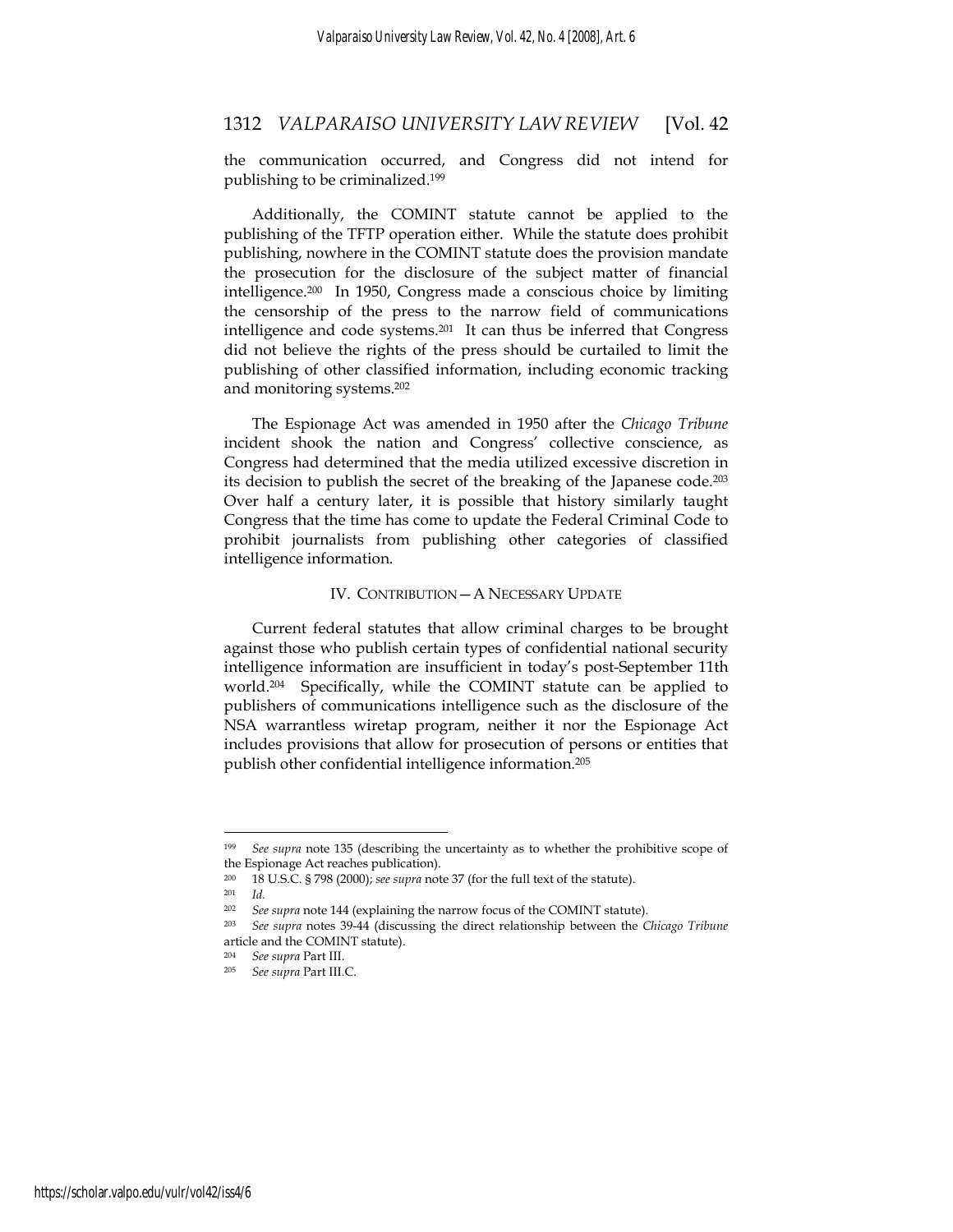Therefore, this Note proposes an additional statute to the Federal Criminal Code that prohibits the publishing of classified government programs that deal with the tracking and following of suspected terrorists' financial activities.206 The statute, which could be located in the Code after the related provisions at 18 U.S.C. § 800, is based largely from the COMINT statute, as its wording is unambiguous and narrow.207 With the twin goals of plugging a current breach in national security laws, while still protecting the freedom of the press, the following statute is proposed:

*A. Proposed 18 U.S.C. § 800208*

 (a) Whoever knowingly and willfully communicates, furnishes, transmits, or otherwise makes available to an unauthorized person, or publishes, or uses in any manner prejudicial to the safety or interest of the United States or for the benefit of any foreign government to the detriment of the United States any classified information *concerning the financial intelligence activities* of the United States or any foreign government shall be fined under this title or imprisoned not more than ten years, or both.

(b) As used in subsection (a) of this section –

 The term "classified information" means information which, at the time of a violation of this section, is, for reasons of national security, specifically designated by a United States Government Agency for limited or restricted dissemination or distribution;

 The term "foreign government" includes in its meaning any person or persons acting or purporting to act for or on behalf of any faction, party, department, agency, bureau, or military force of or within a foreign country, or for or on behalf of any government or any person or persons purporting to act as a government

<sup>206</sup> *See infra* note 208.

<sup>207</sup> *See supra* notes 138-41 and accompanying text (discussing the focused language and scope of the COMINT statute).

With the exception of the italicized language, the language of the proposed statute has been reproduced from the statutory language of the COMINT statute and its corresponding definitions.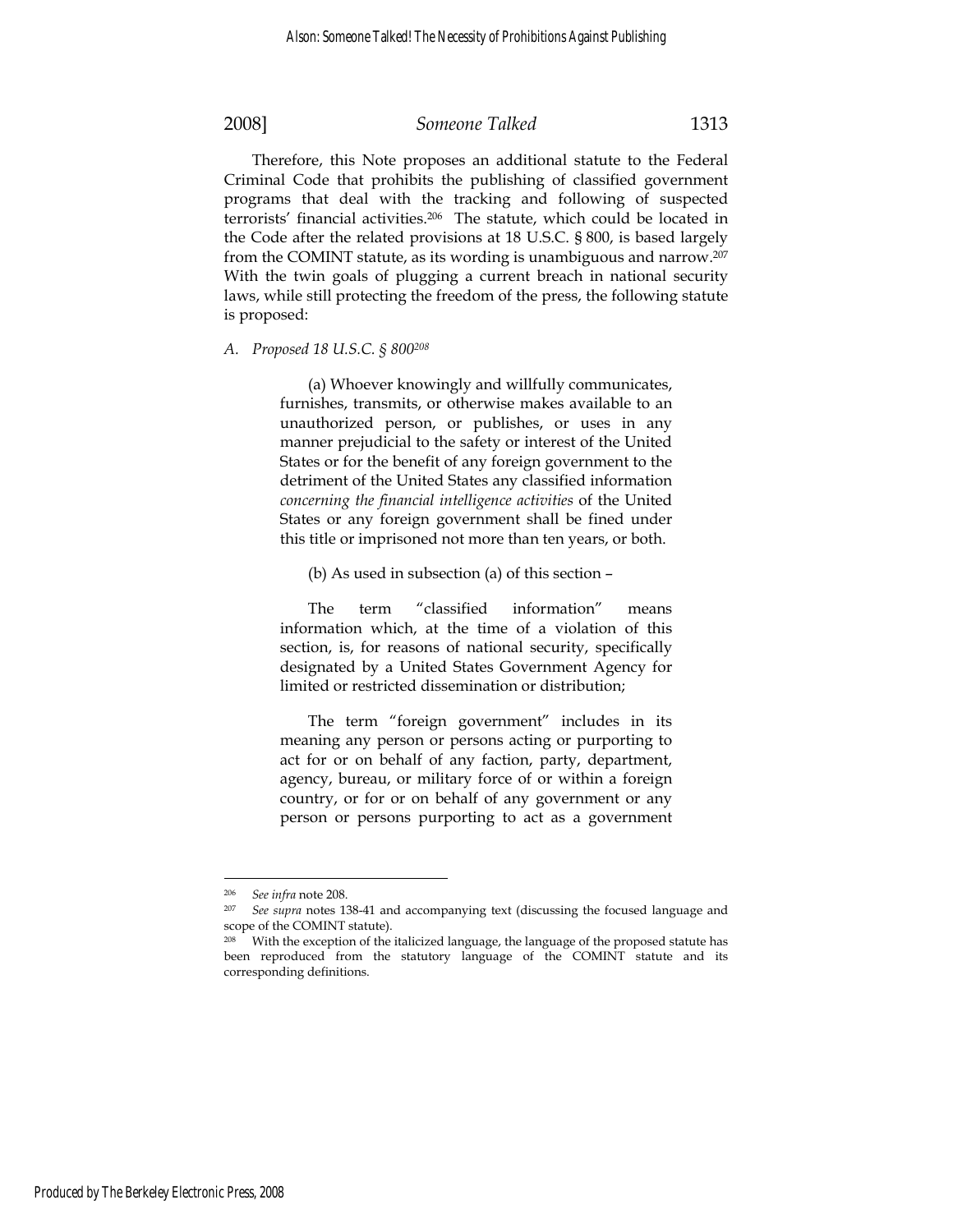within a foreign country, whether or not such government is recognized by the United States;

 *The term "financial intelligence activities" means all procedures and methods used in the monitoring of information related to financial data obtained from international financial institutions;* 

 The term "unauthorized person" means any person who, or agency which, is not authorized to receive information of the categories set forth in subsection (a) of this section, by the President, or by the head of a department or agency of the United States Government which is expressly designated by the President to engage in financial intelligence activities for the United States.

 (c) Nothing in this section shall prohibit the furnishing, upon lawful demand, of information to any regularly constituted committee of the Senate or House of Representatives of the United States, or joint committee thereof.

 (d) Any person convicted of a violation of this section shall forfeit, to the United States irrespective of any provision of State law –

 (1) any property constituting, or derived from, any proceeds the person obtained, directly or indirectly, as the result of such violation; and

 (2) any of the person's property used, or intended to be used, in any manner or part, to commit, or to facilitate the commission of, such violation.

#### *B. Commentary*

The goal of proposed section 800 is to allow the prosecution of persons, including journalists and publishers, who disclose confidential programs or methods utilized by the government to monitor the transfers of funds that often occur in correspondence with terrorist activities. As a shadowy enemy without an official nation, it is quite difficult to employ traditional methods to successfully discover the actions and future plans of terrorist organizations and individuals. Often, the best way to gain intelligence about terrorists is to observe the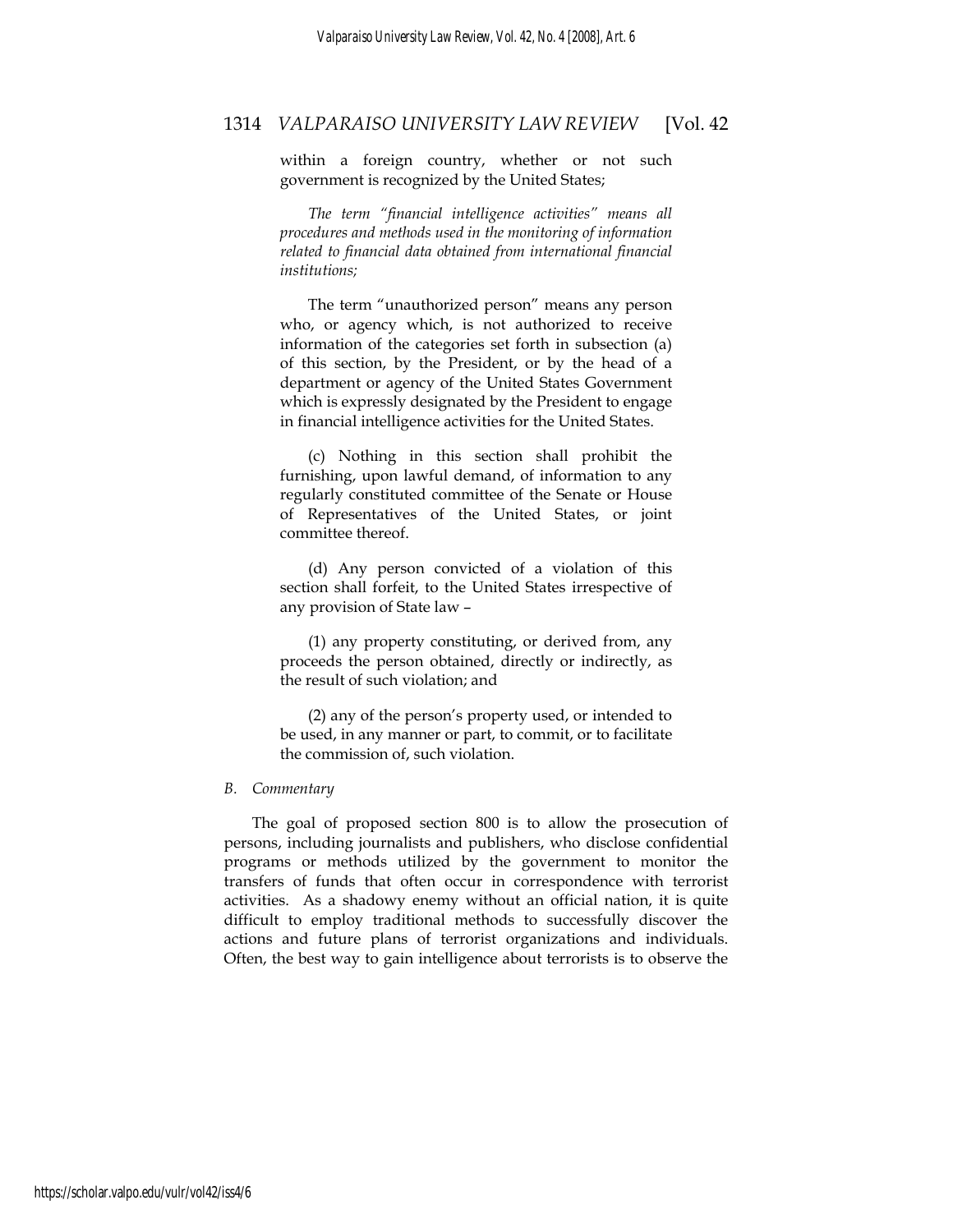residual effects of their actions, which include their manners of communications and means of funding their operations. The COMINT statute prohibits the disclosure of classified programs that gain communications intelligence, and proposed section 800 will ban the disclosure, including the publishing, of manners of tracing financial activities.

In addition, proposed section 800 will not unconstitutionally abridge the freedom of the press. As at least four justices mentioned in the Pentagon Papers case, the Espionage Act, even with all of its troublesome statutory language, could in theory be applied to criminally prosecute journalists who disseminate certain government secrets.209 Thus, because the language of proposed section 800 is unambiguous, includes definitions for potentially unclear terms, and is much more focused than the Espionage Act, the provision will pass a constitutional challenge on vagueness or overbreadth grounds and the judiciary also should have no hesitation in applying it. Furthermore, both *Morison* and the recent AIPAC case indicate that courts will faithfully apply enacted statutes, especially when national security interests are at stake.<sup>210</sup>

Moreover, similar to the COMINT statute, section 800 is an extremely targeted provision that seeks not to silence the press, but instead to protect vital anti-terrorist interests.211 Just as when Congress passed the COMINT statute to target disclosures similar to the *Chicago Tribune*'s publishing of cryptographic information in World War II, Congress would clearly intend section 800 to apply only to disclosures similar to the TFTP revelation, as the legislative history and Congressional debate would undoubtedly indicate.212 As a result, there would be no fear that section 800 would suppress the media from making any comments on national defense information, as the broad and defeated provision offered by the Wilson administration to Congress in 1917 would have done.213 Such would be neither the intent nor the result of the proposed legislation.

The tracking and combating of terrorist finances is a critical tool in the war on terror, and proposed section 800 would arm the government with a weapon that could allow it to fight the war without unnecessary

<sup>209</sup> *See supra* Part II.C.

<sup>210</sup> *See supra* Part II.D. 211 *See supra* Part III.A. 212 *See supra* Part II.B.

<sup>213</sup> *See supra* notes 23-24 and accompanying text (examining the defeat of the Wilson administration's press censorship proposal).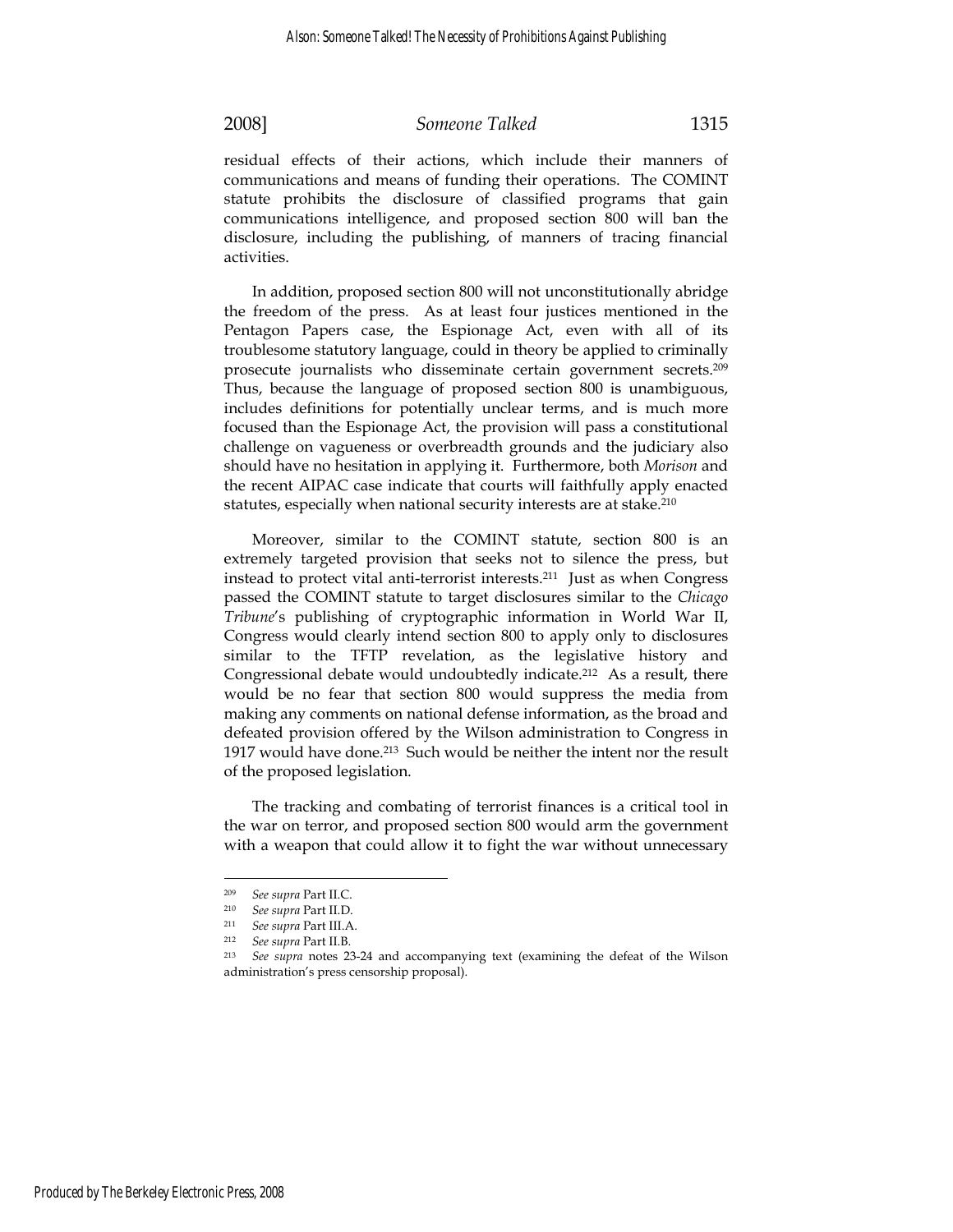interference from journalists. After all, "[t]racking terrorist money trails is difficult enough without having our sources and methods reported on the front page of newspapers."214

In total, proposed section 800 serves two important purposes. First, it fills a void in the Criminal Code by prohibiting the disclosure, particularly the publishing, of classified information regarding a crucial weapon in the war on terror, the tracking of terrorist finances. As the war on terror is an unconventional war, it follows that unconventional methods must be utilized to give America its best opportunity for victory, and monitoring the money trail of terrorists is a critical weapon. Certainly, our enemies should not be able to learn of our classified methods of fighting terror by simply subscribing to the *New York Times*. Second, proposed section 800's plain language and clear legislative history would unambiguously indicate that the freedom of the press is not unnecessarily abridged, as only a narrow, yet important, subject matter is prohibited from disclosure. In sum, section 800 would impede American journalists from distributing this nation's anti-terror secrets, while at the same time not unnecessarily abridging the freedom of the press.

#### V. CONCLUSION

As wars and conflicts evolve, so must the laws of the United States progress to ensure the survival and safety of its citizens. Congress has done this in the past, as its enacted statutes regarding the disclosure of classified information have developed to guard against certain transgressions. The statute that is proposed in this Note is a continuation of that development. Instead of attempting a strained and misguided application of the Espionage Act, proposed section 800 would prohibit journalists from giving away narrow yet crucial secrets that have been illegally leaked to them through backchannels. By passing such legislation, our newspapers at home, disenchanted leakers in the government, and our enemies abroad would realize that the United States government will not tolerate the disclosure of its secrets, whether traded in the dead of the night by spies or publicized in its newspapers. In a world where everyday is September 12, Congress should not wait for the occurrence of the nightmare scenario presented in Part I before it gets serious about fighting terrorism. This Note's proposed statute would be one small, yet necessary, step in the right direction towards

<sup>214</sup> Levey, *supra* note 115, at 3-4.